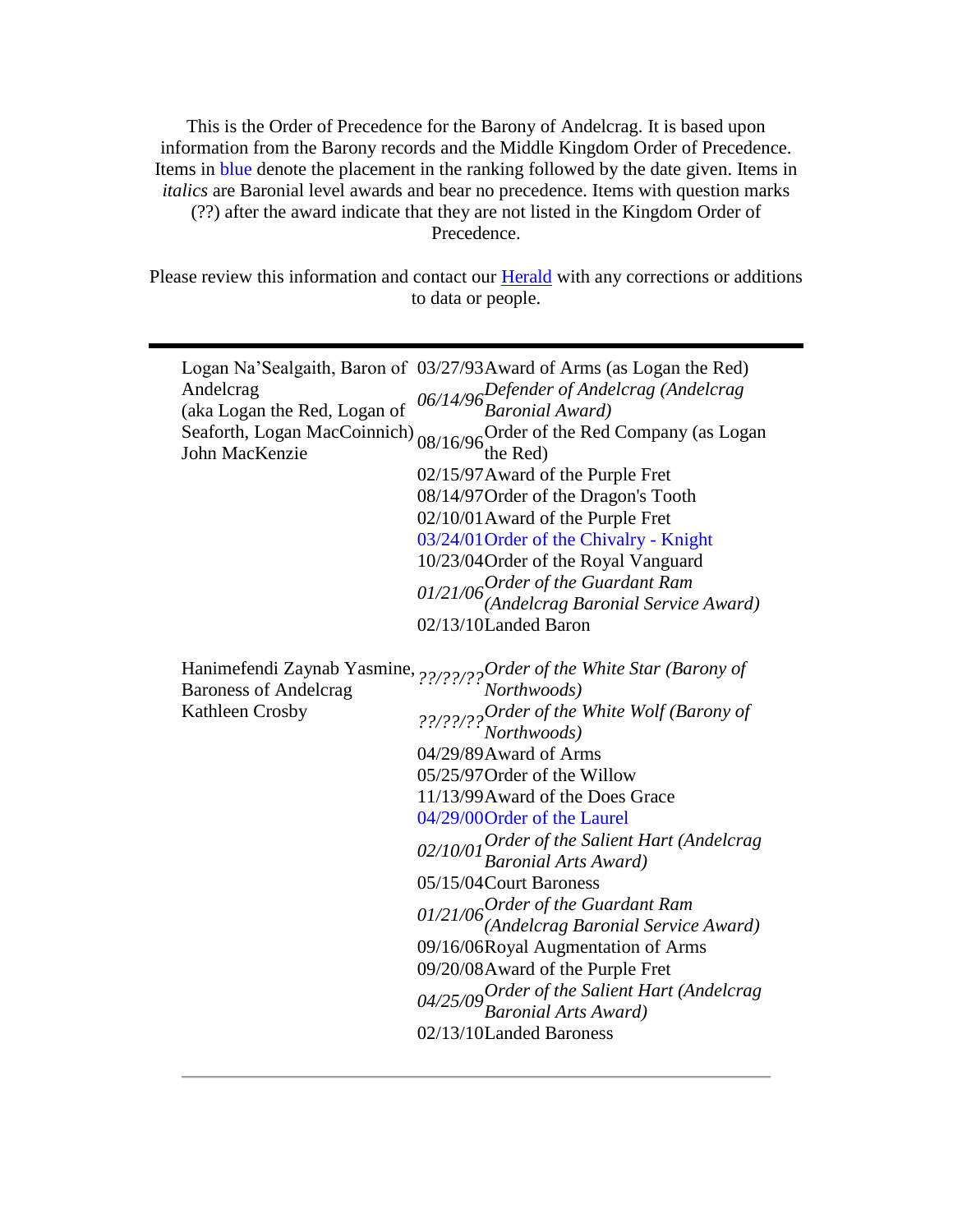Jessica of the Willows (formerly Alessandra dal Castelsalice) Gina Frasson-Hudson

Alair of the Bloody Fountain (formerly Sunka Witkotkota) Henry Keen

Rowan of Windtree Tower Vince Whitmore

Siobhan O' Neill (formerly Siobhan Aislinn Rioghnach) Judith Kirk

Thaddeus the Brown Dan Kirk

01/05/74Award of the Purple Fret 01/05/74Award of Arms 10/12/74Countess 10/12/74Order of the Rose

06/01/78Order of the Willow 08/18/79Order of the Pelican 08/18/79Grant of Arms

01/23/72Award of Arms 01/15/74Order of the Laurel 10/16/82Order of the Dragon's Heart

09/23/78Award of Arms 05/03/80Order of the Willow 08/15/81Order of the Laurel 02/08/92Award of the Purple Fret *06/17/98Order of the Salient Hart (Andelcrag Baronial Arts Award* 02/11/06Order of the Dragon's Heart *10/07/06Order of the Guardant Ram (Andelcrag Baronial Service Award) 10/06/07Award of the Butterfly (Andelcrag Baronial Award)*

05/29/76Award of Arms *09/23/78Order of the Guardant Ram (Andelcrag Baronial Service Award) 09/23/78Order of the Salient Hart (Andelcrag Baronial Arts Award)* 03/03/79Order of the Willow 08/15/81Order of the Laurel 10/15/83Award of the Purple Fret 05/28/88Order of the Dragon's Heart 06/15/02Award of the Purple Fret 02/14/04Order of the Pelican 06/20/09Court Baroness

02/14/76Award of Arms 08/18/79Order of the Willow *09/12/78Order of the Salient Hart (Andelcrag Baronial Arts Award) 09/23/78Order of the Guardant Ram (Andelcrag Baronial Service Award)* 02/13/82Order of the Laurel 10/15/83Award of the Purple Fret 05/28/88Order of the Dragon's Heart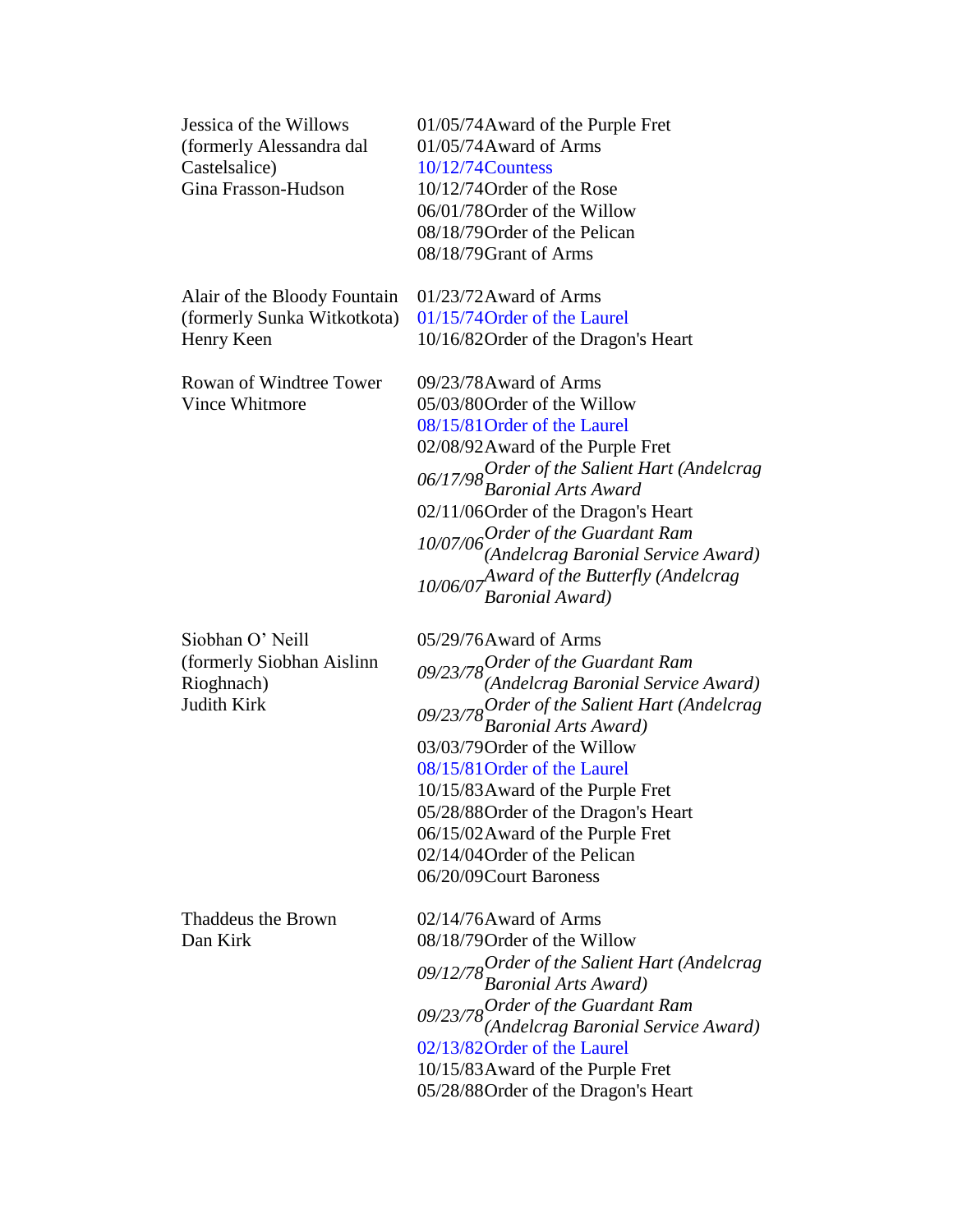02/14/04 Royal Augmentation of Arms (a red heart) 06/20/09Order of the Silver Oak

| Enid d'Auliere                           | 05/20/78Award of Arms                                                            |
|------------------------------------------|----------------------------------------------------------------------------------|
| Marcia Schrepel (Wallace)                |                                                                                  |
|                                          | 12/22/78 Order of the Guardant Ram<br>(Andelcrag Baronial Service Award)         |
|                                          | 05/24/81 Order of the Willow                                                     |
|                                          | 05/29/83 Order of the Laurel                                                     |
|                                          | 02/12/05 Award of the Sapphire                                                   |
|                                          | ??/??/?? <sup>Order</sup> of the Salient Hart (Andelcrag<br>Baronial Arts Award) |
| Leona Khadine d'Este                     | 02/16/74 Award of Arms (as Astalla Veesta)                                       |
| (formerly Astalla Veesta)<br>Linda Rowen | 02/14/87 Award of the Purple Fret (as Astalla<br>Veesta)                         |
|                                          | 02/13/88 Order of the Willow (as Astalla<br>Veesta)                              |
|                                          | 02/17/90 Order of the Salient Hart (Andelcrag<br>Baronial Arts Award) ??         |
|                                          | 02/11/95 Order of the Willow                                                     |
|                                          | 06/03/95 Order of the Laurel                                                     |
| Michael Au Cluin                         | 04/29/95 Order of the Dragon's Tooth                                             |
| Michael Brafford                         | 06/16/96 Order of the Red Company ??                                             |
|                                          | 08/14/97 Order of the Dragon's Tooth                                             |
|                                          | 08/14/98 Order of the Chivalry - Knight                                          |
| Raymond d'Anjou                          | 10/17/92 Award of Arms                                                           |
|                                          | 10/21/95 Award of the Purple Fret                                                |
|                                          | 06/05/99 Order of the Red Company                                                |
|                                          | 09/04/99 Order of the Chivalry - Knight                                          |
|                                          | 09/25/99 Order of the Royal Vanguard                                             |
|                                          | 09/03/06 Order of the Guardant Ram<br>(Andelcrag Baronial Service Award)         |
|                                          |                                                                                  |
| Jervisa Wainwright                       | 02/13/88 Award of Arms ??                                                        |
| Liz Burton                               | 01/16/93 Order of the Salient Hart (Andelcrag<br><b>Baronial Arts Award</b> )    |
|                                          | 03/27/93 Award of Arms                                                           |
|                                          | $06/26/93$ Order of the Willow ??                                                |
|                                          | 02/10/96Award of the Purple Fret                                                 |
|                                          | 07/20/96 Order of the Dragon's Heart ??                                          |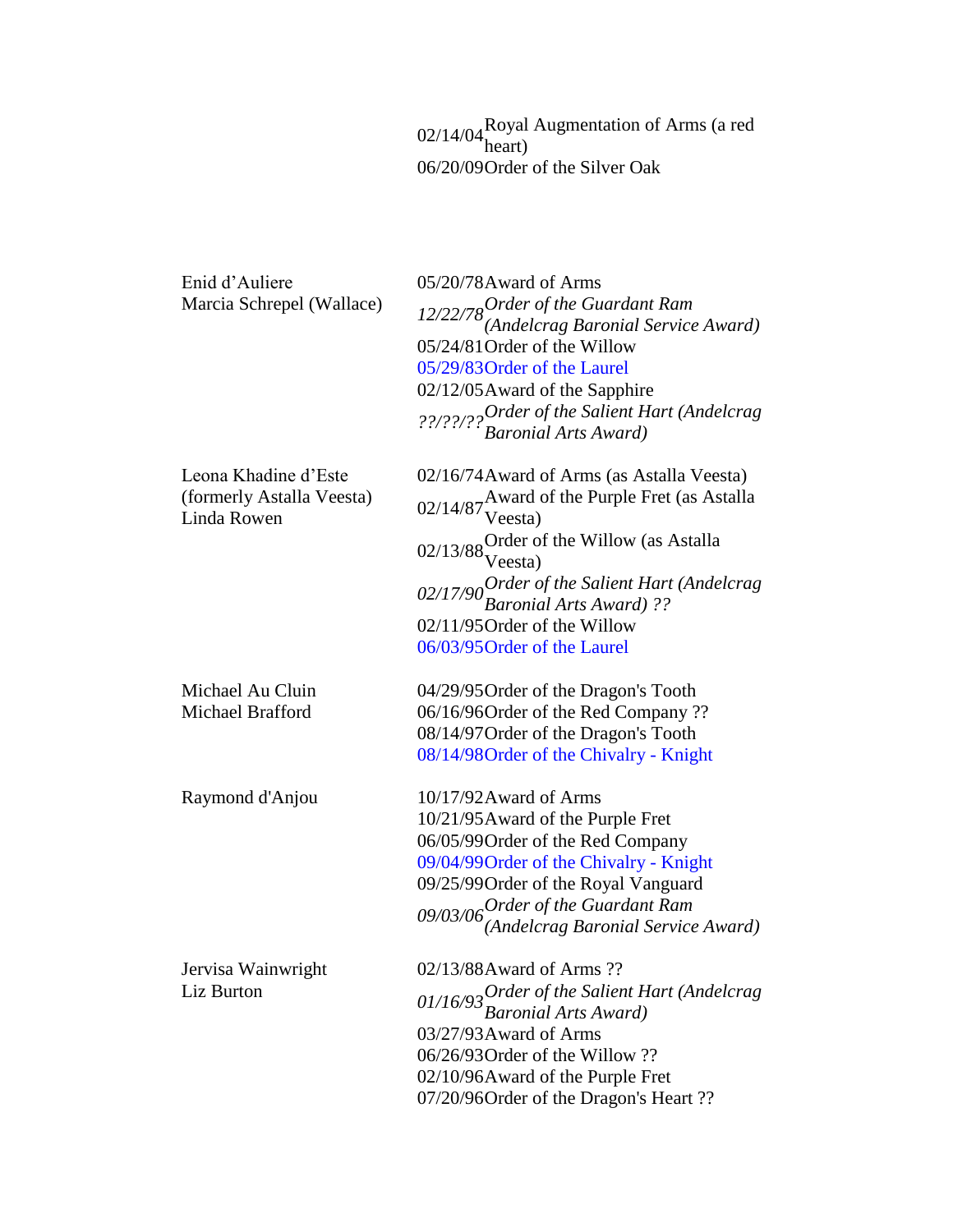## 02/12/00Order of the Pelican 03/24/01Order of the Evergreen

Hauviette d'Anjou Shannon Mondeaux

Garth of the Crags Craig White

Dubricius Wolfhunt

03/31/01Order of the Laurel 10/02/04Award of the Purple Fret 04/22/06Court Baroness *09/03/06Order of the Salient Hart (Andelcrag Baronial Arts Award)*

??/??/?? Companion of the Scales of the Dragons Spine (Outlands) 01/30/88Award of Arms (Outlands) *09/10/94Order of the Guardant Ram (Andelcrag Baronial Service Award)* 01/14/95Award of the Purple Fret 09/16/95Order of the Willow *06/14/96Defender of Andelcrag (Andelcrag Baronial Award) 02/07/97Order of the Salient Hart (Andelcrag Baronial Arts Award)* 06/14/97Award of the Purple Fret 06/14/97Order of the Red Company 03/18/00Order of the Dragon's Tooth 02/10/01Order of the Dragon's Heart 02/10/01Order of the Gold Mace 02/09/02Order of the Chivalry - Knight 11/23/02Order of the Evergreen 05/10/03Order of the Royal Vanguard 05/15/04Court Baron 08/19/04Order of the Pelican 02/12/05Landed Baron (R - 02/13/10) 05/13/10Court Baron (formerly Andelcrag)

Chris Best *09/01/90Order of the Salient Hart (Andelcrag Baronial Arts Award)* 04/16/92Award of Arms 05/09/98Order of the Silver Oak 03/17/00Order of the Red Company 08/15/02Order of the Chivalry - Knight 07/19/03Order of the Cavendish Knot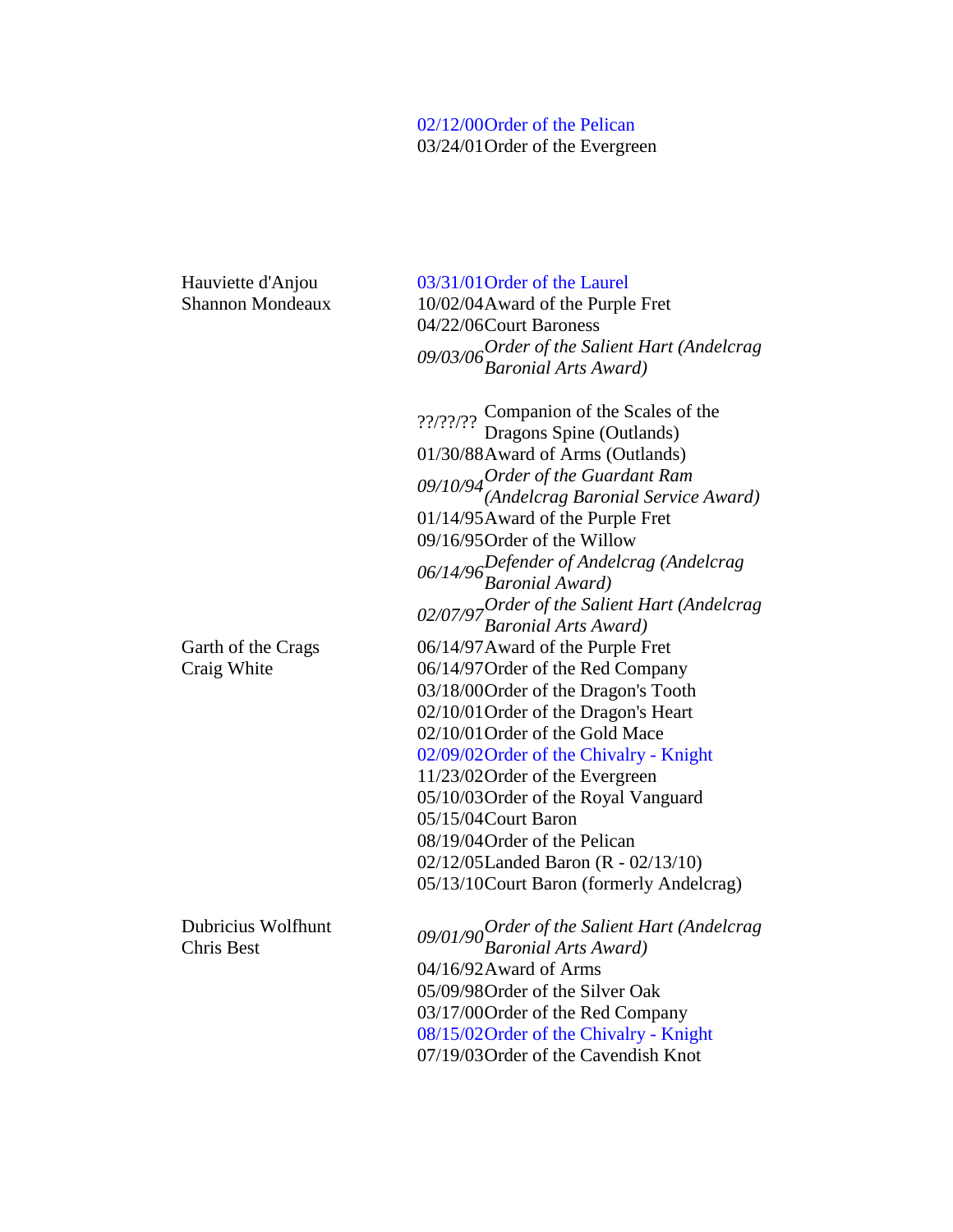| Phillipe de Pamiers<br><b>Brian McClane</b>        | 02/09/91 Award of Arms<br>02/12/94 Order of the Willow<br>02/11/95 Order of the Silver Oak<br>08/15/96 Order of the Red Company<br>08/14/97 Order of the Dragon's Tooth<br>08/17/00Award of the Kings Chalice<br>03/23/02 Order of the Evergreen<br>09/28/02 Order of the Chivalry - Knight<br>09/20/03 Order of the Laurel<br>01/10/04 Order of the Dragon's Tooth<br>05/15/04Court Baron                                                                                                                                                                                                              |
|----------------------------------------------------|---------------------------------------------------------------------------------------------------------------------------------------------------------------------------------------------------------------------------------------------------------------------------------------------------------------------------------------------------------------------------------------------------------------------------------------------------------------------------------------------------------------------------------------------------------------------------------------------------------|
|                                                    | 09/27/07 Defender of Andelcrag (Andelcrag<br>Baronial Award)<br>09/29/07 Order of the Royal Vanguard                                                                                                                                                                                                                                                                                                                                                                                                                                                                                                    |
| Kassia Gildea<br>Diane White                       | 05/31/87 Scales of the Dragon (Outlands)<br>05/31/87 Award of Arms (Outlands)<br>09/10/94 Order of the Salient Hart (Andelcrag<br>Baronial Arts Award)<br>01/14/95 Award of the Purple Fret<br>09/16/95 Order of the Willow<br>08/19/97 Order of the Guardant Ram<br>(Andelcrag Baronial Service Award)<br>$06/19/98$ Defender of the Tower (Andelcragnomial Award)<br>01/23/99 Order of the Dragons Heart<br>08/15/02 Order of the Evergreen<br>04/19/03 Court Baroness<br>05/15/04 Order of the Pelican<br>02/12/05Landed Baroness ( $R - 02/13/10$ )<br>05/13/10 Court Baroness (formerly Andelcrag) |
| Lucien Philip Bardot<br>(Bordeaux)<br>Dan Souliere | 08/14/98 Defender of Andelcrag (Andelcrag<br>Baronial Award)<br>05/15/99 Award of Arms<br>02/10/01 Order of the Red Company<br>09/20/03 Order of the Royal Vanguard<br>05/15/04 Order of the Chivalry - Knight                                                                                                                                                                                                                                                                                                                                                                                          |
| <b>Redwald of Fremont</b><br>Robert Hogancamp      | 03/27/99 Defender of Andelcrag (Andelcrag<br>Baronial Award)<br>06/19/99 Award of Arms<br>05/10/02 Order of the Red Company<br>11/22/03 Order of the Gold Mace<br>08/17/04 Order of the Chivalry - Knight<br>05/06/06 Order of the Guardant Ram                                                                                                                                                                                                                                                                                                                                                         |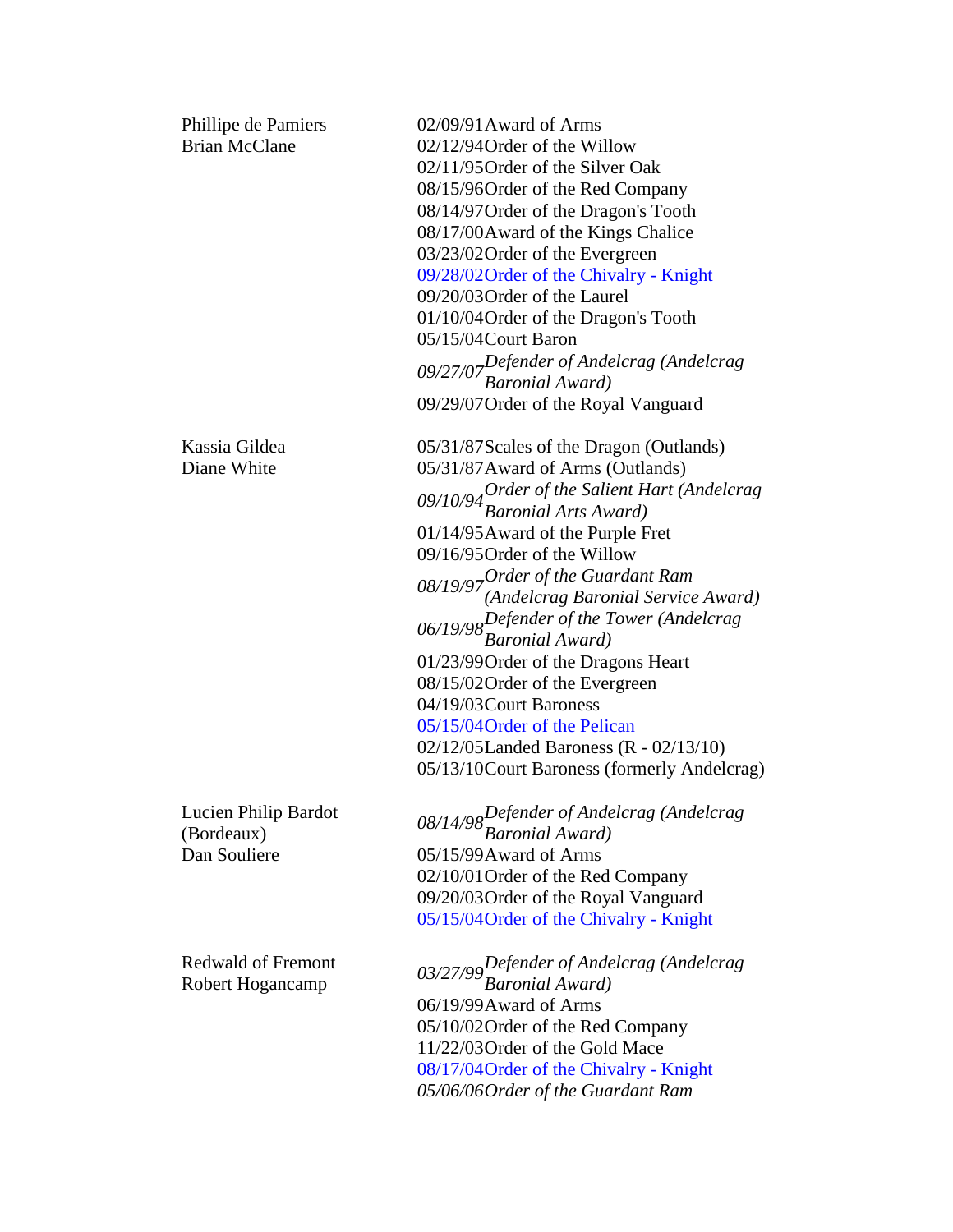| Tom Tintinnabulum                                                                 | 08/14/97 Order of the Dragon's Tooth<br>08/14/98 Defender of Andelcrag (Andelcrag<br>Baronial Award)<br>11/23/02 Order of the Red Company<br>04/19/03 Order of the Gold Mace<br>09/05/04 Order of the Chivalry - Knight<br>09/16/06 Order of the Royal Vanguard<br>02/12/05 Order of the Saltire (Northshield)<br>05/13/10Count (Northshield)                                                                               |
|-----------------------------------------------------------------------------------|-----------------------------------------------------------------------------------------------------------------------------------------------------------------------------------------------------------------------------------------------------------------------------------------------------------------------------------------------------------------------------------------------------------------------------|
| Malco(1)m Donnelly<br>David Progue                                                | 10/10/92 Award of Arms<br>$01/14/95$ Order of the Guardant Ram<br>(Andelcrag Baronial Service Award)<br>02/11/95 Award of the Purple Fret<br>06/14/96 Defender of Andelcrag (Andelcrag<br>Baronial Award)<br>08/14/97 Order of the Dragon's Tooth<br>04/21/01 Augmentation of Arms, a lozenge<br>sable<br>03/18/05 Order of the Dragon's Tooth<br>03/16/06Order of the Gold Mace<br>04/22/06 Order of the Chivalry - Knight |
| Jasper of the Lakes<br>Julien Spoelstra                                           | $02/12/05$ Award of Arms<br>09/03/06Defender of Andelcrag (Andelcrag<br>Baronial Award)<br>07/07/07 Order of the Silver Oak<br>01/19/08 Order of the Salient Hart (Andelcrag<br>Baronial Arts Award)<br>02/09/08 Order of the Red Company<br>08/02/09 Order of the Chivalry - Knight                                                                                                                                        |
| Daebher O' Cearbhaill Mac<br>Ceartach of Gavelkynde<br>MacChordie<br>David McCord | 05/15/82Award of Arms<br>08/17/85 Order of the Guardant Ram<br>(Andelcrag Baronial Service Award)<br>02/01/86 Order of the Salient Hart (Andelcrag<br>Baronial Arts Award)<br>02/13/88Award of the Purple Fret<br>01/21/89Court Baron<br>03/07/92 Order of the Willow (as Daibhre<br>MacCoilrain O'Caerbhall)                                                                                                               |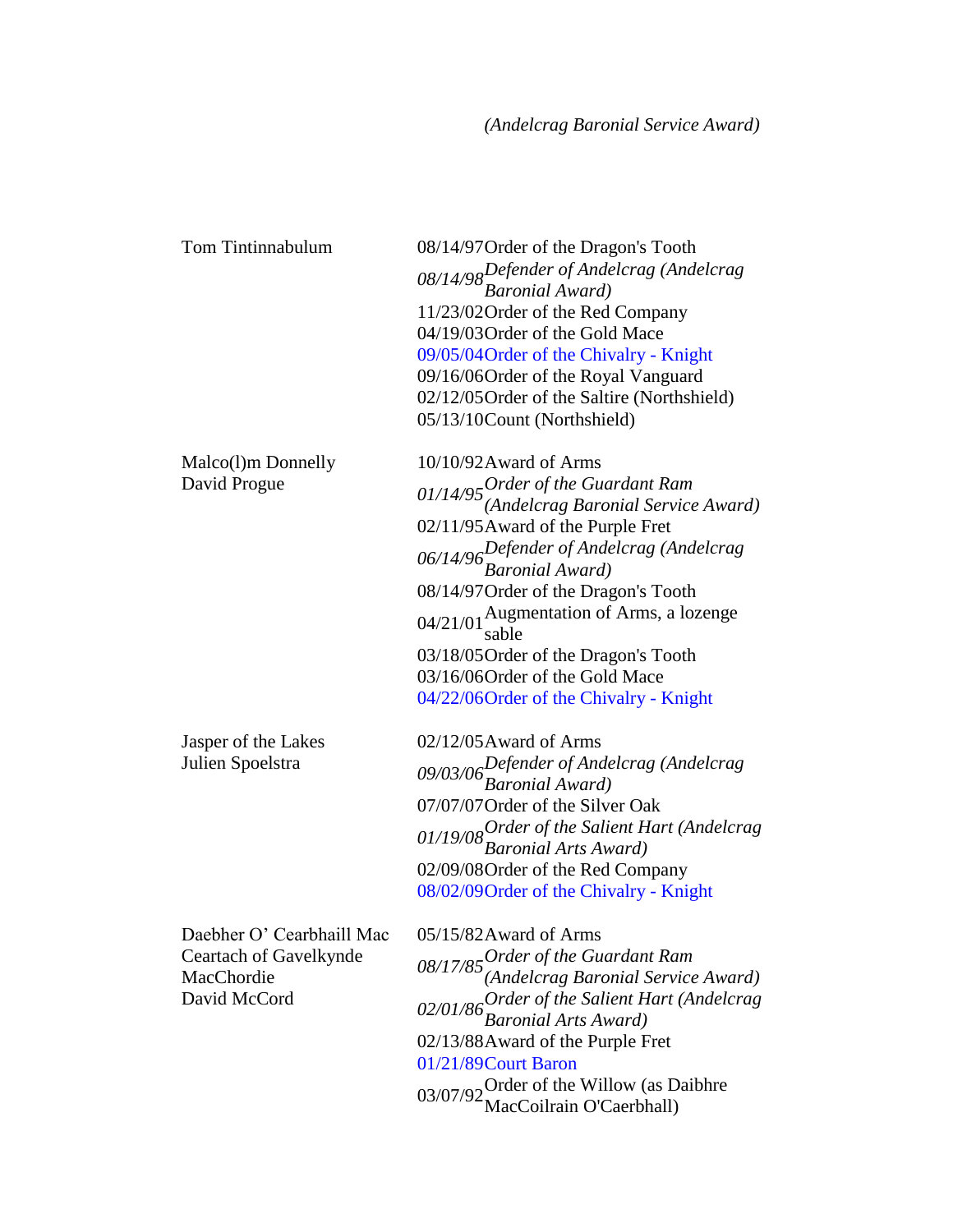*06/20/99Defender of the Tower (Andelcrag Baronial Award)* 01/15/00Award of the Purple Fret 06/19/04Order of the Dragon's Heart

| Algorik of Valkarth, Founding 05/12/73 Award of Arms |                                                                                 |
|------------------------------------------------------|---------------------------------------------------------------------------------|
| <b>Baron of Andelcrag</b>                            | 09/29/74 Award of the Purple Fret                                               |
| Mark Hamilton                                        | 02/17/90Court Baron                                                             |
| Kathryne Sommerfeldt                                 | 09/16/75 Award of Arms ??                                                       |
| Kris Bishop                                          | 09/20/97 Order of the Cavendish Knot                                            |
|                                                      | 04/18/98 Court Baroness                                                         |
|                                                      | 02/09/08 Award of the Purple Fret                                               |
|                                                      | 04/05/08 Award of the Sapphire                                                  |
|                                                      |                                                                                 |
|                                                      | 03/28/09 Order of the Guardant Ram<br>(Andelcrag Baronial Service Award)        |
|                                                      |                                                                                 |
|                                                      | Ornacities Line<br>03/28/09 Defender of Andelcrag (Andelcrag<br>Baronial Award) |
| <b>Benedict of Beverly</b>                           |                                                                                 |
| <b>Jim Morris</b>                                    | $01/14/95$ Order of the Guardant Ram<br>(Andelcrag Baronial Service Award)      |
|                                                      | $02/11/95$ Award of Arms                                                        |
|                                                      | 06/17/95 Order of the Cavendish Knot                                            |
|                                                      | 09/21/96Landed Baron (R - 09/16/00)                                             |
|                                                      | 06/14/96 Defender of Andelcrag (Andelcrag<br>Baronial Award)                    |
|                                                      | 07/20/96 Award of the Purple Fret                                               |
|                                                      | 06/14/97 Order of the Willow                                                    |
|                                                      | 06/19/99 Order of the Bronze Ring                                               |
|                                                      | 01/15/00Award of the Purple Fret                                                |
|                                                      | 09/16/00Court Baron                                                             |
| Emma de Winter                                       | $02/11/95$ Award of Arms                                                        |
| <b>Robin Morris</b>                                  | 11/11/95 Order of the Cavendish Knot                                            |
|                                                      | 09/21/96Landed Baroness (R - 09/16/00)                                          |
|                                                      | 06/14/96 Defender of Andelcrag (Andelcrag<br>Baronial Award)                    |
|                                                      | 06/20/98 Award of the Purple Fret                                               |
|                                                      | 01/15/00 Order of the Dragon's Barb                                             |
|                                                      | 09/16/00Court Baroness                                                          |
|                                                      | 11/18/00 Order of the Guardant Ram                                              |
|                                                      | (Andelcrag Baronial Service Award)                                              |
|                                                      | 11/23/02 Order of the Willow                                                    |
|                                                      |                                                                                 |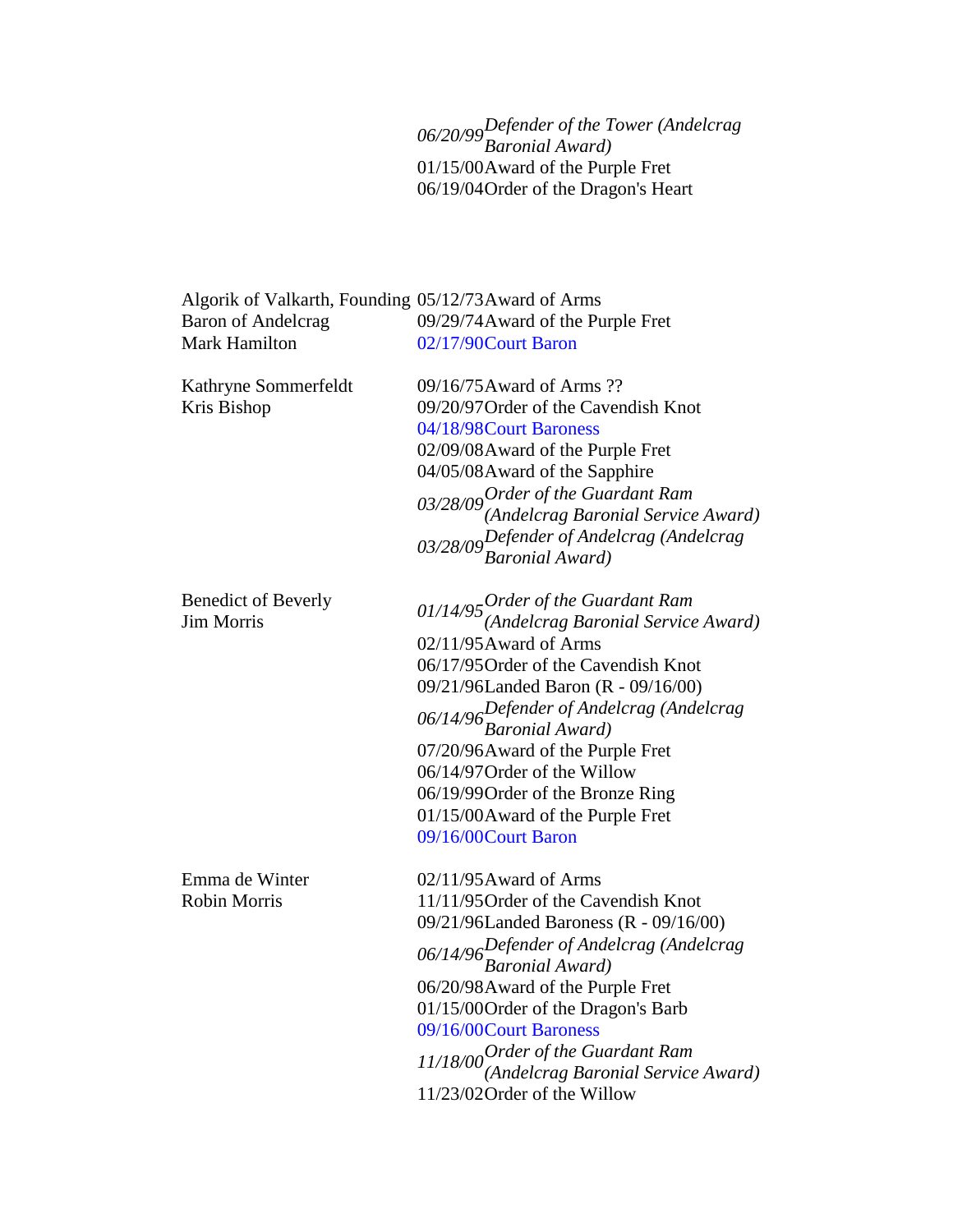*06/21/03Order of the Salient Hart (Andelcrag Baronial Arts Award)* 02/14/04Royal Augmentation of Arms - a quill 05/01/04Order of the Dragon's Heart

Simone de Beziers Lori McClane

Caterina de Bruyn (aka Catarina de Bruyn) Christine Wittenbach

Failenn Brecc (formerly Faoiltiarna of Talonval) Victoria Davis

02/13/99Award of Arms 01/06/01Order of the Willow 05/26/02Order of the Evergreen 01/17/04Order of the Dragon's Heart 05/15/04Court Baroness *09/02/07Order of the Salient Hart (Andelcrag Baronial Arts Award)*

08/14/97 Award of Arms (as Caterina de Bruyn) *11/15/97Order of the Salient Hart (Andelcrag Baronial Arts Award) 06/10/00Order of the Guardant Ram (Andelcrag Baronial Service Award)*  $06/24/00$ Order of the Willow (as Caterina de Bruyn) 02/09/02 Award of the Purple Fret (as Catarina de Bruyn) 01/17/04 Order of the Dragon's Heart (as Caterina de Bruyn) 05/15/04 Court Baroness (as Catarina de Bruyn) *01/21/06Defender of the Tower (Andelcrag Baronial Award)* 09/16/06 Royal Augmentation of Arms (as O9/16/06 Catarina de Bruyn) 02/14/09Award of the Sapphire

01/10/98Award of Arms 11/22/03Order of the Willow 05/15/04Court Baroness *01/14/06Order of the Guardant Ram (Andelcrag Baronial Service Award)* 09/16/06Royal Augmentation of Arms 02/09/08Award of the Purple Fret *05/03/08Defender of the Tower (Andelcrag*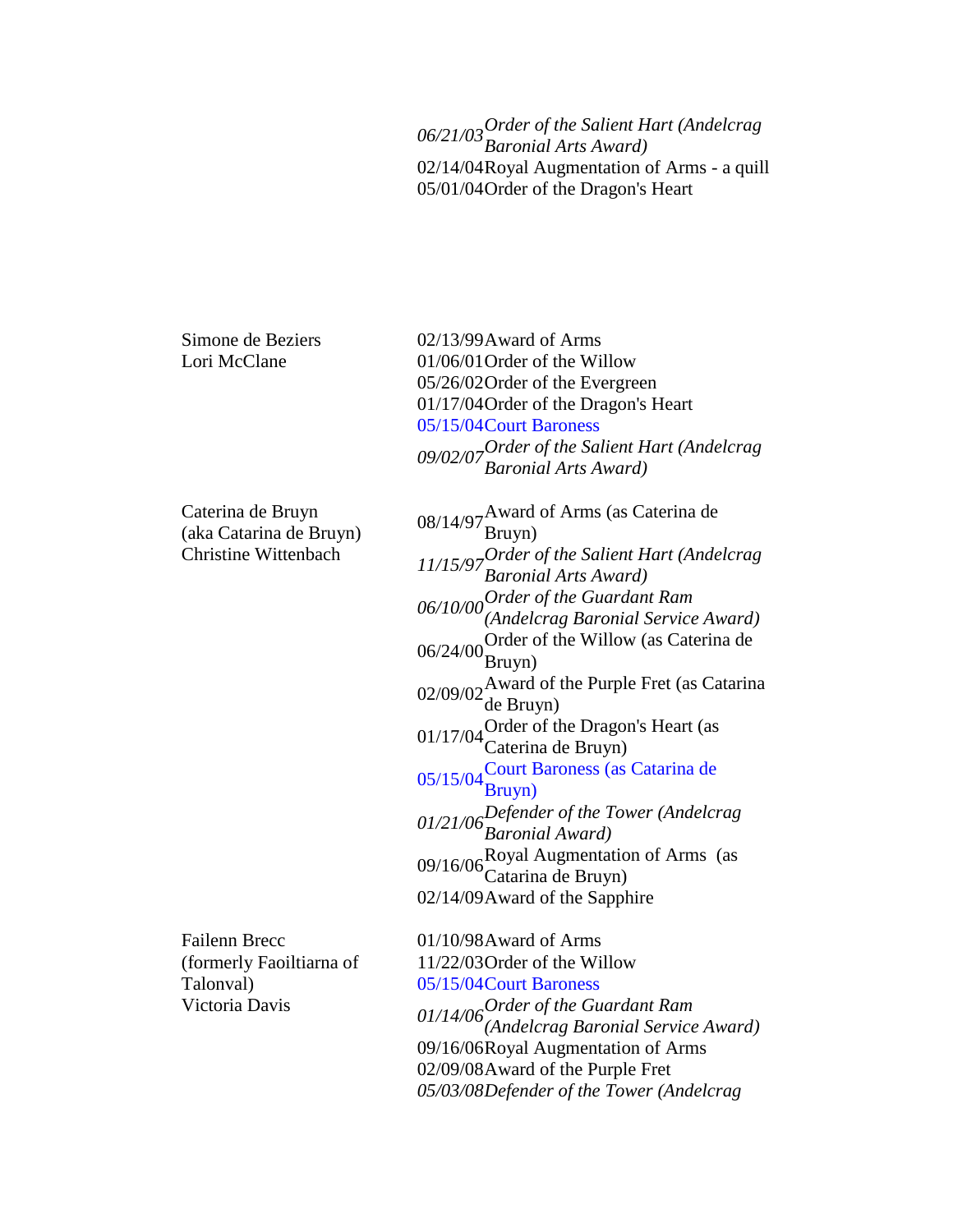*Baronial Award) ??/??/??Order of the Salient Hart (Andelcrag Baronial Arts Award)*

| Oweyn ap Tegwaret ab Urien<br><b>Steve Kuchta</b>                                            | 02/07/98 Award of Arms<br>01/17/04 Award of the Purple Fret<br>05/15/04 Court Baron<br>$01/14/06$ Order of the Guardant Ram<br>(Andelcrag Baronial Service Award)<br>09/03/05 $Defender$ of Andelcrag (Andelcrag<br><b>Baronial Award</b> )<br>05/03/08 Order of the Salient Hart (Andelcrag<br>Baronial Arts Award)<br>$04/25/09$ Award of the Butterfly (Andelcrag<br><b>Baronial Award</b> )                                                                                          |
|----------------------------------------------------------------------------------------------|------------------------------------------------------------------------------------------------------------------------------------------------------------------------------------------------------------------------------------------------------------------------------------------------------------------------------------------------------------------------------------------------------------------------------------------------------------------------------------------|
| Amber de Fuerente                                                                            | 10/20/01 Award of Arms<br>06/15/02 Defender of Andelcrag (Andelcrag<br>Baronial Award)<br>08/30/03 Order of the Red Company<br>01/10/04 Order of the Dragon's Tooth<br>06/19/04 Court Baroness                                                                                                                                                                                                                                                                                           |
| Brighid ni Caernaigh, called<br>the Ageless<br>(formerly Briget the Wanderer)<br>Tina Carney | 04/18/92 Award of Arms<br>$\frac{01}{09/93}$ Order of the Guardant Ram<br>(Andelcrag Baronial Service Award)<br>01/14/95 Award of the Purple Fret<br>07/08/95 Award of the Purple Fret<br>11/11/95 Order of the Cavendish Knot<br>03/23/96 Vicar of Andelcrag<br>08/14/97 Award of the Purple Fret<br>01/10/98 Order of the Dragon's Heart<br>08/14/98 Order of the Salient Hart (Andelcrag<br>Baronial Arts Award)<br>09/16/00Landed Baroness (R - 02/12/05)<br>02/12/05 Court Baroness |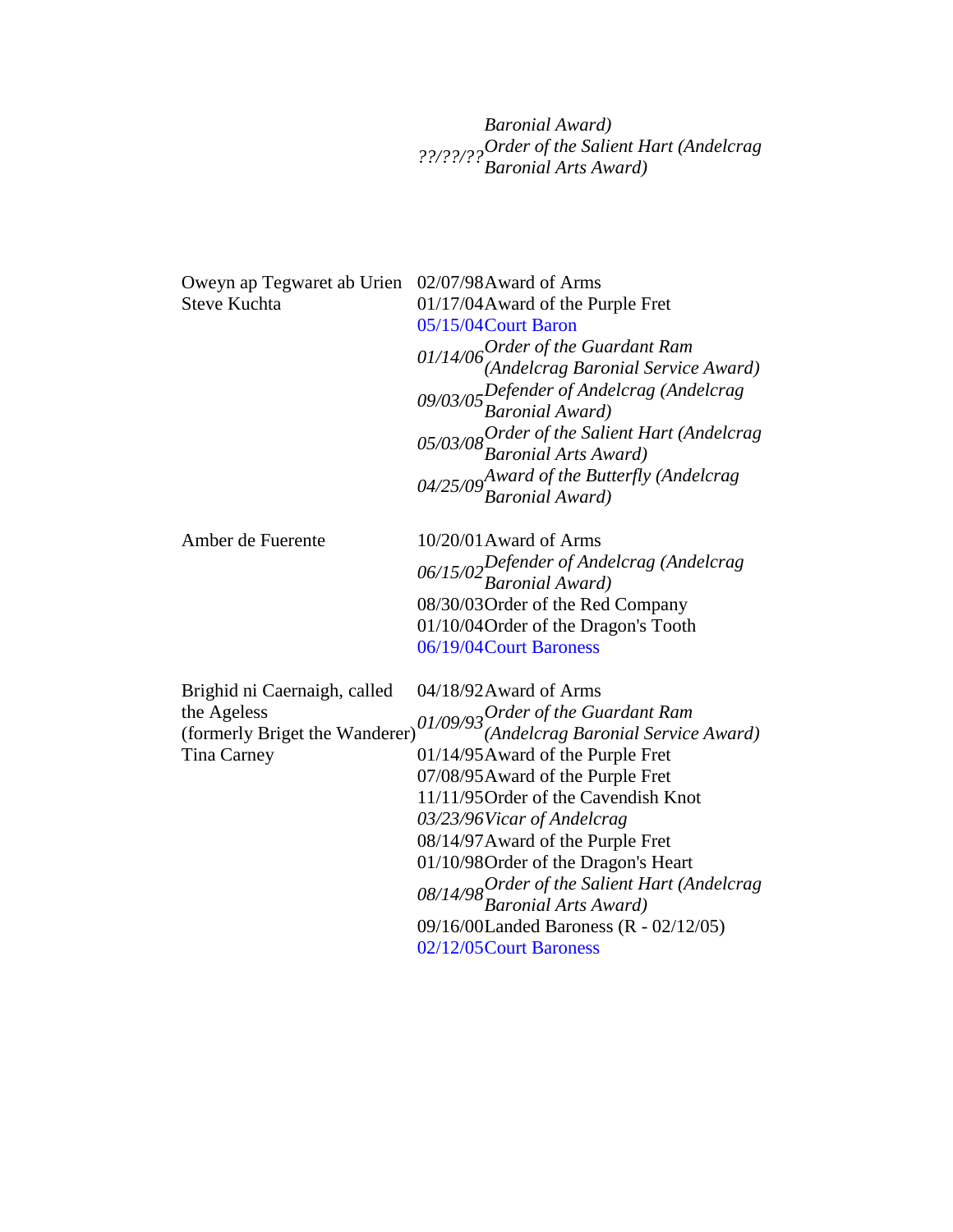| <b>Thorfinn Grimkelsson</b><br>Larry Schwartz                       | $01/14/95$ Award of Arms<br>09/20/97 Order of the Royal Vanguard<br>02/07/98 Order of the Cavendish Knot<br>03/28/98 Defender of Andelcrag (Andelcrag<br>Baronial Award)<br>01/23/99 Order of the Willow<br>09/16/00Landed Baron (R - 02/12/05)<br>02/09/02 Order of the Red Company<br>07/19/03 Award of the Kings Chalice<br>02/12/05 Court Baron<br>05/05/07Defender of Andelcrag (Andelcrag<br>Baronial Award)                                                      |
|---------------------------------------------------------------------|-------------------------------------------------------------------------------------------------------------------------------------------------------------------------------------------------------------------------------------------------------------------------------------------------------------------------------------------------------------------------------------------------------------------------------------------------------------------------|
| Alaina Blackram<br>Lisa Phillips                                    | 09/16/95 Award of Arms<br>07/20/96Order of the Willow<br>06/19/98 Order of the Salient Hart (Andelcrag<br>Baronial Arts Award)<br>01/23/99 Order of the Cavendish Knot<br>06/24/00 Order of the Evergreen<br>09/18/04 Award of the Purple Fret<br>06/17/06Court Baroness<br>01/05/08 <sup>Award</sup> of the Butterfly (Andelcrag<br>Baronial Award)<br>$04/25/09$ Order of the Guardant Ram<br>(Andelcrag Baronial Service Award)<br>09/19/09 Award of the Purple Fret |
| Geniveve Rose D'Glendalough05/09/98Award of Arms<br>Patresha Roehre | 07/21/01 Award of the Purple Fret                                                                                                                                                                                                                                                                                                                                                                                                                                       |
|                                                                     |                                                                                                                                                                                                                                                                                                                                                                                                                                                                         |

02/08/03Order of the Willow 09/20/03Award of the Does Grace *09/03/05Order of the Guardant Ram (Andelcrag Baronial Service Award)* 09/02/06Order of the Dragon's Heart *05/05/07Order of the Salient Hart (Andelcrag Baronial Arts Award)* 05/24/09Award of the Purple Fret 07/10/10Court Baroness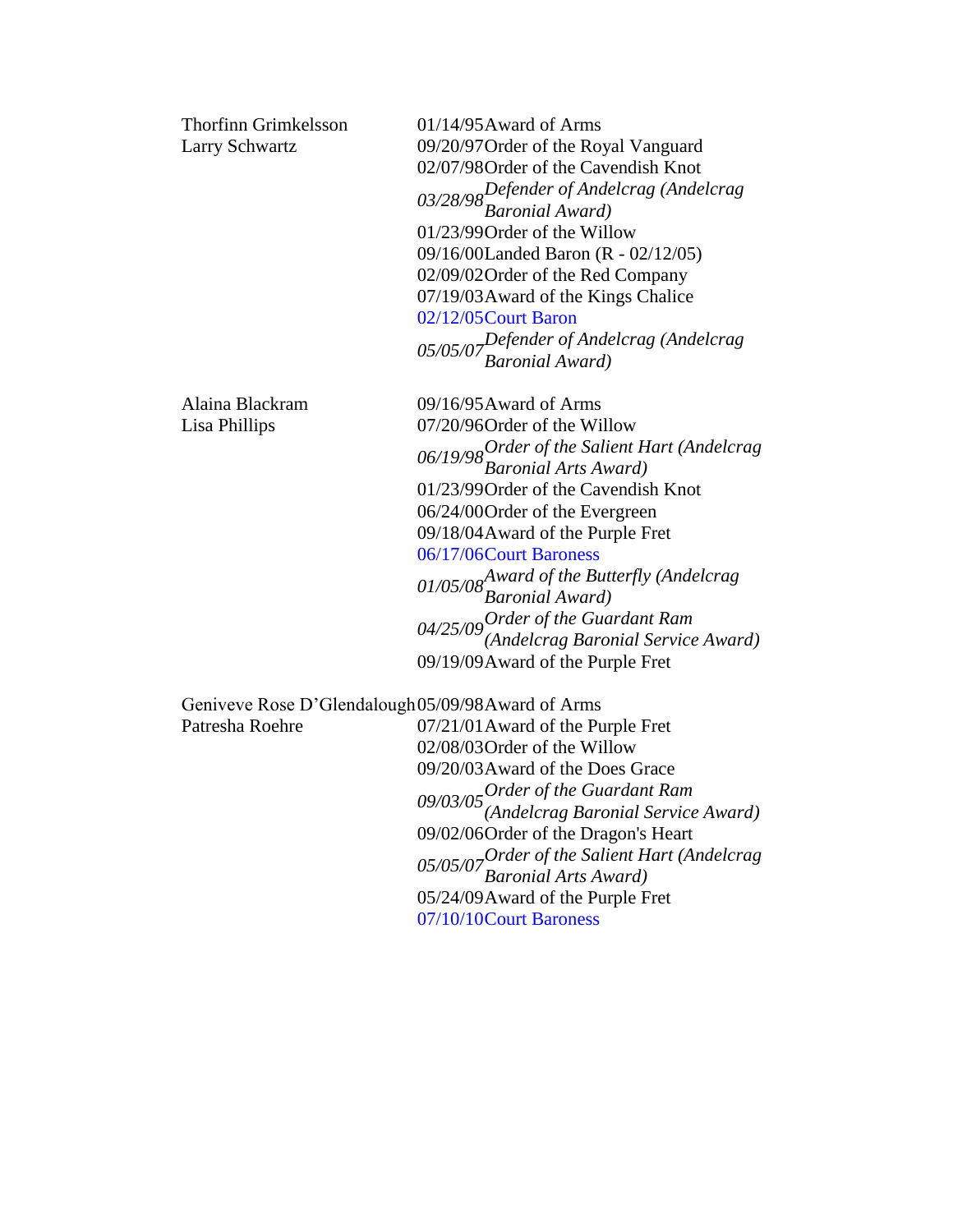| <b>Edward Aelredson of Denby</b><br>(formerly Edward of Denby<br>Woods)<br><b>Edward Roehre</b> | 12/02/95 Award of Arms (East)<br>06/01/02 Award of the Purple Fret<br>04/19/03 Order of the Salient Hart (Andelcrag<br>Baronial Arts Award)<br>08/30/03 Order of the Cavendish Knot<br>09/20/03 Award of the Does Grace<br>11/22/03 Order of the Dragon's Heart<br>$09/03/05$ Order of the Guardant Ram<br>(Andelcrag Baronial Service Award)<br>06/14/08Award of the Sapphire<br>04/25/09 Defender of Andelcrag (Andelcrag<br>Baronial Award)<br>07/10/10Court Baron                                       |
|-------------------------------------------------------------------------------------------------|-------------------------------------------------------------------------------------------------------------------------------------------------------------------------------------------------------------------------------------------------------------------------------------------------------------------------------------------------------------------------------------------------------------------------------------------------------------------------------------------------------------|
| Mykail                                                                                          | ??/??/?? Court Baron                                                                                                                                                                                                                                                                                                                                                                                                                                                                                        |
| <b>Caitlin Morand</b>                                                                           | 03/23/91 Award of Arms<br>04/01/95 Order of the Dragon's Heart<br>02/15/97 Order of the Willow                                                                                                                                                                                                                                                                                                                                                                                                              |
| Celia of Lincolnshire<br>Jennifer Pogue                                                         | 02/08/92 Award of Arms<br>02/12/94 Award of the Purple Fret<br>03/29/94 Order of the Guardant Ram<br>(Andelcrag Baronial Service Award)<br>02/15/97 Award of the Purple Fret ??<br>07/12/97 Defender of the Tower (Andelcragnon)<br>02/10/01 Order of the Dragon's Heart<br>05/01/04 Award of the Doe's Grace                                                                                                                                                                                               |
| Eoin O' Seaghdha<br>(formerly Eoinn O'Shea)<br>John Shepard                                     | 09/10/94 Award of Arms<br>09/16/95 Award of the Purple Fret<br>06/14/96 Defender of Andelcrag (Andelcrag<br>Baronial Award)<br>08/14/96 Award of the Purple Fret<br>02/10/01 Order of the Cavendish Knot<br>04/05/03 Order of the Dragon's Heart<br>05/08/04 Order of the Guardant Ram<br>(Andelcrag Baronial Service Award)<br>05/07/05Defender of the Tower (Andelcrag<br>Baronial Award)<br>09/02/06Order of the Willow<br>10/07/06 Order of the Salient Hart (Andelcrag<br><b>Baronial Arts Award</b> ) |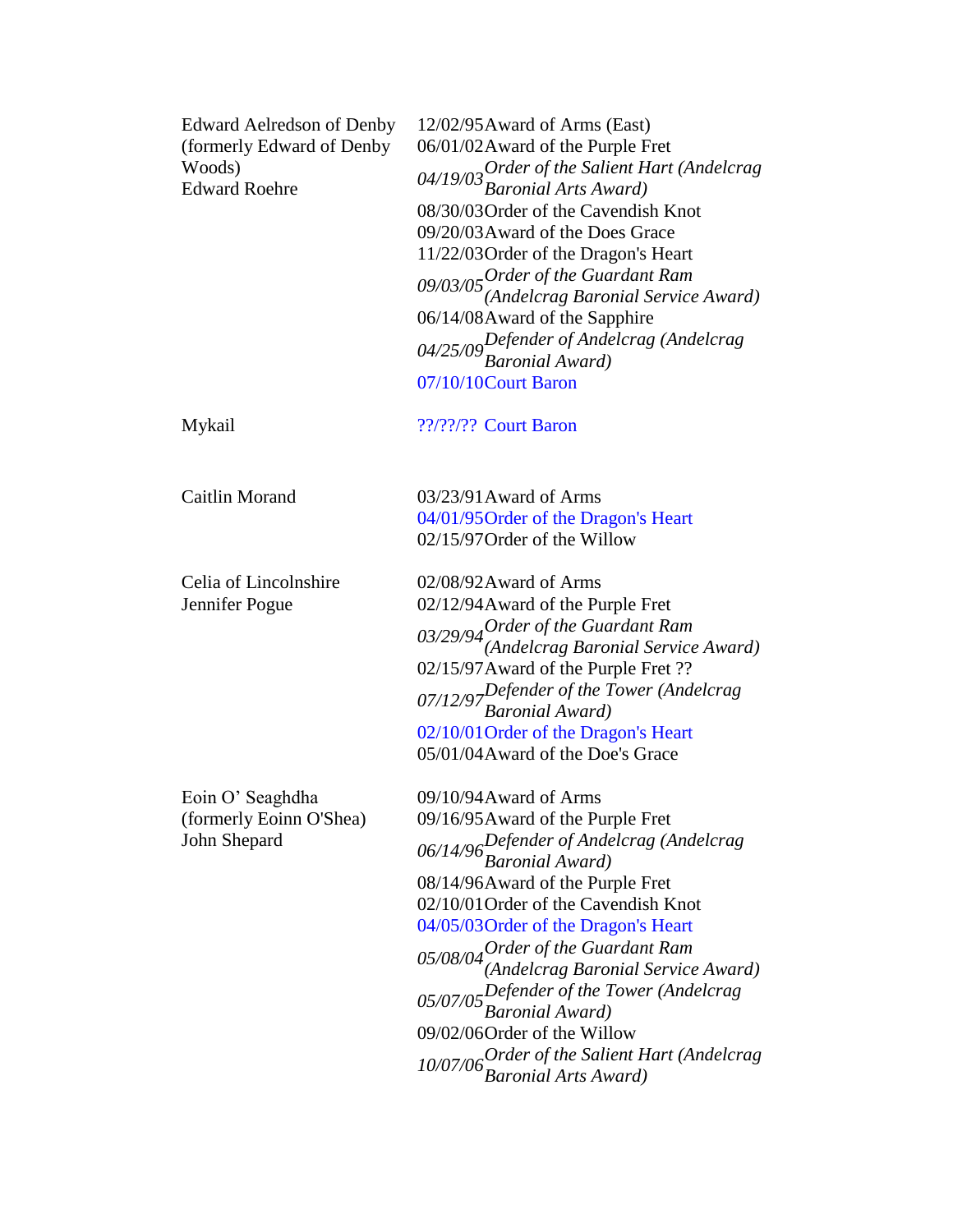| Cedryk Ventosier Bloodletter<br>(aka Cerdic the Blodletere)<br>George Tyler | $01/14/95$ Award of Arms<br>$01/14/95$ Order of the Guardant Ram<br>(Andelcrag Baronial Service Award)<br>08/14/97 Order of the Cavendish Knot<br>06/16/01 Award of the Purple Fret<br>07/19/03 Order of the Dragon's Heart (as<br>Cerdic the Blodletere)                                                                                                                                                                                                                                                                                                            |
|-----------------------------------------------------------------------------|----------------------------------------------------------------------------------------------------------------------------------------------------------------------------------------------------------------------------------------------------------------------------------------------------------------------------------------------------------------------------------------------------------------------------------------------------------------------------------------------------------------------------------------------------------------------|
| Sean Patrick McCartain<br>Dale Gee                                          | 05/15/82 Award of Arms ??<br>09/20/03 Order of the Dragon's Heart                                                                                                                                                                                                                                                                                                                                                                                                                                                                                                    |
| Lucia Thaylur<br>Susan Lefler                                               | $06$ /??/01 $0$ rder of the Guardant Ram<br>(Andelcrag Baronial Service Award)<br>06/15/02 Award of Arms<br>??/??/??Order of the Salient Hart (Andelcrag<br>Baronial Arts Award)<br>02/08/03 Order of the Willow<br>09/20/03 Award of the Purple Fret<br>02/14/04 Order of the Evergreen<br>09/03/05 Order of the Dragon's Heart                                                                                                                                                                                                                                     |
| <b>Shamus Blackhart the Smith</b><br>James Tyler                            | ??/??/?? <sup>Order</sup> of the White Wolf<br>(Northwoods)<br>10/03/98 Award of Arms<br>03/27/99 Order of the Salient Hart (Andelcrag<br>Baronial Arts Award)<br>06/24/00Award of the Purple Fret<br>$01/26/02$ Order of the Guardant Ram<br>(Andelcrag Baronial Service Award)<br>02/08/03 Order of the White Chamfron<br>06/19/04 Award of the Sapphire<br>04/22/06Order of the Dragon's Heart<br>10/21/06 Defender of the Tower (Andelcrag<br>Baronial Award)<br>09/02/07Defender of Andelcrag (Andelcrag<br>Baronial Award)<br>06/14/08 Order of the Silver Oak |
| Cassandra of Glastonbury<br>Alexis Abarria                                  | 07/20/96Award of Arms<br>11/15/97 Order of the Guardant Ram<br>(Andelcrag Baronial Service Award)<br>06/16/01 Order of the Willow<br>02/08/03 Award of the Purple Fret<br>09/20/03 Order of the Evergreen<br>02/17/07 Order of the Dragon's Heart<br>??/??/??Order of the North Star (Northwoods                                                                                                                                                                                                                                                                     |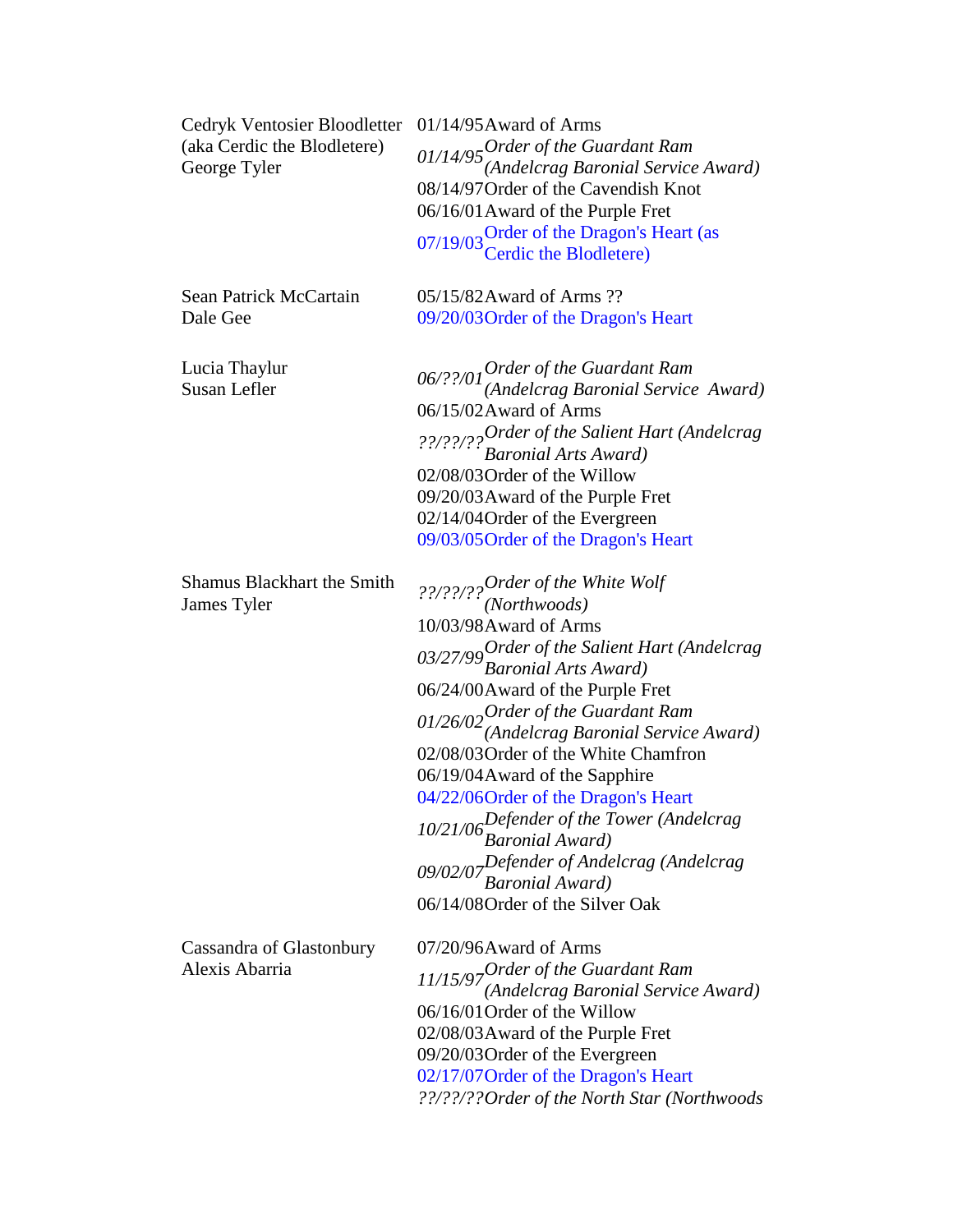*Baronial Award) ??/??/??Order of the Salient Hart (Andelcrag Baronial Arts Award)*

| Arnold Fredrickson<br>(formerly Arnwyn of Pearwyc, | 10/08/88 Award of Arms (as Arnwyn of Pearwyc)                              |
|----------------------------------------------------|----------------------------------------------------------------------------|
| Slyme of Stormvale)                                | 11/20/04 Order of the Cavendish Knot                                       |
| Arnie Piper                                        | 08/30/08 Order of the Dragon's Heart                                       |
| Adalasia the Serene                                | $01/14/95$ Award of Arms                                                   |
| (aka Adalasia Serena)<br><b>Cyrene White</b>       | 06/20/99 Order of the Salient Hart (Andelcrag<br>Baronial Arts Award)      |
|                                                    | 02/10/01 Order of the Willow                                               |
|                                                    | 10/20/01 Award of the Purple Fret                                          |
|                                                    | 06/19/04 Order of the Evergreen                                            |
|                                                    | $01/21/06$ Order of the Guardant Ram<br>(Andelcrag Baronial Service Award) |
|                                                    | 05/05/07Defender of Andelcrag (Andelcrag<br>Baronial Award)                |
|                                                    | 01/03/09 Order of the Dragon's Heart (as<br>Adalasia Serena)               |
| <b>Alexander Blackram</b>                          | 09/16/95 Award of Arms                                                     |
| Paul Phillips                                      | 09/16/95 Order of the Cavendish Knot                                       |
|                                                    | 06/14/96 Defender of Andelcrag (Andelcrag<br>Baronial Award)               |
|                                                    | 06/14/97 Order of the Silver Oak                                           |
|                                                    | 01/17/98 Order of the Salient Hart (Andelcrag<br>Baronial Arts Award)      |
|                                                    | 06/19/99 Order of the Bronze Ring                                          |
|                                                    | 07/19/03 Award of the Purple Fret                                          |
|                                                    | 01/05/08 Award of the Butterfly (Andelcrag b)<br>Baronial Award)           |
|                                                    | $04/25/09$ Order of the Guardant Ram<br>(Andelcrag Baronial Service Award) |
| Cathryn Ann Glassenwright                          | 02/13/88Award of Arms                                                      |
| Cara Lister                                        | 02/10/01 Order of the Evergreen ??                                         |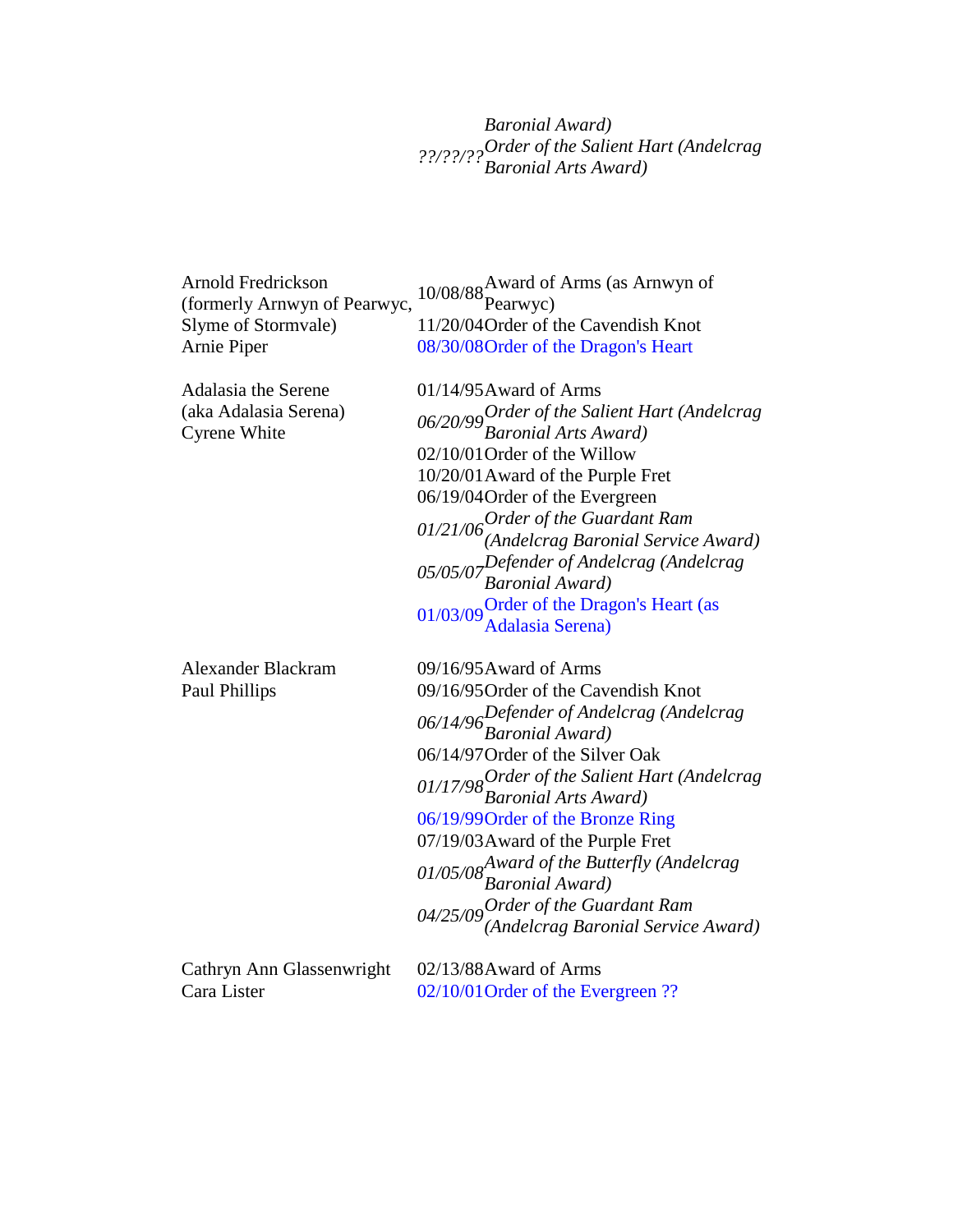| <b>Isak Darkcraft the Merchant</b> | 01/28/89Award of Arms                                                            |
|------------------------------------|----------------------------------------------------------------------------------|
| Michael Walden                     | 03/21/92 Order of the Silver Oak                                                 |
|                                    | 08/15/01 Order of the Willow                                                     |
|                                    | 05/25/02 Order of the Evergreen                                                  |
|                                    | ??/??/???Drder of the White Wolf (Northwoods<br>Baronial Award)                  |
|                                    |                                                                                  |
|                                    | ??/??/?? Order of the North Star (Northwoods<br>Baronial Award)                  |
|                                    |                                                                                  |
|                                    | ??/??/??Cambroshus (Calontir)                                                    |
|                                    | ??/??/?? <sup>Order</sup> of the Salient Hart (Andelcrag<br>Baronial Arts Award) |
|                                    |                                                                                  |
| <b>Timotheous Symmes</b>           | 10/06/01 Order of the White Chamfron                                             |
| <b>Tim Sims</b>                    | 02/08/03 Award of the Purple Fret                                                |
|                                    | 08/31/03 Order of the White Lance                                                |
|                                    |                                                                                  |
|                                    | 09/03/05Defender of Andelcrag (Andelcrag<br>Baronial Award)                      |
| Donegal of the Middle              | 08/30/03 Award of Arms                                                           |
| kingdom                            | 01/08/05 Award of the purple Fret                                                |
|                                    | 10/22/05 Order of the Willow                                                     |
|                                    | 10/21/06Order of the Evergreen                                                   |
|                                    |                                                                                  |
| Femke de Roas                      | 06/30/04 Award of Arms                                                           |
| <b>Holly Stockley</b>              | 05/06/06 Order of the Salient Hart (Andelcrag<br>Baronial Arts Award)            |
|                                    |                                                                                  |
|                                    | 02/12/05 Order of the Willow                                                     |
|                                    | 02/09/08 Order of the Evergreen                                                  |
| Reginald de Argoogle               | 05/23/98Award of Arms                                                            |
| <b>Ronald May</b>                  | 10/17/98 Order of the Cavendish Knot                                             |
|                                    |                                                                                  |
|                                    | 03/27/99 Order of the Salient Hart (Andelcrag<br>Baronial Arts Award)            |
|                                    | 10/30/99 Order of the Silver Oak                                                 |
|                                    | 08/18/04 Order of the Bronze Ring                                                |
|                                    |                                                                                  |
|                                    | $02/12/05$ Order of the Guardant Ram<br>(Andelcrag Baronial Service Award)       |
|                                    | 09/17/05 Order of the Evergreen                                                  |
|                                    | 05/06/06 Defender of Andelcrag (Andelcrag<br>Baronial Award)                     |
|                                    |                                                                                  |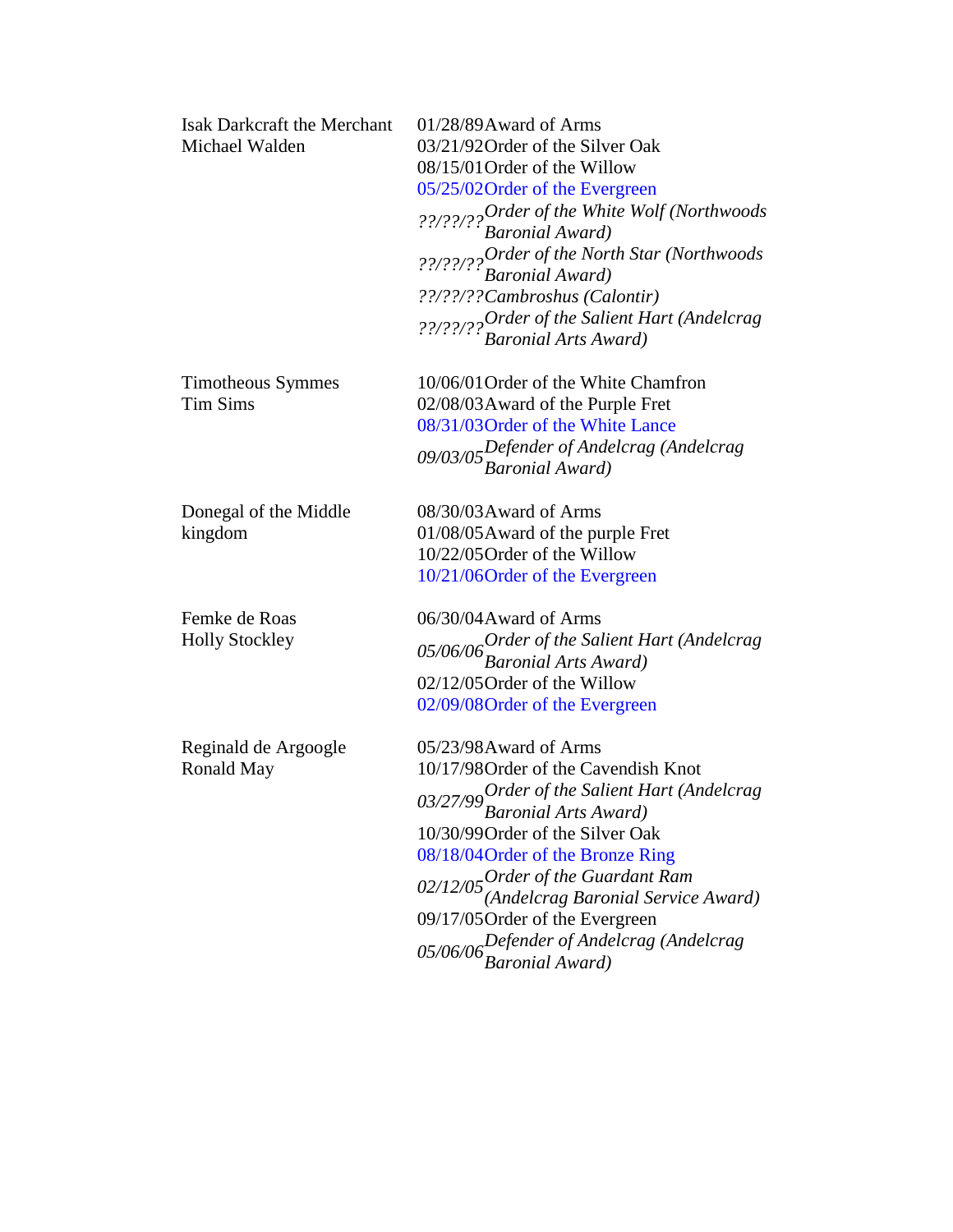| Rutger von Gronigen        | 02/10/96 $\rm{A}$ ward of Arms (given as Daniel von                        |
|----------------------------|----------------------------------------------------------------------------|
| (aka Daniel von Groningen) | Groningen)                                                                 |
| Daniel Bouwman             | 08/14/97 Award of Arms                                                     |
|                            | 02/07/98 Order of the Cavendish Knot                                       |
|                            | 08/14/98 Order of the Salient Hart (Andelcrag<br>Baronial Arts Award)      |
|                            |                                                                            |
|                            | 10/03/98 Order of the Willow                                               |
|                            | 06/24/00 Order of the Silver Oak                                           |
|                            | 10/16/00 Defender of Andelcrag (Andelcrag<br>Baronial Award)               |
|                            |                                                                            |
|                            | 06/19/04 Award of the Purple Fret                                          |
|                            | 04/22/06Order of the Evergreen                                             |
| Sivrid Brumbach            | 10/02/93 Award of Arms                                                     |
|                            | 03/03/94Iren-Fyrd (Calontir)                                               |
|                            | 06/25/94Leather Mallet (Calontir)                                          |
|                            | 02/22/97Torse (Calontir)                                                   |
|                            | 08/14/97 Order of the Dragon's Tooth                                       |
|                            | 07/18/98 Order of the Red Company                                          |
|                            | 05/06/06 <sup>Award</sup> of the Butterfly (Andelcrag<br>Baronial award)   |
|                            |                                                                            |
|                            | 06/17/06Order of the Gold Mace                                             |
|                            | 12/02/06 Defender of Andelcrag (Andelcrag<br>Baronial Award)               |
| Eva VanOldebrock           | 02/14/04 Award of Arms                                                     |
| <b>Wendy Peacock</b>       | 07/16/05 Order of the Willow                                               |
|                            |                                                                            |
|                            | 09/03/05 Order of the Salient Hart (Andelcrag<br>Baronial Arts Award)      |
|                            | 05/05/07 Order of the Guardant Ram<br>(Andelcrag Baronial Service Award)   |
|                            |                                                                            |
|                            | 07/07/07 Award of the Purple Fret                                          |
|                            | 09/06/08 Order of the Evergreen                                            |
| <b>Thorolf Gunnarson</b>   | 02/21/83Light of Atenveldt (Atenveldt)                                     |
|                            | 04/29/90Grant of Arms (Atenveldt)                                          |
|                            |                                                                            |
|                            | 10/07/06 Order of the Guardant Ram<br>(Andelcrag Baronial Service Award)   |
|                            | 08/30/08Award of the Purple Fret                                           |
| Horst von Horstmann        | $01/14/95$ Order of the Guardant Ram<br>(Andelcrag Baronial Service Award) |
| Kurt Schaebele             |                                                                            |
|                            | 02/11/95 Award of Arms                                                     |
|                            | 09/16/95 Award of the Purple Fret                                          |
|                            | 05/11/96Grant of Arms                                                      |
|                            | 02/13/99 Order of the Willow                                               |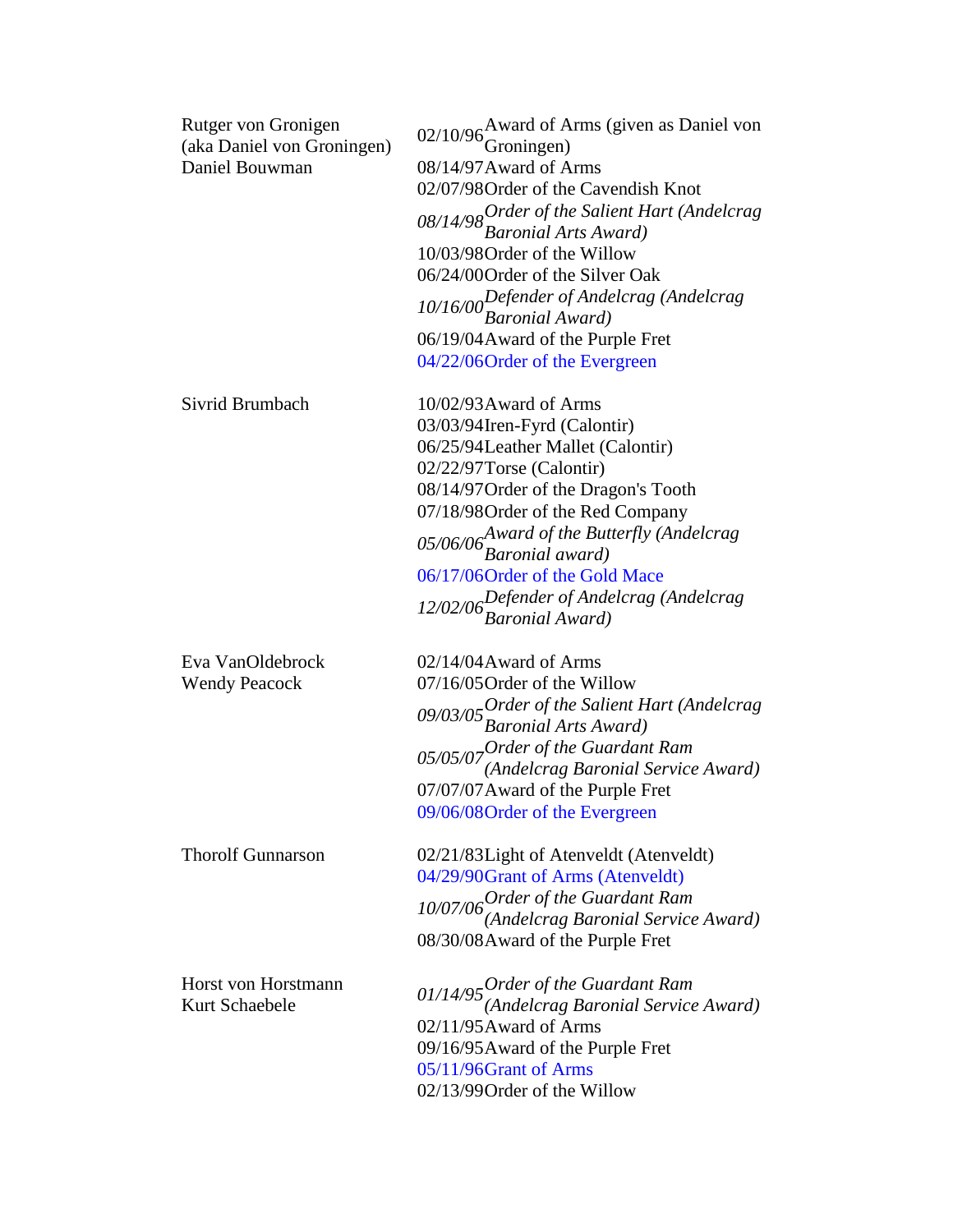| Daibhid MacGhille Aindrais                          | 09/29/74 Award of Arms                                                              |
|-----------------------------------------------------|-------------------------------------------------------------------------------------|
| Drachen Birch                                       | 02/14/81 Order of the Silver Oak                                                    |
| Therese le Chasseur                                 | 09/06/80Award of Arms                                                               |
| Margie Price                                        | 10/01/81 Order of the Willow                                                        |
| <b>Tavis Macintosh</b>                              | $02/14/81$ Award of Arms                                                            |
| George Carroll                                      | 10/13/84 Order of the Silver Oak                                                    |
|                                                     | 04/29/95 Award of the Purple Fret                                                   |
|                                                     | 06/17/95 Order of the Red Company                                                   |
|                                                     | 06/14/96 Defender of the Tower (Andelcrag<br>Baronial Award)                        |
|                                                     |                                                                                     |
| Korak Ranger of the Northern 02/14/87 Award of Arms |                                                                                     |
| Lands                                               | 10/08/88 Order of the Silver Oak                                                    |
| <b>Jim Mills</b>                                    | 02/17/90 <sup>Order</sup> of the Guardant Ram<br>(Andelcrag Baronial Service Award) |
|                                                     |                                                                                     |
| Johannes Adelbert von Pels                          | 01/14/86Award of Arms (Altenveldt)                                                  |
| (formerly Johannes Adelbert                         | 04/29/89 Award of the Does Grace                                                    |
| von Pelskneipe)                                     | 05/12/90 Order of the Silver Oak                                                    |
| John Krueger                                        | $01/16/93$ Order of the Guardant Ram<br>(Andelcrag Baronial Service Award)          |
|                                                     |                                                                                     |
|                                                     | 02/12/94 Order of the Salient Hart (Andelcrag<br>Baronial Arts Award)               |
|                                                     |                                                                                     |
|                                                     | 01/14/95 Order of the Willow                                                        |
| Kalin Ironstaff of the Sundered                     | 01/11/92 Order of the Salient Hart (Andelcrag<br>Baronial Arts Award)               |
| Keep                                                | 02/08/92 Award of Arms                                                              |
| (formerly Kalin the Wizard)<br>Leonard Jastrzembski | 04/18/92 Award of Arms                                                              |
|                                                     | 02/12/94 Order of the Silver Oak                                                    |
|                                                     |                                                                                     |
|                                                     | $08/16/95$ Order of the Guardant Ram<br>(Andelcrag Baronial Service Award)          |
|                                                     | 09/19/95 Award of the Purple Fret                                                   |
| <b>Armand de Chartes</b>                            | 10/30/92 Award of Arms (Ansteorra)                                                  |
| Daniel Pipe II                                      | 02/12/94 Order of the Silver Oak                                                    |
|                                                     |                                                                                     |
|                                                     | 07/08/95 Order of the Guardant Ram<br>(Andelcrag Baronial Service Award)            |
|                                                     | 09/03/06 Order of the Salient Hart (Andelcrag                                       |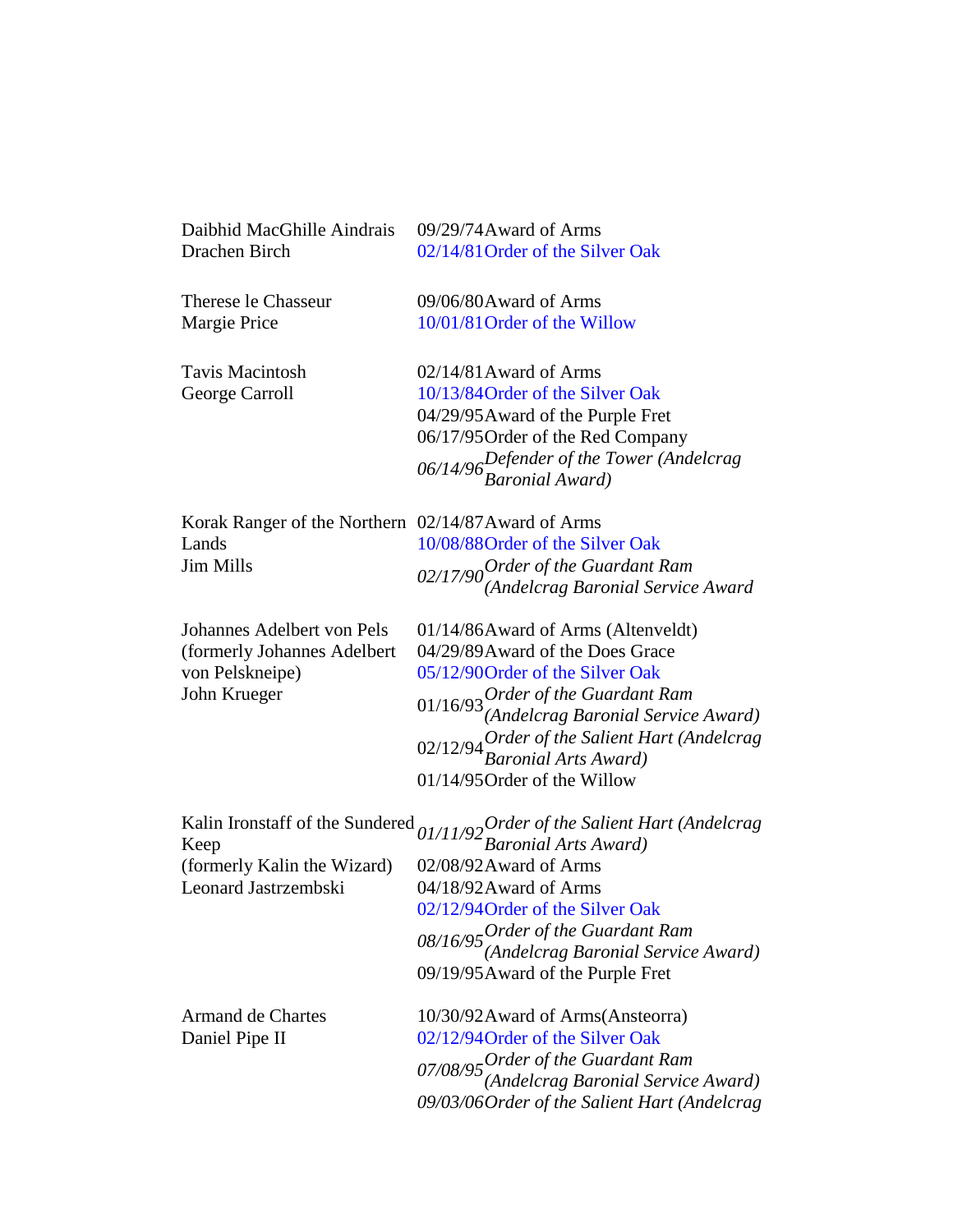*Baronial Arts Award)* ??/??/?? Order of the Sable Crane (Ansteorra)

| Aislinn of Giekerk<br>Jill Boerman                                                      | 03/17/95 Award of Arms<br>07/12/97 Order of the Salient Hart (Andelcrag<br>Baronial Arts Award)<br>02/07/98Award of the Purple Fret<br>02/13/99 Order of the Willow                                                                                                                                                                                     |
|-----------------------------------------------------------------------------------------|---------------------------------------------------------------------------------------------------------------------------------------------------------------------------------------------------------------------------------------------------------------------------------------------------------------------------------------------------------|
| Wolfram der Schmitz<br>Mike Smith                                                       | $11/15/97$ Order of the Guardant Ram<br>(Andelcrag Baronial Service Award)<br>$05/08/99$ Order of the Salient Hart (Andelcrag<br>Baronial Arts Award)<br>05/30/99 Award of Arms<br>01/15/00Order of the Willow                                                                                                                                          |
| Jacobus Tallon of Greenwich<br>(formerly Talon<br>MacCaimmish)<br>Jon Klein             | 06/19/99 Award of Arms<br>06/26/99 Order of the Salient Hart (Andelcrag<br>Baronial Arts Award)<br>05/20/00 Defender of Andelcrag (Andelcrag<br>Baronial Award)<br>06/24/00 Order of the Silver Oak<br>04/19/03 Award of the Purple Fret                                                                                                                |
| James Thomas Seabrig, called 02/17/90 Award of Arms<br>the Rat<br><b>James Etherton</b> | 05/09/92 Order of the White Wolf<br>(Northwoods)<br>02/12/94 Order of the Salient Hart (Andelcrag<br>Baronial Arts Award)<br>01/06/01 Order of the Willow<br>11/02/02 Order of the Evergreen<br>02/22/03 Award of the Kings Chalice<br>04/19/03 Order of the Red Company<br>08/31/03 Order of the Gold Mace                                             |
| Raven's Fort<br>J.L. Jackson-Hartel                                                     | Muriel Arenvaldsdochter of 11/08/86Award of Arms (Ansteorra)<br>02/11/89Sable Crane (Ansteorra)<br>07/21/90Sable Thistle (Ansteorra)<br>05/09/92Sable Comet (Ansteorra)<br>08/07/93Sable Thistle (Ansteorra)<br>10/29/94Sable Comet (Ansteorra)<br>06/03/95 Companion to the Order of the Iris<br>(Ansteorra)<br>06/03/95 Order of the Star (Ansteorra) |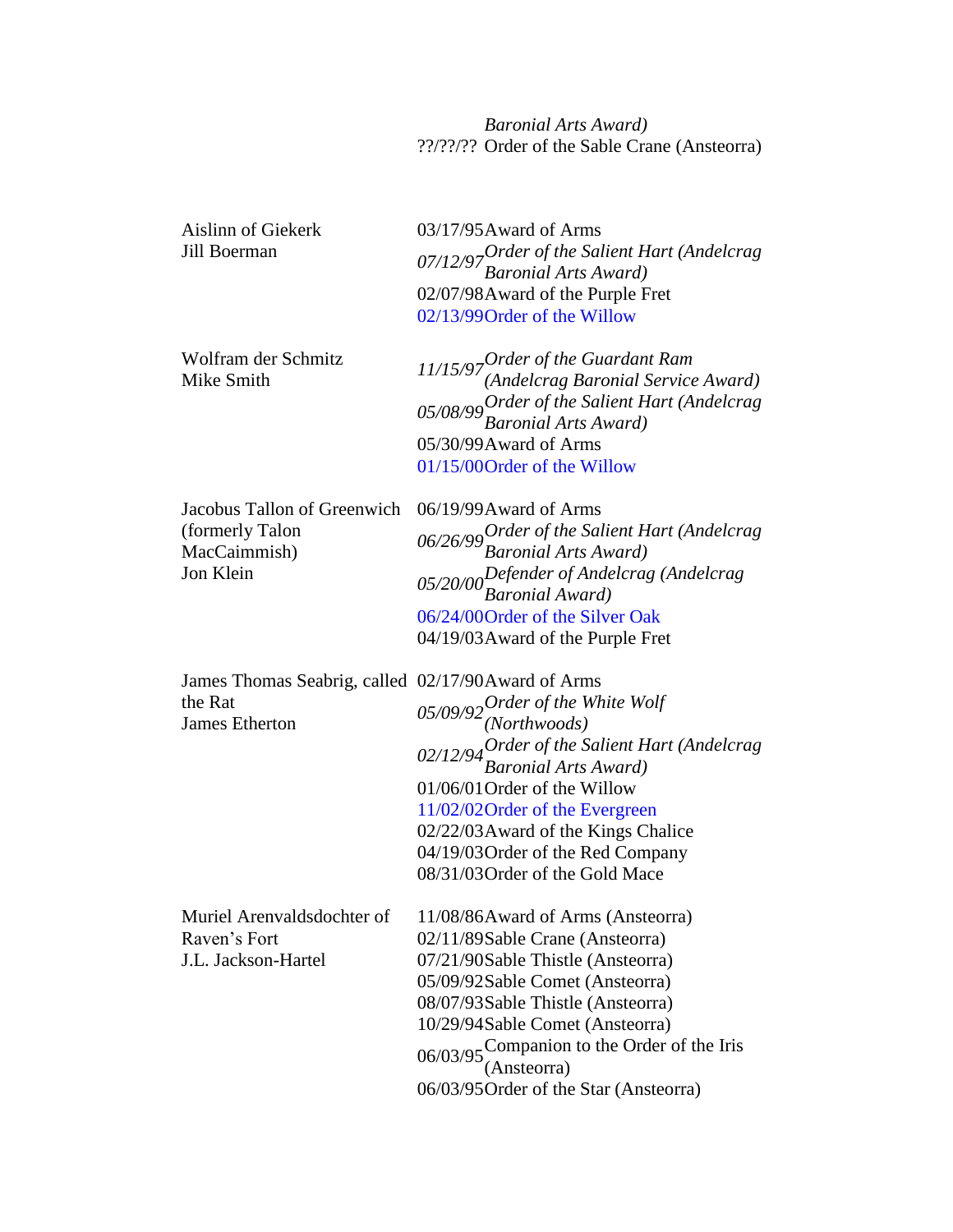*06/26/99Order of the Salient Hart (Andelcrag Baronial Arts Award)* 02/10/01Order of the Willow

| <b>Eldred Bloodaxe</b><br><b>Jon Hartel</b>               | 07/21/90 Award of Arms (Ansteorra)<br>03/04/92Sable Thistle (Ansteorra)<br>08/07/93Sable Falcon (Ansteorra)<br>10/26/96Sable Comet (Ansteorra)<br>02/10/01 Order of the Silver Oak                                                                            |
|-----------------------------------------------------------|---------------------------------------------------------------------------------------------------------------------------------------------------------------------------------------------------------------------------------------------------------------|
| David de Brailes<br>Dave McCarty                          | 02/10/01 Order of the Silver Oak<br>10/07/06 Order of the Salient Hart (Andelcrag<br>Baronial Arts Award)                                                                                                                                                     |
| Thomas Treyburn, called the<br>Dainty<br><b>Tom Burns</b> | $02/13/99$ Award of Arms<br>03/27/99 Order of the Salient Hart (Andelcrag<br>Baronial Arts Award)<br>Baronia Arts Amara,<br>11/18/00 Defender of Andelcrag (Andelcrag<br>Baronial Award)<br>02/10/01 Order of the Willow<br>01//17/04Order of the Red Company |
| Gwommy Anpurpaidh of<br>Gradhach<br><b>Bill Holderman</b> | 01/20/00 Order of the Salient Hart (Andelcrag<br>Baronial Arts Award)<br>06/24/00 Award of Arms<br>$01/06/01$ Award of Arms<br>06/16/01 Order of the Willow<br>02/09/02 Award of the Purple Fret                                                              |
| Severian MacLeod<br><b>Stuart McCallum</b>                | 01/26/00 Order of the Salient Hart (Andelcrag<br>Baronial Arts Award)<br>$02/10/01$ Award of Arms<br>02/09/02 Order of the Willow                                                                                                                             |
| <b>Ivar Forkbeard</b><br><b>Rick Geoffrion</b>            | 06/15/96Award of Arms<br>10/13/01 Order of the Salient Hart (Andelcrag<br>Baronial Arts Award)<br>06/15/02 Order of the Silver Oak                                                                                                                            |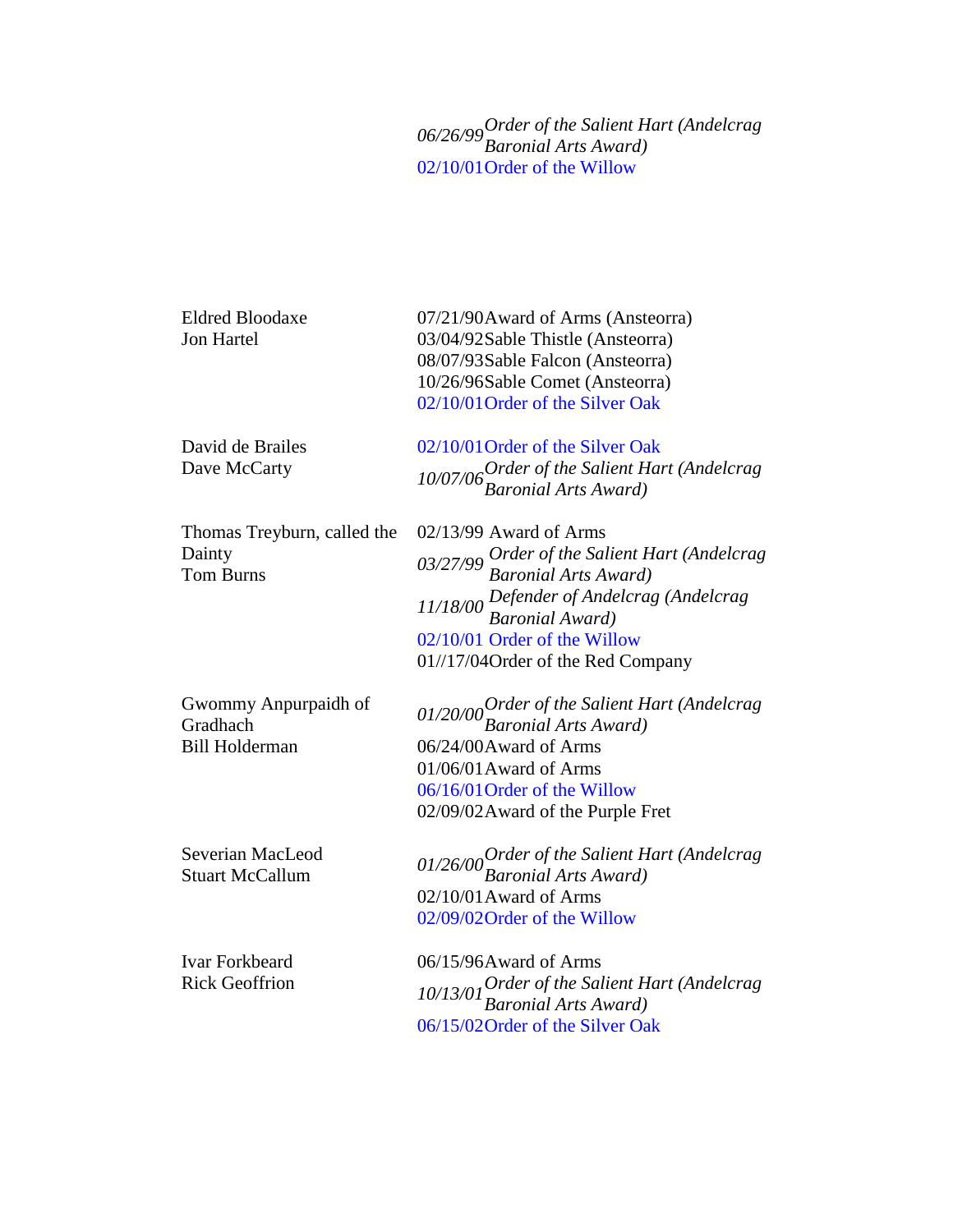| Reinmar the Alchemist<br>Sean Daly                           | 03/21/92 Award of Arms<br>01/20/96Award of the Purple Fret<br>11/07/98 Defender of Andelcrag (Andelcrag<br>Baronial Award)<br>01/15/00 Order of the Dragon's Barb<br>06/15/02 Order of the Silver Oak                                                                                                                      |
|--------------------------------------------------------------|----------------------------------------------------------------------------------------------------------------------------------------------------------------------------------------------------------------------------------------------------------------------------------------------------------------------------|
| Agnes Van Kouwenhoven<br>Karen Lynn (Offringa)<br>Conover    | 01/15/00Award of Arms<br>06/16/01 Award of the Purple Fret<br>01/04/03 Order of the Silver Oak<br>10/02/04 Award of the Purple Fret<br>??/??/?? <sup>Order</sup> of the Salient Hart (Andelcrag<br>Baronial Arts Award)                                                                                                    |
| Elvira Pedrosa<br>Laura Brookbank                            | $09/15/01$ Award of Arms<br>02/08/03 Order of the Willow<br>$01/10/04$ Order of the Guardant Ram<br>(Andelcrag Baronial Service Award)<br>09/03/05 Order of the Salient Hart (Andelcrag<br>Baronial Arts Award)<br>04/22/06Award of the Purple Fret                                                                        |
| Linduina (Leetvina)<br>Twinthrower<br>Liduina Williams       | 10/23/99 Order of the Guardant Ram<br>(Andelcrag Baronial Service Award)<br>06/24/00Award of Arms<br>02/09/02 Award of the Purple Fret<br>05/26/02 Order of the White Chamfron<br>05/10/03 Order of the Willow<br>??/??/??Defender of Andelcrag (Andelcrag)<br>Baronial Award)                                             |
| Ari Keilismuli<br>(aka Keilis/Kaelas)<br><b>Brian Raymor</b> | 05/10/02 Award of Arms<br>05/10/03 Order of the Silver Oak<br>08/30/03 Award of the Purple Fret<br>10/22/05 Order of the White Chamfron<br>01/21/06 Defender of Andelcrag (Andelcrag<br>Baronial Award)<br>01/19/08<br>Order of the Guardant Ram<br>(Andelcrag Baronial Service Award)<br>08/31/08<br>Baronial Arts Award) |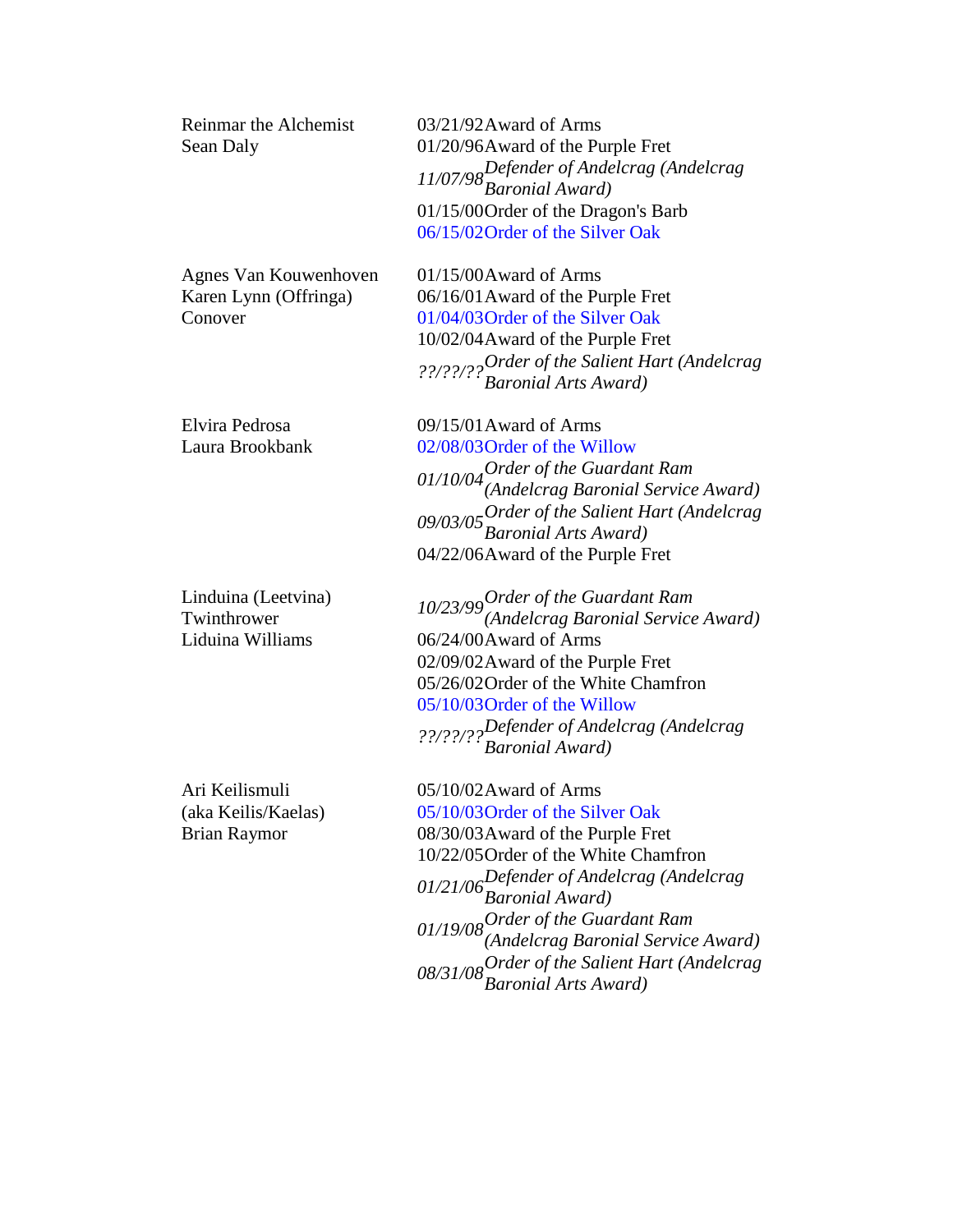Avelina Clarice Bonnie Sieting

Rhys, Gen y Arian Lloer (aka Capten Rhys, formerly Stefan of Trimaris, Rhys ap Idwal) Dan Baker

06/14/97Award of Arms *01/17/98Order of the Guardant Ram (Andelcrag Baronial Service Award)* 01/15/00Award of the Purple Fret 08/15/05Award of the Purple Fret 07/19/03Order of the Willow

06/24/00Award of Arms 02/09/02Award of the Purple Fret *09/06/03Order of the Salient Hart (Andelcrag Baronial Arts Award)* 09/20/03Order of the Silver Oak *09/05/04Order of the Guardant Ram (Andelcrag Baronial Service Award) 08/31/08Defender of Andelcrag (Andelcrag Baronial Award)*

Elspeth of Dunborough Beth Granger

Harley of Rimsholt (formerly Lina Harley) Jennifer Hayes

Rose Arcana nic Toenesson Laurie Laing

Darcellena Hartmann Darcy Giesseman

08/30/03Award of Arms 10/02/04Order of the Silver Oak

02/09/02Award of Arms 05/01/04Order of the Willow

*09/03/05Order of the Guardant Ram (Andelcrag Baronial Service Award) 01/05/08Order of the Salient Hart (Andelcrag Baronial Arts Award)*

04/19/03Award of Arms 10/22/05Order of the Willow *01/19/08Order of the Salient Hart (Andelcrag Baronial Arts Award)*

03/31/01Award of Arms 01/17/04Award of the Purple Fret 11/19/05Order of the Willow

Hiordis Regginsdottir 02/09/02Award of Arms 02/11/06Order of the Willow *01/05/08Order of the Salient Hart (Andelcrag Baronial Arts Award) 08/31/08Order of the Guardant Ram (Andelcrag Baronial Service Award)*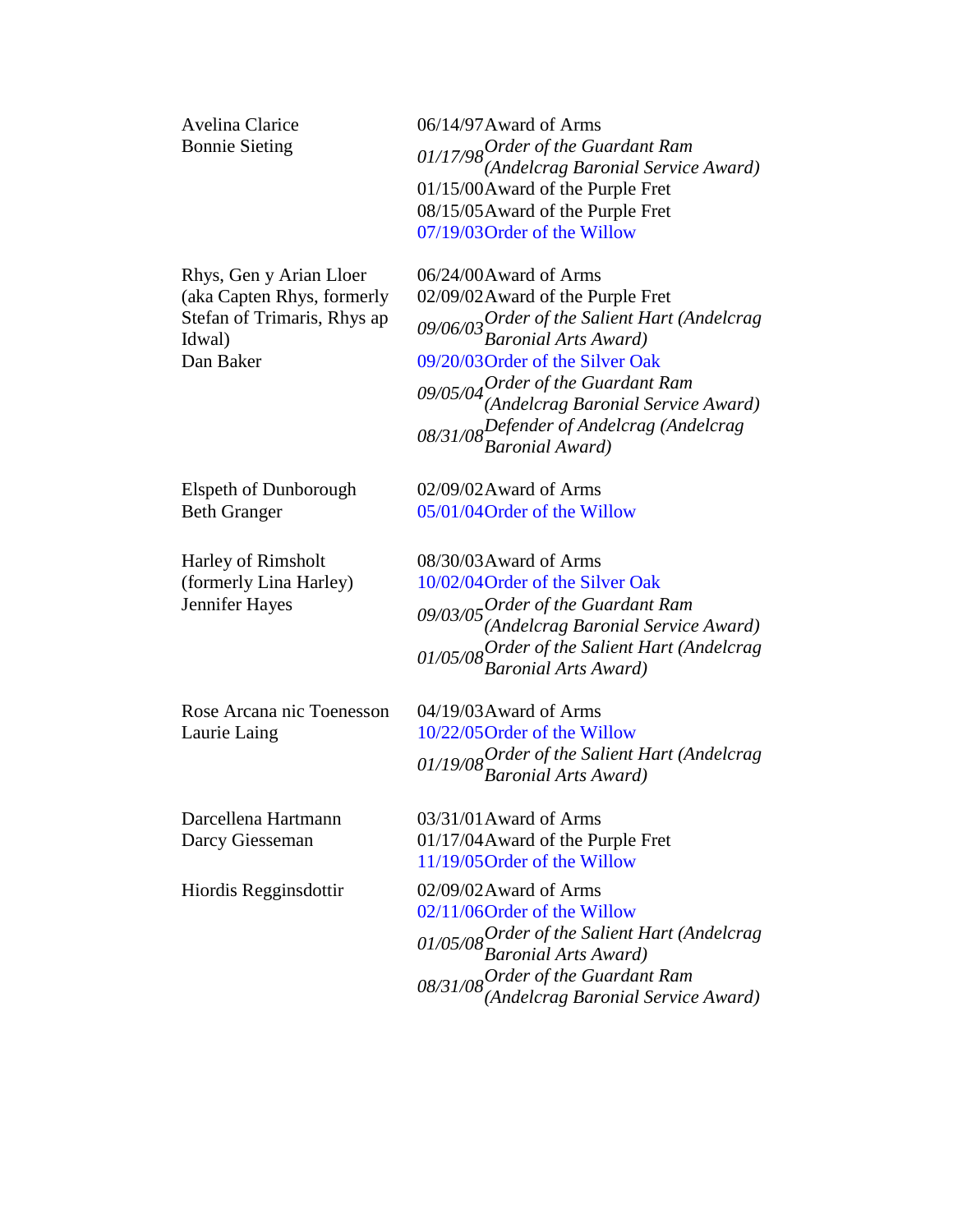| Richard vanUtrecht<br>Dan Peacock                       | 07/17/04 Award of Arms<br>09/03/05 Order of the Guardant Ram<br>(Andelcrag Baronial Service Award)<br>04/22/06Order of the Willow<br>05/06/06 <sup>Award</sup> of the Butterfly (Andelcrag<br>Baronial Award) [Premier]<br>01/05/08 Order of the Salient Hart (Andelcrag<br>Baronial Arts Award) |
|---------------------------------------------------------|--------------------------------------------------------------------------------------------------------------------------------------------------------------------------------------------------------------------------------------------------------------------------------------------------|
| Kyferrin Sachsson<br>Julie Coffey                       | 10/02/04 Award of Arms<br>05/07/05 Order of the Salient Hart (Andelcrag<br>Baronial Arts Award)<br>04/22/06Order of the Willow<br>05/06/06 <sup>Award</sup> of the Butterfly (Andelcrag<br>Baronial Award) [Premier]                                                                             |
| <b>Charles of Whithorse</b><br><b>Charles Hollerman</b> | 07/15/00Award of Arms<br>09/23/00Award of Arms<br>06/16/01 Award of the Purple Fret<br>06/15/02 Award of the Sapphire<br>04/22/06Order of the Willow<br>01/19/08 Order of the Salient Hart (Andelcrag<br>Baronial Arts Award)                                                                    |
| Edwin Wulfhere<br>Gary Wolverton                        | 08/30/03 Award of Arms<br>02/14/04 Award of the Purple Fret<br>09/03/06 Order of the Salient Hart (Andelcrag<br>Baronial Arts Award)<br>02/10/07 Order of the Willow                                                                                                                             |
| <b>Emmalie</b> the Faire<br><b>Emily Hoskins</b>        | 03/27/99 Order of the Guardant Ram<br>(Andelcrag Baronial Service Award)<br>06/19/99 Award of the Purple Fret<br>04/22/06Award of the Purple Fret<br>04/05/08 Order of the Silver Oak                                                                                                            |
| Ernmas O'Mordha<br>Alisa Minzey                         | 11/12/05 Order of the Salient Hart (Andelcrag<br>Baronial Arts Award)<br>02/11/06Award of Arms<br>$11/04/06$ Order of the Guardant Ram<br>(Andelcrag Baronial Service Award)<br>06/14/08 Order of the Willow<br>06/20/09 Award of the Purple Fret                                                |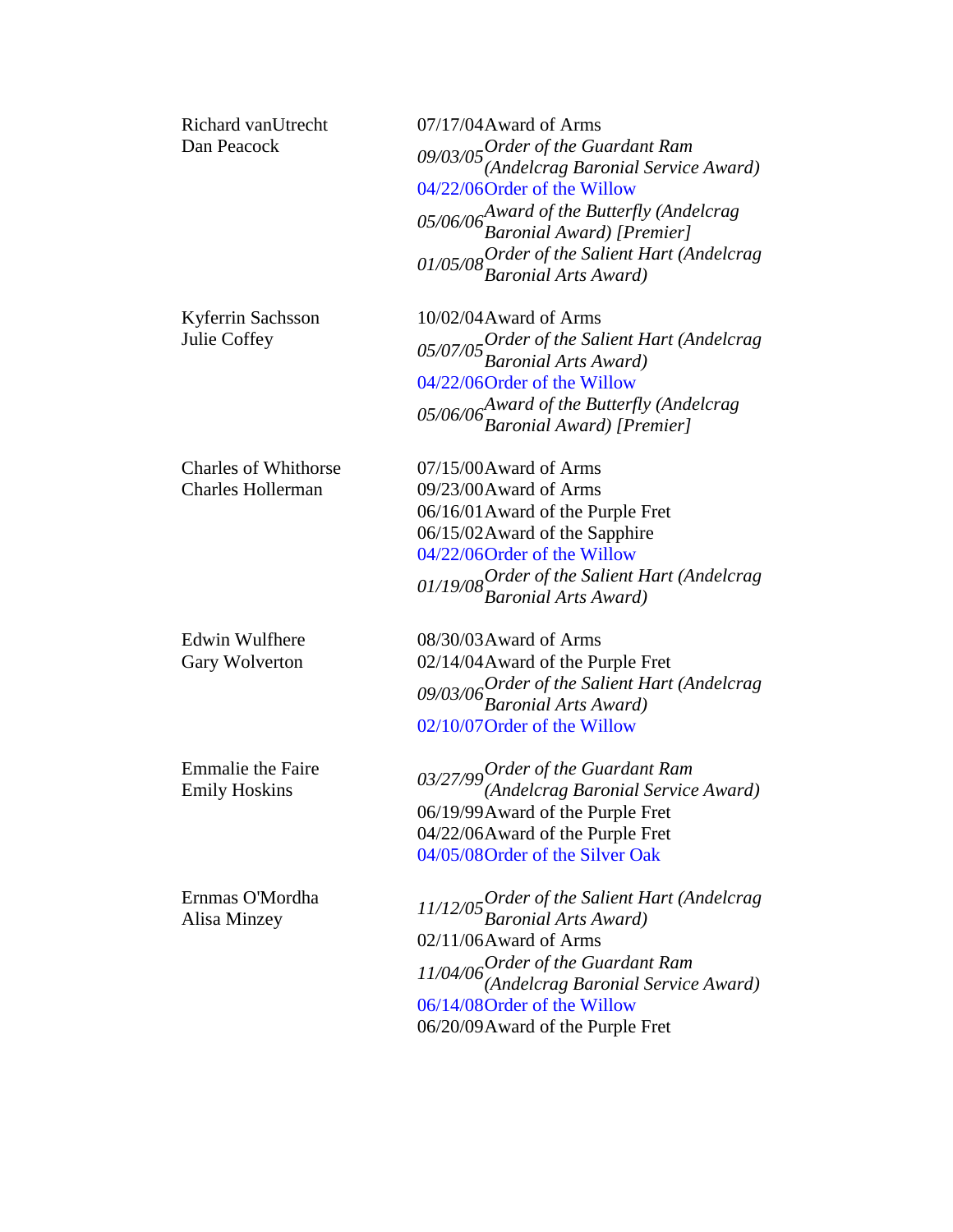| Malise ingan Cormack<br>(formerly Mailse (Malise) of<br>Glencoe)<br>Kim Ward | 07/21/01 Award of Arms (given as Mailse of<br>Glencoe)<br>12/17/05 Award of the Purple Fret<br>05/06/06 Order of the Salient Hart (Andelcrag<br>Baronial Arts Award)<br>08/30/08 Order of the Willow<br>$04/25/09$ Order of the Guardant Ram<br>(Andelcrag Baronial Service Award)                                                                                                                                                                                                                                                               |
|------------------------------------------------------------------------------|--------------------------------------------------------------------------------------------------------------------------------------------------------------------------------------------------------------------------------------------------------------------------------------------------------------------------------------------------------------------------------------------------------------------------------------------------------------------------------------------------------------------------------------------------|
| Alwen the Weaver                                                             | 06/16/07 Award of Arms<br>09/02/07 Order of the Salient Hart (Andelcrag<br>Baronial Arts Award)<br>08/30/08 Order of the Willow                                                                                                                                                                                                                                                                                                                                                                                                                  |
| Seanna of Sable Raven                                                        | $06/16/07$ Award of Arms<br>10/06/07 Order of the Salient Hart (Andelcrag<br>Baronial Arts Award)<br>08/30/08 Order of the Willow                                                                                                                                                                                                                                                                                                                                                                                                                |
| Istvan of Vokovar<br>(aka Istvan Valkai)<br><b>Chuck Stefanich</b>           | 11/08/97 Award of Arms (given as Istvan of $Vokovar$ )<br>05/08/99 Order of the Guardant Ram<br>(Andelcrag Baronial Service Award)<br>01/17/04 Award of the Purple Fret (given as $01/17/04$ Istvan Valkai)<br>01/17/04 Award of the Sapphire (given as $01/17/04$ Istvan Valkai)<br>05/06/06 <sup>Award</sup> of the Butterfly (Andelcrag<br>Baronial Award) [Premier]<br>11/10/07 Defender of Andelcrag (Andelcrag<br>Baronial Award)<br>05/03/08 Order of the Salient Hart (Andelcrag<br>Baronial Arts Award)<br>02/14/09 Order of the Willow |
| Maria Leonara de Luna<br>Michelle Kuchta                                     | $11/12/05$ Order of the Guardant Ram<br>(Andelcrag Baronial Service Award)<br>05/03/08 Order of the Salient Hart (Andelcrag<br>Baronial Arts Award)<br>04/25/09 Award of the Butterfly (Andelcrag<br><b>Baronial Award</b> )                                                                                                                                                                                                                                                                                                                     |

07/??/09 Order of the Willow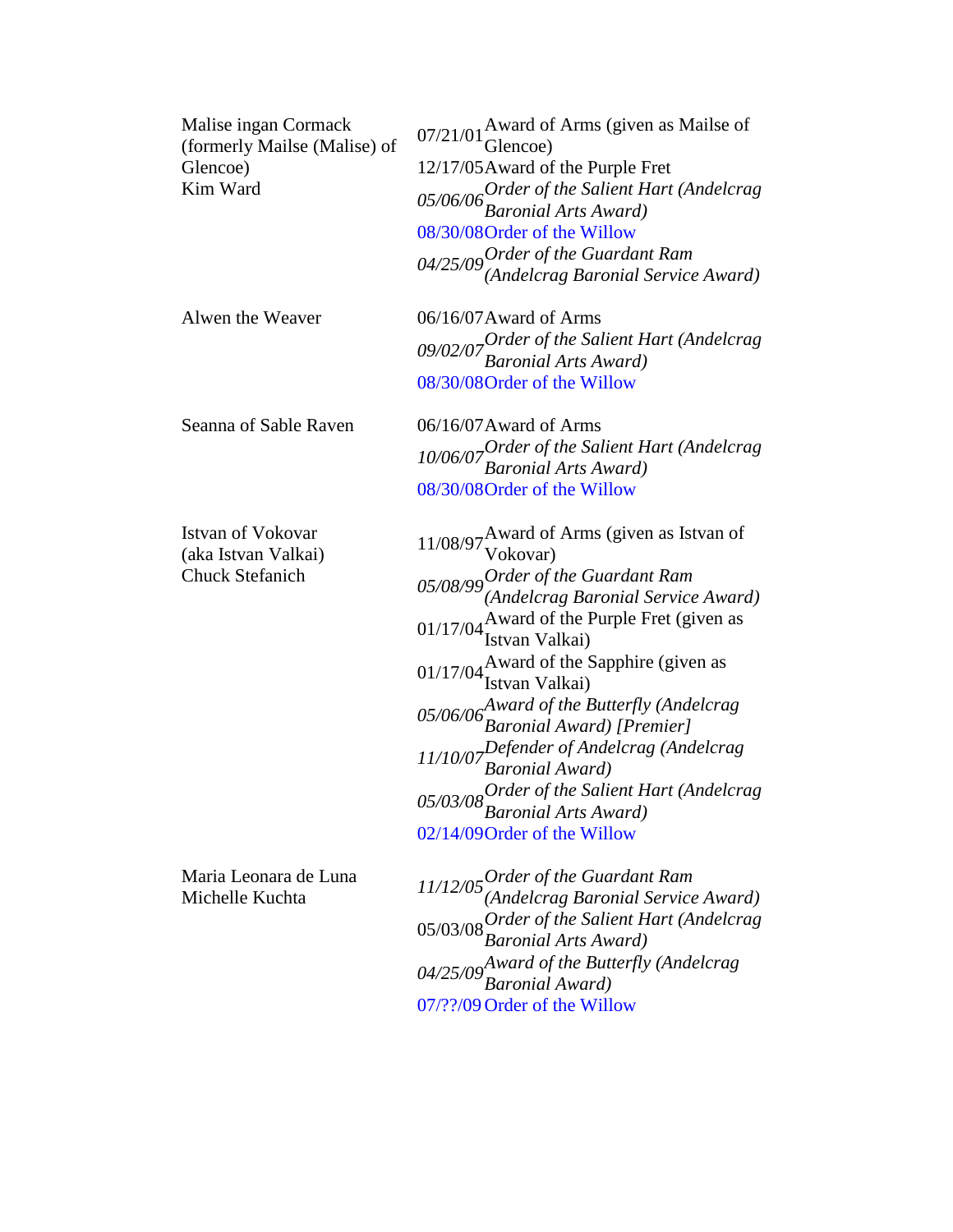Johannes von Brandenburg (formerly Johannes aus Brandeburg and Hobbit) Jon Caulkett

Birgitta Heringadotter 10/25/86Award of Arms

Kurstag von Schrepelhoven David Schrepel

Sarak Shambal (formerly Christoph Malvoisin) Brad Bloom Alwyn of Lissamona Cindy Bloom

Henri le Blanc Henry White

Conall mac Aodha'n Kerry FitzGerald

Elian Geneth Colburn Carol Knowlton

Wentloch Windstar (aka Wentlock of Rimsholt) Marge Simon

Domnall an Cruithneach Jim Shiley

09/03/77Award of Arms *??/??/77Order of the White Wolf (Northwoods)* 12/30/82Award of the Queen's Favor *04/23/94Order of the Northern Star (Northwoods)*

01/11/92Award of the Does Grace

11/05/77Award of Arms 02/11/84Award of the Purple Fret

08/09/75Award of Arms 02/09/85Award of the Purple Fret

02/09/85Award of Arms 02/09/91Award of the Purple Fret

10/08/88Award of Arms *02/09/91Order of the Guardant Ram (Andelcrag Baronial Service Award)* 02/08/92Award of the Purple Fret

02/12/94Award of Arms 02/11/95Award of the Purple Fret

02/11/95Award of the Purple Fret

02/08/92Award of Arms *02/12/94Order of the Salient Hart (Andelcrag Baronial Arts Award)* 09/16/95Award of the Purple Fret *02/27/96Order of the Guardant Ram (Andelcrag Baronial Service Award) 06/10/00Defender of the Tower (Andelcrag Baronial Award)* 

02/12/94Award of Arms 02/10/96Award of the Purple Fret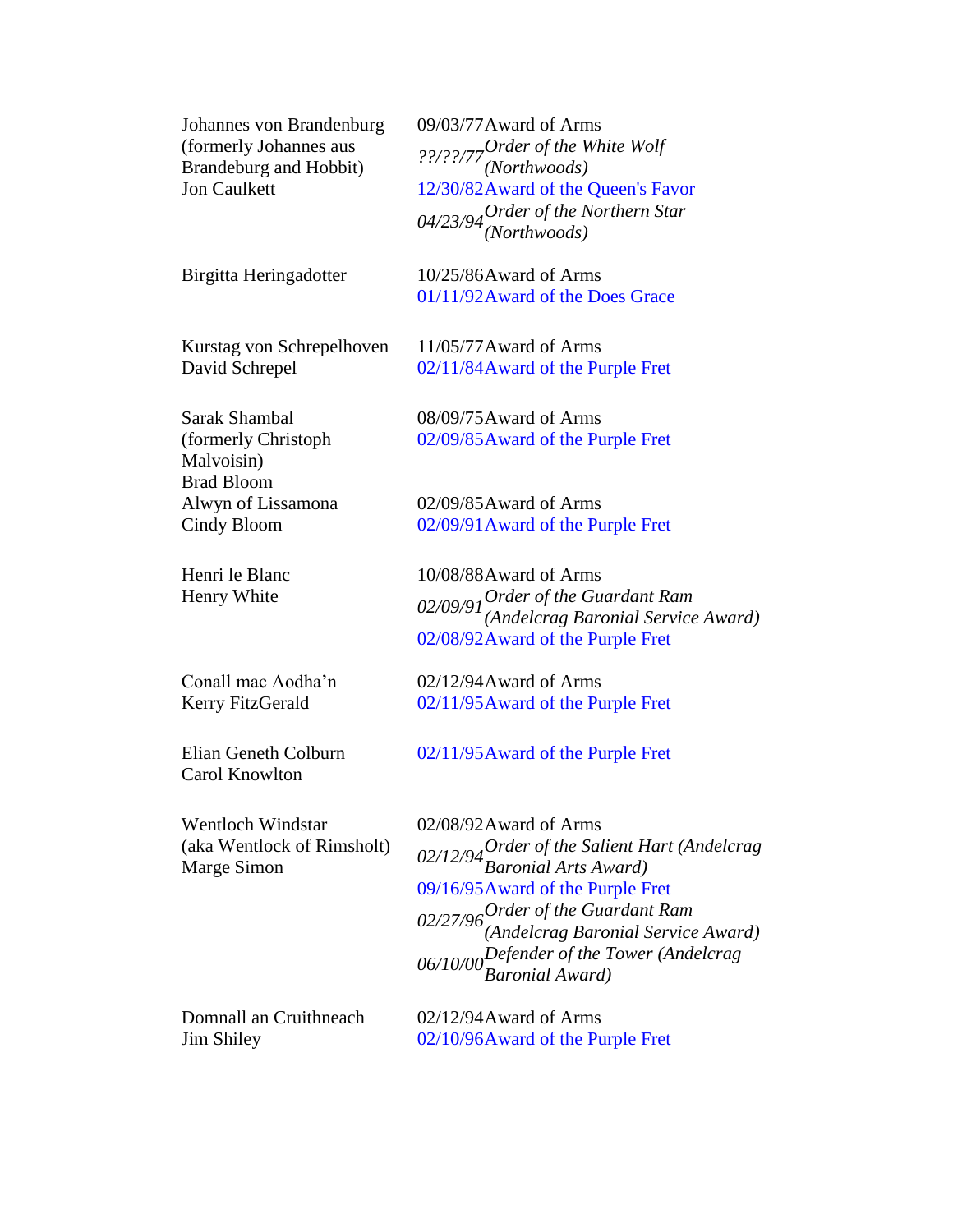| Cynfyn ap Rhiwallon<br><b>Scott Peters</b> | 09/10/94 Order of the Guardant Ram<br>(Andelcrag Baronial Service Award)   |
|--------------------------------------------|----------------------------------------------------------------------------|
|                                            | 01/14/95 Award of Arms                                                     |
|                                            | 05/15/96Award of the Purple Fret                                           |
| <b>Hugh Thorbrand</b>                      | 07/08/95 Award of Arms                                                     |
| Tom Boerman                                | 09/16/95 Award of Arms                                                     |
|                                            | 06/15/96 Award of the Purple Fret                                          |
| Devon of Ayr                               | 07/08/95 Award of Arms                                                     |
| Rob Honeysett                              | 07/12/97 Defender of Andelcrag (Andelcrag<br>Baronial Award)               |
|                                            | 08/14/97 Award of the Purple Fret                                          |
|                                            | 02/12/05 Order of the Red Company                                          |
|                                            | 08/31/08 Order of the Guardant Ram<br>(Andelcrag Baronial Service Award)   |
|                                            |                                                                            |
| Kahil McDowell                             | 05/09/98 Award of Arms                                                     |
| <b>Aaron Dehring</b>                       | 06/20/98Award of the Purple Fret                                           |
| Isabelle of Leith                          | $01/14/95$ Award of Arms                                                   |
| Cora Leiter-Garcia                         | 10/03/98 Award of the Purple Fret                                          |
|                                            | 01/23/99 Award of the Purple Fret                                          |
|                                            | $01/26/03$ Order of the Guardant Ram<br>(Andelcrag Baronial Service Award) |
|                                            |                                                                            |
| <b>Rhiannon Duncan</b>                     | 09/16/95 Award of Arms                                                     |
| <b>Jule Howard</b>                         | 01/18/97 Order of the Guardant Ram<br>(Andelcrag Baronial Service Award)   |
|                                            |                                                                            |
|                                            | 01/23/99 Award of the Purple Fret                                          |
|                                            | 04/05/99 Order of the White Wolf $(Northwoods)$                            |
| Gilebert le Brasseur                       | 06/14/97 Award of Arms                                                     |
| (formerly Gilebert de Dijon)               | 10/24/98 Order of the Guardant Ram<br>(Andelcrag Baronial Service Award)   |
| <b>Larry Sieting</b>                       | 01/23/99 Award of the Purple Fret                                          |
|                                            |                                                                            |
|                                            | 01/15/00 Order of the Salient Hart (Andelcrag<br>Baronial Arts Award)      |
|                                            | 08/30/03 Order of the Cavendish Knot                                       |
|                                            | 01/06/07 Award of the Purple Fret                                          |
| <b>Erasmus the Dane</b>                    | $01/07/95$ Award of Arms                                                   |
| Dane Rasmussen                             | 05/01/99 Award of the Purple Fret                                          |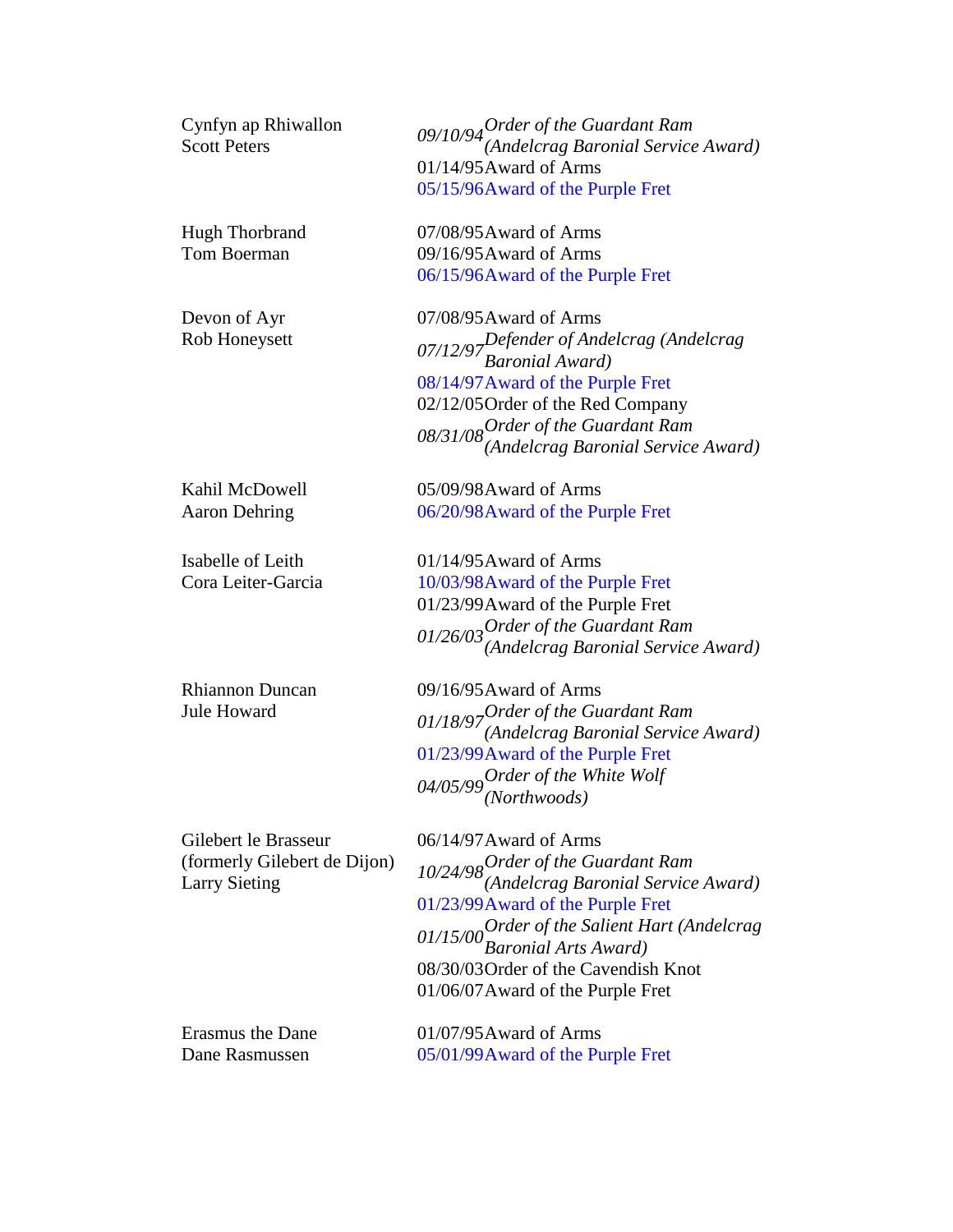| Katierna of the Lions<br><b>Kathy Cook</b>                                   | 01/15/00Award of the Purple Fret                                                                                                                                                                                                               |
|------------------------------------------------------------------------------|------------------------------------------------------------------------------------------------------------------------------------------------------------------------------------------------------------------------------------------------|
| Anisha Sahar<br>Laurie Luczyk                                                | 01/22/94 Award of Arms (Atenveldt)<br>06/20/98Award of Arms<br>06/20/99 Order of the Guardant Ram<br>(Andelcrag Baronial Service Award)<br>02/12/00Award of the Purple Fret                                                                    |
| <b>Christian Ambrose</b><br>(aka Christian Vidar)<br><b>Christopher Gray</b> | $02/11/95$ Award of Arms<br>07/12/97 Defender of Andelcrag (Andelcrag<br>Baronial Award)<br>03/27/99 Order of the Guardant Ram<br>(Andelcrag Baronial Service Award)<br>06/24/00Award of the Purple Fret                                       |
| Brigh de Cossar<br>Jude Cox                                                  | 08/17/00Award of the Purple Fret                                                                                                                                                                                                               |
| Caylis Tyri<br>Kay Geoffrion                                                 | 06/14/97 Award of Arms<br>08/16/97 Order of the Guardant Ram<br>(Andelcrag Baronial Service Award)<br>09/16/00Award of the Purple Fret ??                                                                                                      |
| Alan of Tenby<br>Norm Allen                                                  | 02/13/99 Award of Arms<br>02/10/01 Award of the Purple Fret                                                                                                                                                                                    |
| Enoch of Three Hills<br>(aka Enoch Mustelis)<br><b>Greg Ostroy</b>           | 06/19/99 Award of Arms<br>02/10/01 Award of the Purple Fret<br>07/19/03 Order of the Cavendish Knot<br>09/03/05Defender of Andelcrag (Andelcrag<br>Baronial Award)<br>12/02/06 Order of the Guardant Ram<br>(Andelcrag Baronial Service Award) |
| Ramona Scholastica<br>Ramona Saunders                                        | $05/07/98$ Order of the Guardant Ram<br>(Andelcrag Baronial Service Award)<br>06/20/98Award of Arms<br>02/10/01 Award of the Purple Fret                                                                                                       |
| <b>Rubynus of Dun Traigh</b><br>(aka Ruby)<br>Kenneth Fagg                   | 02/07/98Award of Arms<br>02/10/01 Award of the Purple Fret<br>??/??/?? <sup>Order</sup> of the Guardant Ram<br>(Andelcrag Baronial Service Award)                                                                                              |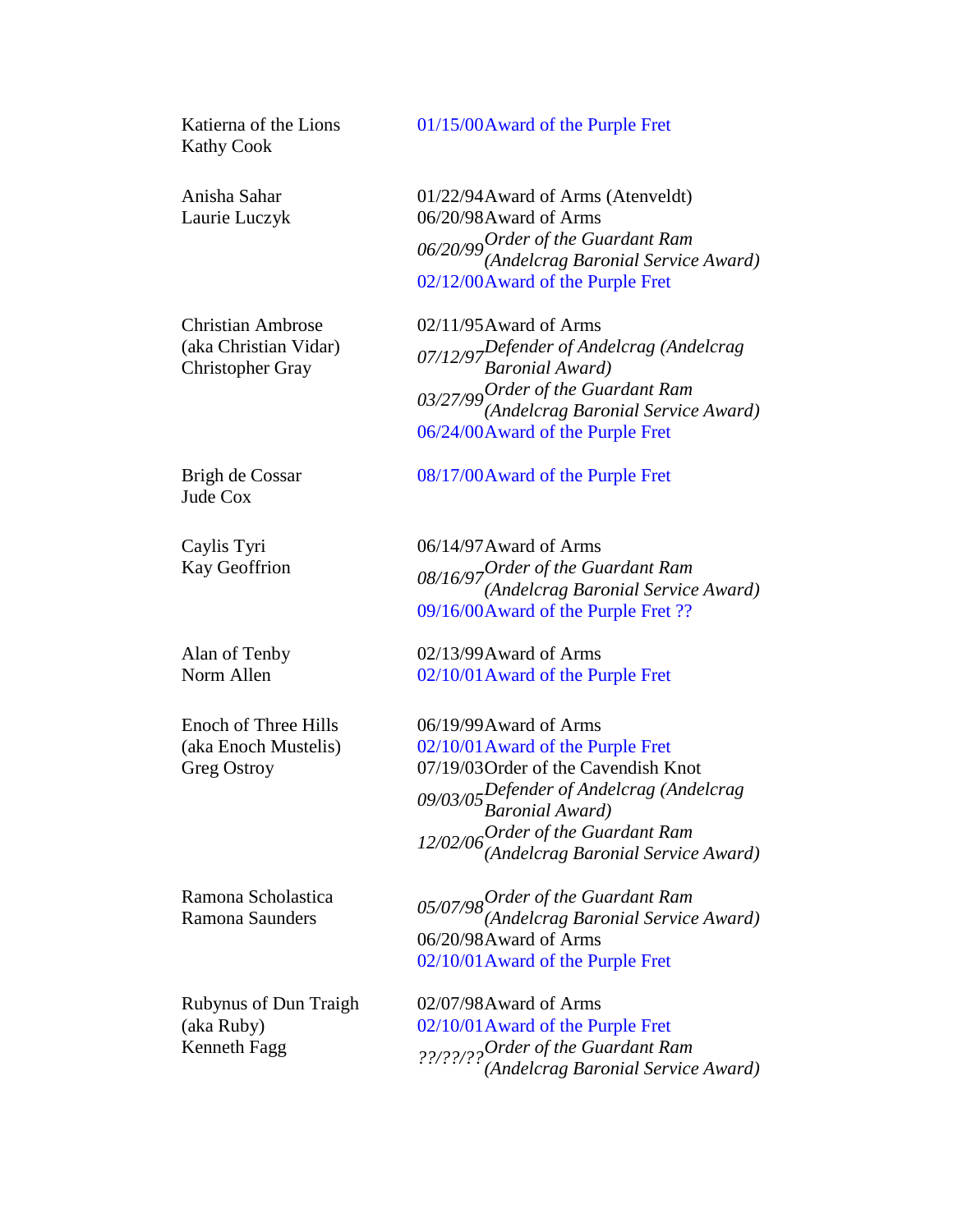| Brianna AuCluin<br><b>Christine Brafford</b>                            | 09/30/95 Award of Arms ??<br>06/14/96 Defender of Andelcrag (Andelcrag<br>Baronial Award)<br>06/07/97 Order of the Guardant Ram<br>(Andelcrag Baronial Service Award)<br>11/08/97 Order of the Cavendish Knot<br>09/23/00Award of the Sapphire<br>02/10/01 Award of the Purple Fret |
|-------------------------------------------------------------------------|-------------------------------------------------------------------------------------------------------------------------------------------------------------------------------------------------------------------------------------------------------------------------------------|
| Connor the Many-Hatted<br>(aka Templar Connor the<br>Grey)<br>Rob Smith | 02/09/02 Award of the Purple Fret (as Connor<br>the Many-Hatted)<br>08/31/03 Order of the Dragon's Barb (given as<br>Conner the Grey)<br>$05/05/07$ Order of the Guardant Ram<br>(Andelcrag Baronial Service Award)                                                                 |
| Ariande la Noire                                                        | 10/03/98 Award of Arms                                                                                                                                                                                                                                                              |
| Raigan Burkall                                                          | 05/26/02 Award of the Purple Fret                                                                                                                                                                                                                                                   |
| Briana McLean<br><b>Heather Savage</b>                                  | 06/15/02 Award of the Purple Fret<br>12/02/06 Order of the Guardant Ram<br>(Andelcrag Baronial Service Award)<br>02/10/07 Order of the Willow                                                                                                                                       |
| <b>Duncan Cameron</b>                                                   | 06/20/98Award of Arms                                                                                                                                                                                                                                                               |
| <b>Jeff Savage</b>                                                      | 06/15/02 Award of the Purple Fret                                                                                                                                                                                                                                                   |
|                                                                         | $01/21/06$ Order of the Guardant Ram<br>(Andelcrag Baronial Service Award)                                                                                                                                                                                                          |
| Rebekah Tallon of Greenwich 06/19/99 Award of Arms                      |                                                                                                                                                                                                                                                                                     |
| (formerly Rebekah<br>MacCaimish)                                        | $10/16/00$ Order of the Guardant Ram<br>(Andelcrag Baronial Service Award)                                                                                                                                                                                                          |
| Rebeccah Klein                                                          | 04/19/03 Award of the Purple Fret                                                                                                                                                                                                                                                   |
| Kaytlyn Macalpin Wood                                                   | 04/16/92 Award of Arms                                                                                                                                                                                                                                                              |
| <b>Toby Wood</b>                                                        | 07/12/03 Award of the Purple Fret                                                                                                                                                                                                                                                   |
| <b>Galen Stuart</b><br><b>James Haack</b>                               | 02/07/98 Award of Arms<br>$05/20/00$ <i>Order of the Guardant Ram</i><br>(Andelcrag Baronial Service Award)<br>11/22/03 Award of the Purple Fret<br>10/01/05Defender of Andelcrag (Andelcrag<br>Baronial Award)                                                                     |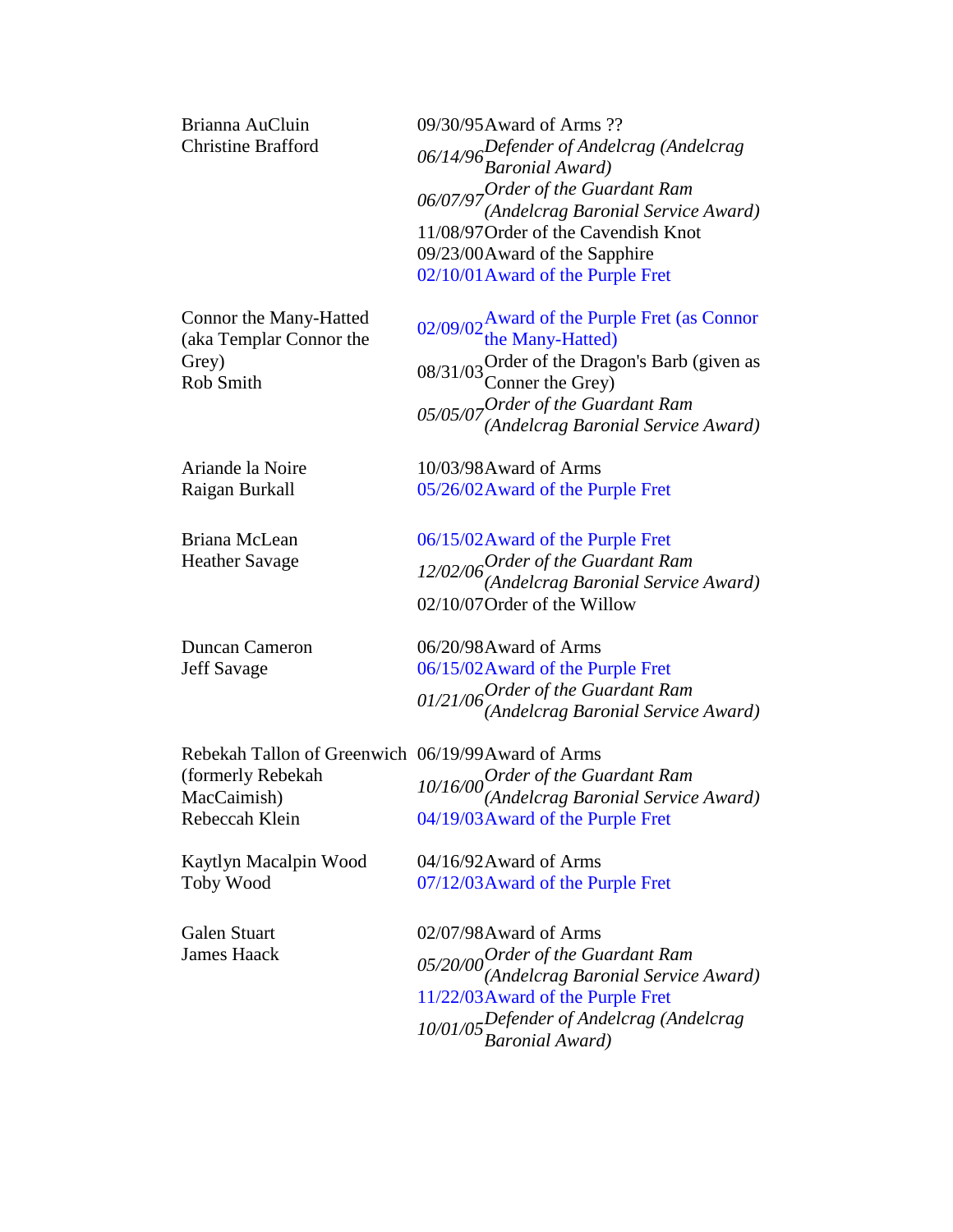| <b>Erennach of Pentamere</b><br>Larissa Lefluer                                     | 02/09/02 Award of Arms<br>01/03/04 Award of the Purple Fret ??                                                                                                                                                                                    |
|-------------------------------------------------------------------------------------|---------------------------------------------------------------------------------------------------------------------------------------------------------------------------------------------------------------------------------------------------|
| Letta Roseann<br><b>Katie Geoffrion</b>                                             | 02/07/98 Award of the Dragon's Treasure<br>02/13/99 Award of Arms<br>01/17/04 Award of the Purple Fret                                                                                                                                            |
| Lassar Fina ingen Niell<br>(formerly Morrigan<br>O'Connell)<br><b>Chelsey Cusak</b> | 06/15/02 Award of Arms<br>05/01/04 Award of the Purple Fret                                                                                                                                                                                       |
| <b>Aelfwine Pyttel</b><br><b>Chad Hamilton</b>                                      | 06/19/99 Award of Arms<br>04/05/03 Order of the Cavendish Knot<br>07/17/04 Award of the Purple Fret<br>10/02/04 Defender of Andelcrag (Andelcrag<br>Baronial Award)<br>$10/16/00$ Order of the Guardant Ram<br>(Andelcrag Baronial Service Award) |
| Amanita Villarosa<br>Laurie Hamilton                                                | 06/01/02 Award of Arms<br>08/15/02 Order of the Cavendish Knot<br>07/17/04 Award of the Purple Fret<br>10/02/04 Defender of Andelcrag (Andelcrag<br>Baronial Award)<br>$05/03/08$ Order of the Guardant Ram<br>(Andelcrag Baronial Service Award) |
| Cedric Majere of Rotherwood 06/24/00Award of Arms<br><b>Robert Hensell</b>          | 06/16/01 Award of the Purple Fret ??<br>10/02/04 Award of the Purple Fret<br>10/02/04 Defender of Andelcrag (Andelcrag<br>Baronial Award)                                                                                                         |
| <b>Jean Pierre Martin</b><br><b>Richard Wolf</b>                                    | $01/17/04$ Award of Arms<br>10/02/04 Award of the Purple Fret                                                                                                                                                                                     |
| Od Turgeison<br>Skallagrimssonar<br><b>Jason Brookbank</b>                          | $10/20/01$ Award of Arms<br>02/12/05 Award of the Purple Fret<br>09/03/05Defender of Andelcrag (Andelcrag<br>Baronial Award)                                                                                                                      |
| <b>Baldric Kessinger</b>                                                            | $10/01/05$ Order of the Guardant Ram<br>(Andelcrag Baronial Service Award)<br>06/18/05 Award of the Purple Fret<br>01/21/06 Defender of Andelcrag (Andelcrag<br>Baronial Award)                                                                   |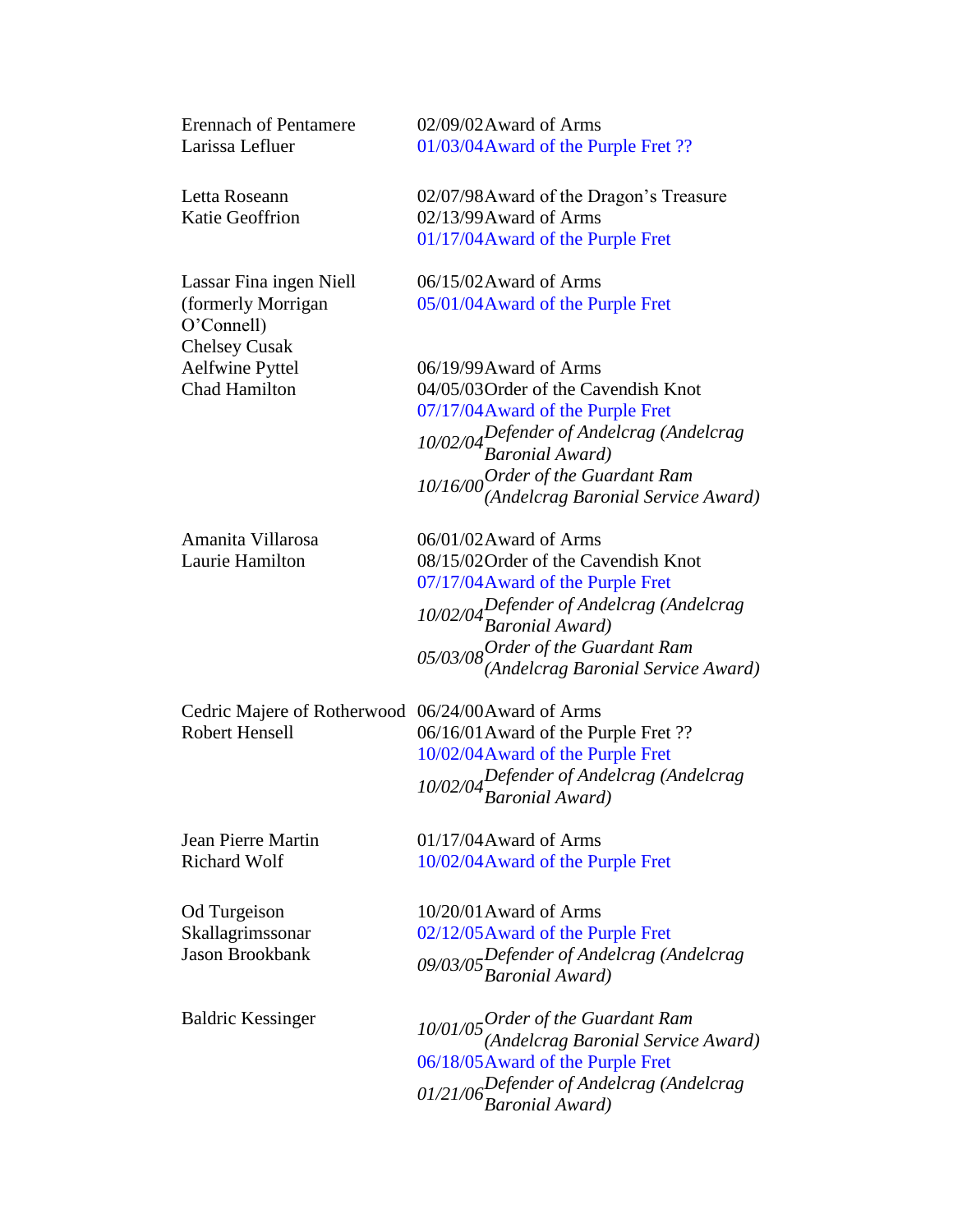## *10/06/07Order of the Salient Hart (Andelcrag Baronial Arts Award)*

|                            | Faelan MacEogain Mhic Mael-02/14/04 Award of Arms                                                                         |
|----------------------------|---------------------------------------------------------------------------------------------------------------------------|
| duin<br>John Thrasher      | $01/21/06$ Order of the Guardant Ram<br>(Andelcrag Baronial Service Award)                                                |
|                            | 10/22/05 Award of the Purple Fret                                                                                         |
| Xavier William Terrant     | $02/12/05$ Award of Arms                                                                                                  |
|                            | 02/11/06Award of the Purple Fret                                                                                          |
|                            | $10/07/06$ Order of the Guardant Ram<br>(Andelcrag Baronial Service Award)                                                |
| <b>Britta Oscarsdottir</b> | 05/23/98 Award of Arms                                                                                                    |
| Charline May               | 05/06/06 Defender of Andelcrag (Andelcrag<br>Baronial Award)                                                              |
|                            | 09/30/06Award of the Purple Fret                                                                                          |
| Bijon Inn kyree            | 02/07/98 Award of Arms                                                                                                    |
| <b>Rocky Garrison</b>      | 10/01/05 Defender of Andelcrag (Andelcrag<br>Baronial Award)                                                              |
|                            | 08/14/06Order of the Red Company                                                                                          |
|                            | 02/09/08 Award of the Purple Fret                                                                                         |
|                            | 08/31/08 Order of the Salient Hart (Andelcrag<br>Baronial Arts Award)                                                     |
|                            | $04/25/09$ Order of the Guardant Ram<br>(Andelcrag Baronial Service Award)                                                |
| Ian Farrar<br>Ian Baby     | 01/06/96 Order of the Sable Shield (Flaming<br>Gryphon)<br>04/05/97 Order of the Flaming Brand (Flaming 04/05/97 Gryphon) |
|                            |                                                                                                                           |
|                            | 08/16/97 Order of the Gryphon's Spear<br>(Flaming Gryphon)                                                                |
|                            | 04/18/98 Award of Arms                                                                                                    |
|                            | 05/14/05 Order of the Red Company                                                                                         |
|                            | 12/02/06 Order of the Salient Hart (Andelcrag<br>Baronial Arts Award)                                                     |
|                            | 02/09/08 Award of the Purple Fret                                                                                         |
| Ingrid of the Green        |                                                                                                                           |
|                            | $09/02/07$ Order of the Guardant Ram<br>(Andelcrag Baronial Service Award)                                                |
|                            | 02/09/08 Award of the Purple Fret                                                                                         |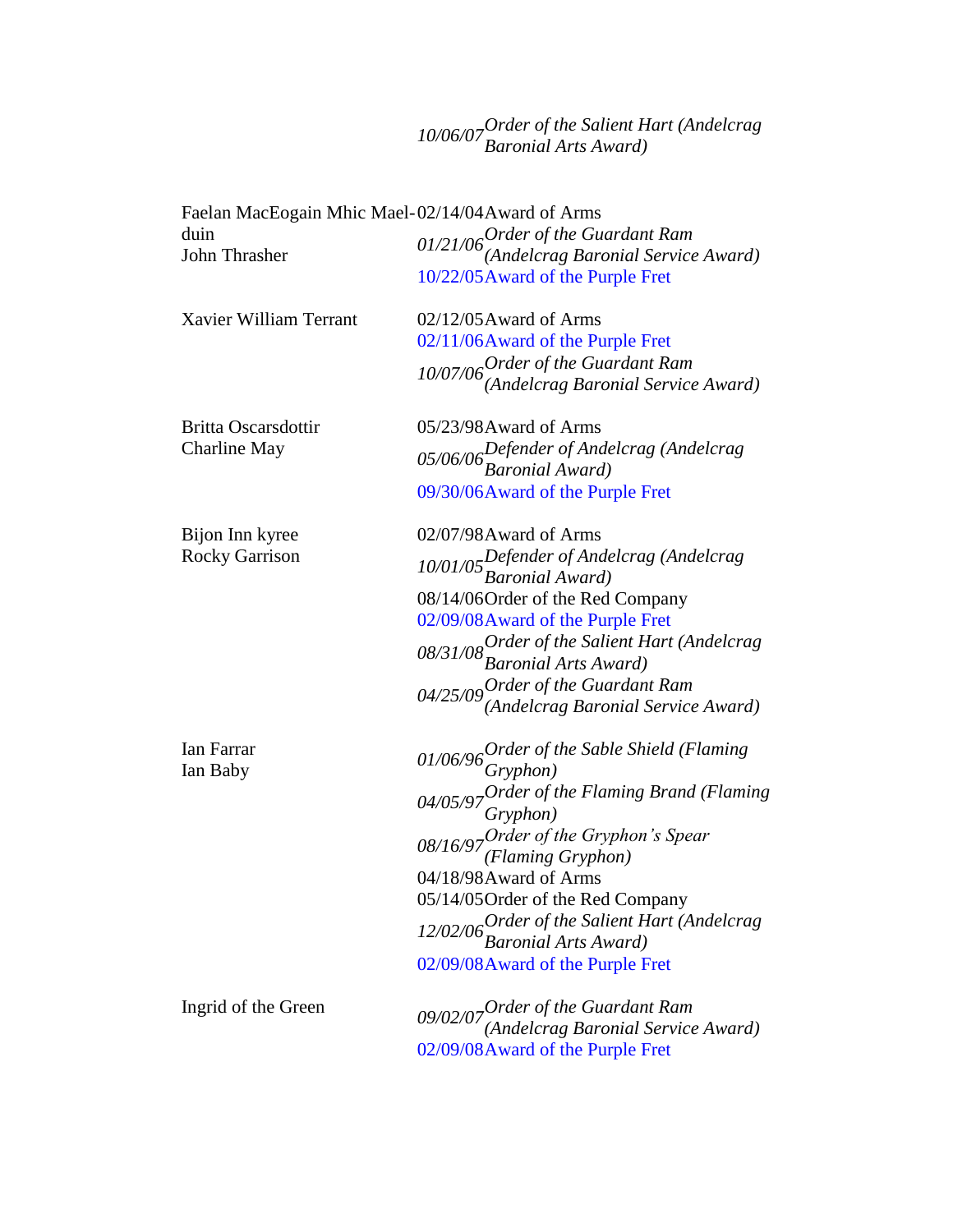| Kolfinna Savannah                          | 02/11/06Award of Arms<br>$09/02/07$ Order of the Guardant Ram<br>(Andelcrag Baronial Service Award)<br>02/09/08 Award of the Purple Fret                                                                                                                                      |
|--------------------------------------------|-------------------------------------------------------------------------------------------------------------------------------------------------------------------------------------------------------------------------------------------------------------------------------|
| Peter of Three Hills                       | 02/09/08 Award of the Purple Fret<br>05/03/08 Defender of Andelcrag (Andelcrag<br>Baronial Award)                                                                                                                                                                             |
| <b>Kateryn Maltby</b><br>Karen Mann        | 06/18/05 Award of Arms<br>$10/01/05$ Order of the Guardant Ram<br>(Andelcrag Baronial Service Award)<br>08/30/08 Award of the Purple Fret                                                                                                                                     |
| Sofie der Nuoferin<br>Amy Urich            | $11/10/07$ Order of the Guardant Ram<br>(Andelcrag Baronial Service Award)<br>02/14/09 Award of the Purple Fret<br>03/28/09 Order of the Salient Hart (Andelcrag<br>Baronial Arts Award)                                                                                      |
| Vladislav Dragomir<br>Norm Minzey          | $06/19/99$ Order of the Guardant Ram<br>(Andelcrag Baronial Service Award)<br>02/12/00Award of Arms<br>11/10/07 Defender of Andelcrag (Andelcrag<br>Baronial Award)<br>06/20/09 Award of Purple Fret<br>09/05/09 Order of the Salient Hart (Andelcrag<br>Baronial Arts Award) |
| Alienor de Bathe<br>Laura Barrett-Daly     | $??/????$ Award of Arms ??<br>??/??/?? Award of the Purple Fret ??                                                                                                                                                                                                            |
| Ivar Nottjager<br>Larry Hickey             | $02/14/87$ Order of the Guardant Ram<br>(Andelcrag Baronial Service Award)<br>02/13/88Award of Arms<br>06/23/90 Order of the Dragon's Barb                                                                                                                                    |
| Moira ThunderRumble<br>Molly Young         | 02/15/97 Order of the Dragon's Tooth ??                                                                                                                                                                                                                                       |
| Gregor O'Mologane<br><b>Bronson Diffin</b> | 02/07/98 Award of Arms<br>02/12/00Order of the Cavendish Knot<br>05/20/00 Defender of Andelcrag (Andelcrag<br>Baronial Award)                                                                                                                                                 |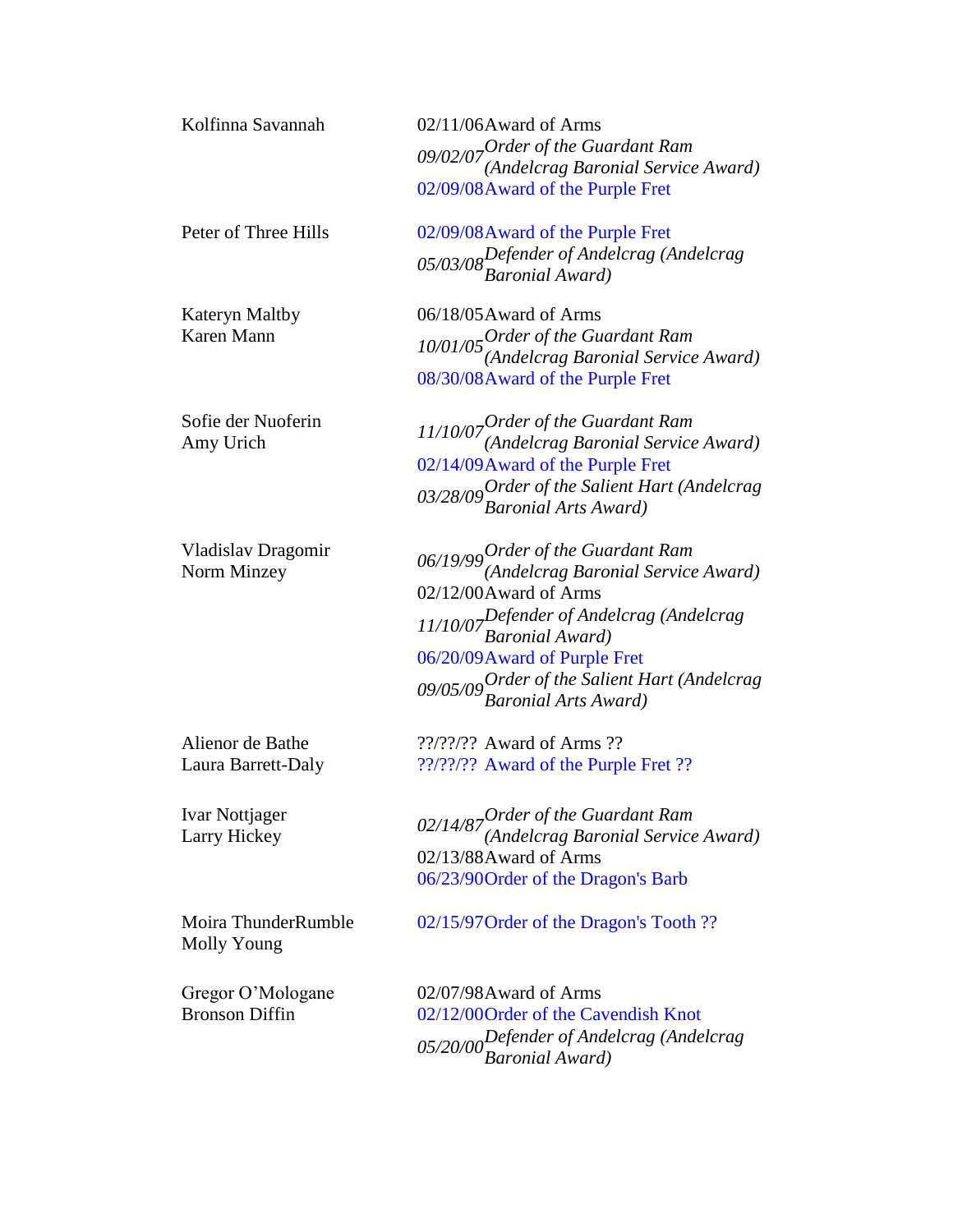| Roskva the Rus<br>LeeAnne Sims                                            | 10/06/01 Order of the White Chamfron                                                                                                                                                                  |
|---------------------------------------------------------------------------|-------------------------------------------------------------------------------------------------------------------------------------------------------------------------------------------------------|
| Wolfgang (von) Blackhawk<br>John Hoke II                                  | 06/24/00Award of Arms<br>07/19/03 Order of the Cavendish Knot                                                                                                                                         |
| Stein Ulfson<br><b>Scott Billings</b>                                     | $02/13/99$ Award of Arms<br>06/15/02 Award of the Sapphire<br>01/24/04 Order of the Red Company<br>09/02/07Defender of Andelcrag (Andelcrag<br>Baronial Award)                                        |
| James deLawton                                                            | $07/19/03$ Award of Arms<br>10/02/04 Order of the Cavendish Knot                                                                                                                                      |
| Collette du Valois<br>Kayleigh Cull                                       | 06/18/05 Award of Arms<br>09/30/06Order of the Cavendish Knot<br>05/05/07Defender of Andelcrag (Andelcrag<br>Baronial Award)<br>04/25/09 Order of the Salient Hart (Andelcrag<br>Baronial Arts Award) |
| <b>Bess the Obscure</b><br><b>Bess Hubbard</b>                            | 05/12/73 Award of Arms                                                                                                                                                                                |
| Elstrid of Ironhold ??<br><b>Susan Fisher</b>                             | 08/24/74 Award of Arms ??                                                                                                                                                                             |
| Scuzmothre<br>Gary Hubbard                                                | 09/21/74 Award of Arms                                                                                                                                                                                |
| Manfred von Hesse-Rheingau 11/13/76Award of Arms<br><b>Fred Breitbach</b> |                                                                                                                                                                                                       |
| Brigid Cathleen ni Cumail<br>LeeAnn Schreur                               | 02/19/77 Award of Arms                                                                                                                                                                                |
| Geophrey de Cheviots<br><b>Jeff Tapper</b>                                | 05/14/77 Award of Arms                                                                                                                                                                                |
| <b>Adolphus Staalslager</b><br>John Foster                                | 02/14/81 Award of Arms                                                                                                                                                                                |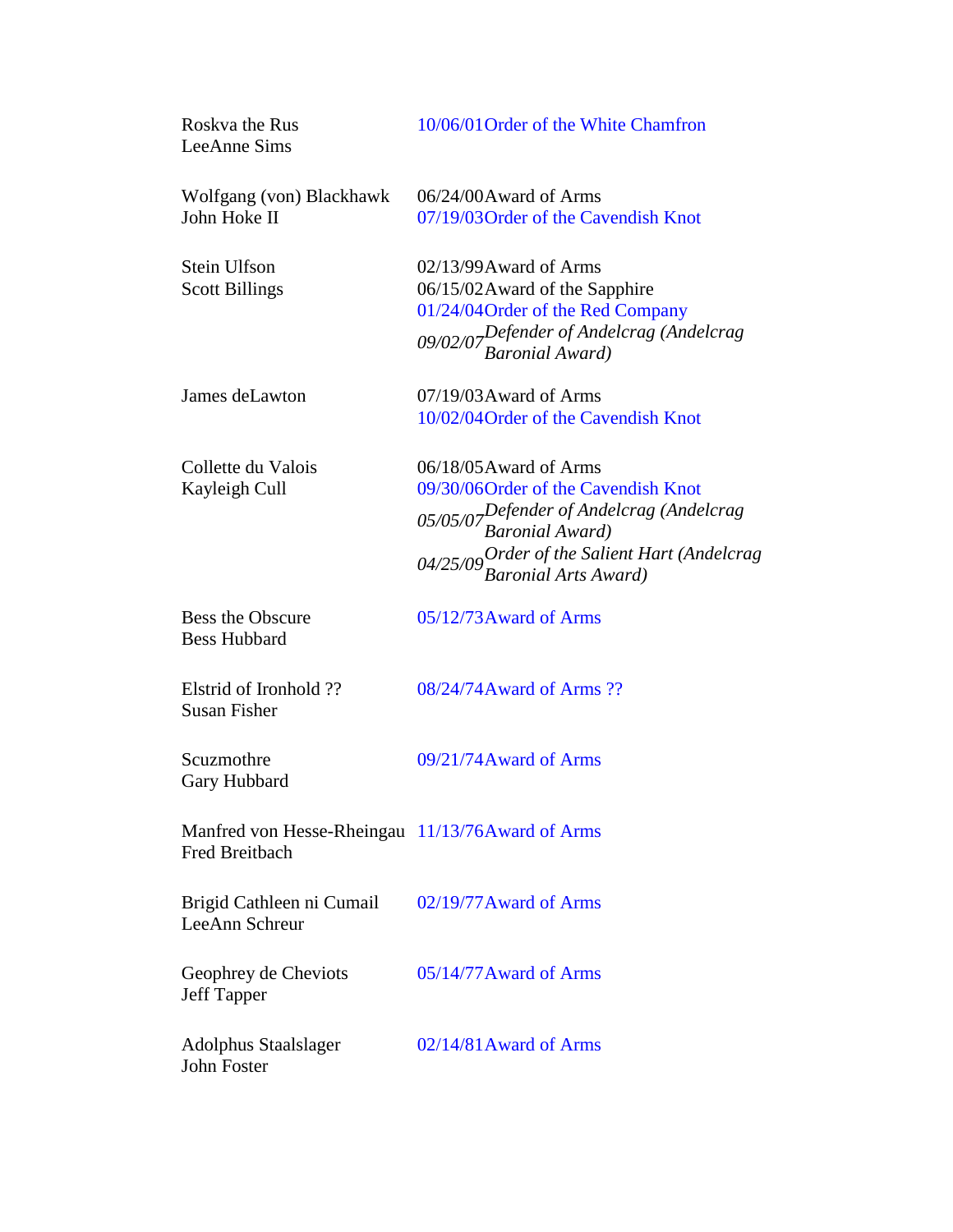| John Patrick McCarthy ??<br>Dean Clous                                  | 03/26/83 Award of Arms ??                                                                          |
|-------------------------------------------------------------------------|----------------------------------------------------------------------------------------------------|
| Cedric du Gran Lac<br><b>Robert Hopkins</b>                             | 02/11/84 Award of Arms<br>02/11/84 Order of the Guardant Ram<br>(Andelcrag Baronial Service Award) |
| Dreu Fitzgilbert<br>Dan Sory                                            | 10/13/84 Award of Arms                                                                             |
| Bohemund de St michael<br>(formerly Bohemund<br>d'Abruzzi)              | 10/03/87 Award of Arms                                                                             |
| <b>Randy Centers</b><br>Alinor of Elkerton<br><b>Heidi Centers</b>      | 02/13/88Award of Arms                                                                              |
| <b>Astrid Grecloak</b><br><b>Sharon Hickey</b>                          | 02/13/88Award of Arms                                                                              |
| Derk Waldferisk<br>(aka Deryk Waldferisk?)<br>Dirk Baker                | 02/13/88Award of Arms                                                                              |
| Karen of Silver Swords ??<br>Karen Vastbinder                           | 02/13/88 Award of Arms ??                                                                          |
| Otto Garlicsbane<br><b>Scott Vastbinder</b>                             | 03/26/88Award of Arms                                                                              |
| Patricia of Buchan Isle<br>Pat McCarthy                                 | 01/14/89 Award of Arms                                                                             |
| <b>Isadora of Three Hills</b><br>Kathy Kreg                             | 02/18/89Award of Arms<br>02/17/90 Order of the Guardant Ram<br>(Andelcrag Baronial Service Award)  |
| Allyna MacCarthaigh<br>Sylvia Baird                                     | 06/23/90 Award of Arms                                                                             |
| Celyn the Willful<br>(formerly Caellain of<br>Rimsholt)<br>Jenny LaHaie | 06/23/90 Award of Arms (as Caellain of Rimsholt)                                                   |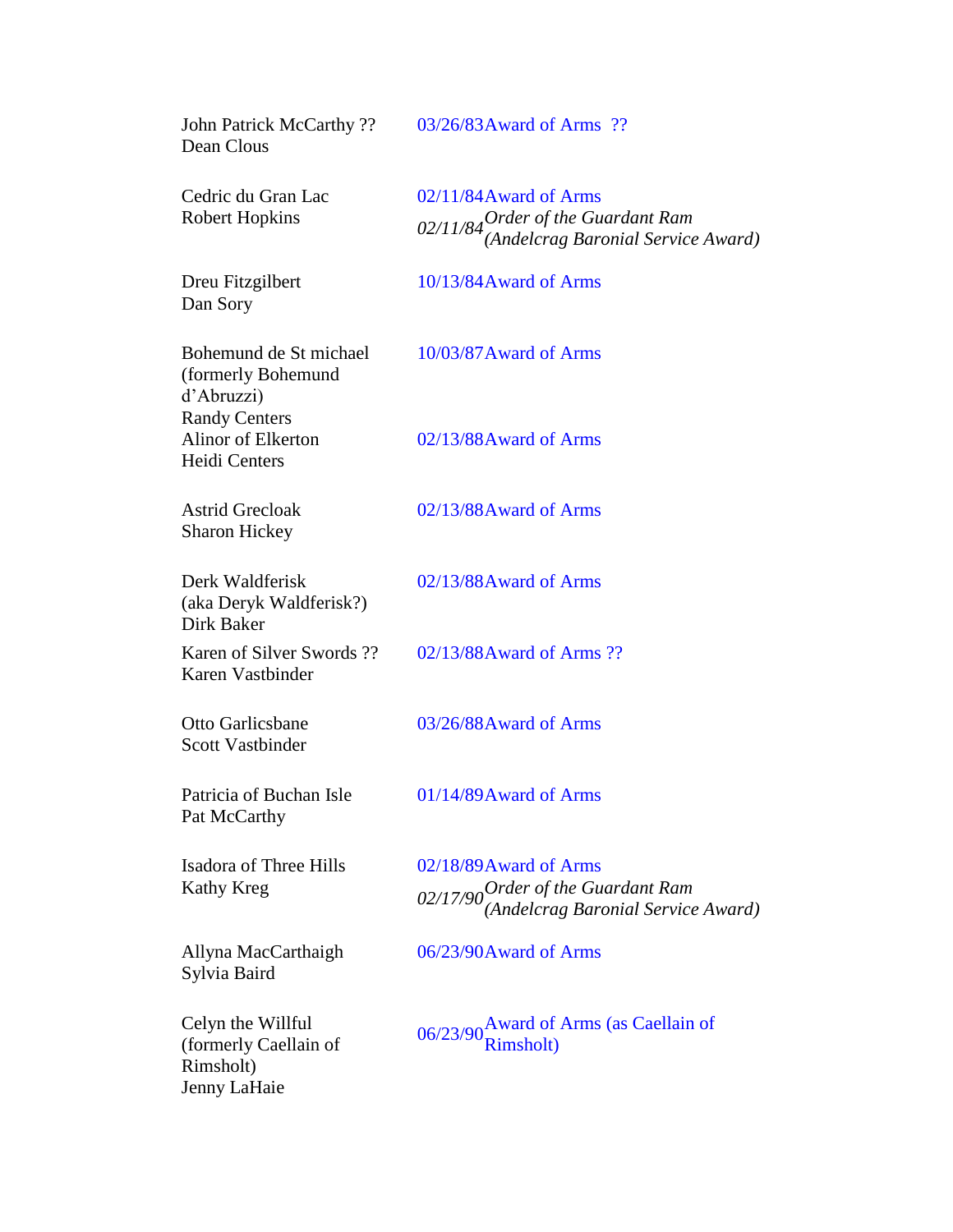| Baldr de la Hahe<br>Jim LaHaie                                                     | 06/23/90Award of Arms                                                   |
|------------------------------------------------------------------------------------|-------------------------------------------------------------------------|
| Loren Duilliath                                                                    | 06/25/90 Award of Arms                                                  |
| Loren Kuhlmann                                                                     | 11/02/05 Order of the Salient Hart (Andelcrag<br>Baronial Arts Award)   |
| Jerimey fitzJohn ??<br><b>Jim Knowlton</b>                                         | $01/12/91$ Award of Arms ??                                             |
| Connel Mac Lir Axebreaker<br>Tim McCauley                                          | 02/08/92 Award of Arms                                                  |
| Jakobson Underhill<br><b>Terry Howard</b>                                          | 02/08/92 Award of Arms                                                  |
| Gytha of Silver Swords<br>(Tyra?)                                                  | 02/08/92 Award of Arms                                                  |
| Hildalitha of Silver Swords<br>Jeri Giever                                         | 02/08/92 Award of Arms                                                  |
| <b>Connor Fiddes Wood</b>                                                          | 09/0/98 Order of the Guardant Ram<br>(Andelcrag Baronial Service Award) |
| Robert Wood                                                                        | 04/16/92 Award of Arms                                                  |
| <b>Aislinn of Winterheall</b>                                                      | 04/16/92 Award of Arms                                                  |
| Hester Butler-Ehle                                                                 | 04/20/96Award of Arms                                                   |
| Aiden fitz Brodhen<br>(aka Aiden Galwin fitz Broden<br>the Minstrel)<br>Joe Lannom | 04/16/92 Award of Arms                                                  |
| Raven caith Braenan                                                                | $01/16/93$ Award of Arms                                                |
| Keith Rodwell                                                                      | 03/27/93 Award of Arms                                                  |
| Gwendolen Wold                                                                     | 10/09/93 Award of Arms (Atenveldt)                                      |
| Lissa McCollum                                                                     | 10/09/93 Maple Leaf (Atenveldt)                                         |
|                                                                                    | ??/??/?? DUCK (Atenveldt)                                               |
|                                                                                    | 06/15/96 Defender of Andelcrag (Andelcrag<br>Baronial Award)            |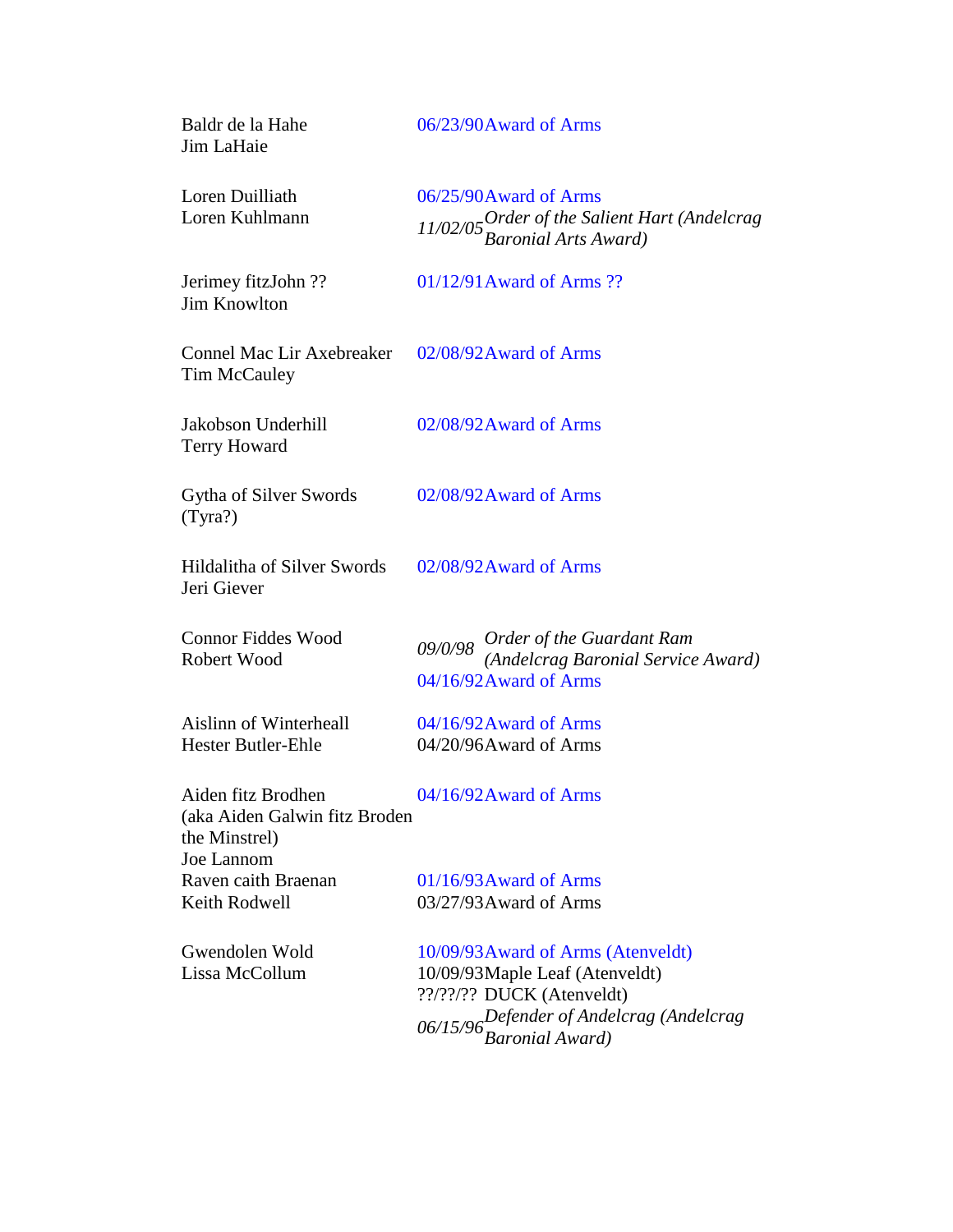| Reynard d'Avingnon<br>Jerry Henderson                                   | 09/10/94 Award of Arms                                                                               |
|-------------------------------------------------------------------------|------------------------------------------------------------------------------------------------------|
| Marie de Rossett<br>Mary Bothwell                                       | 10/01/94 Award of Arms<br>09/0/98 Order of the Guardant Ram<br>(Andelcrag Baronial Service Award)    |
| <b>Raphael Bishop</b><br>John Crowley                                   | 09/10/94 Order of the Guardant Ram<br>(Andelcrag Baronial Service Award)<br>01/14/95 Award of Arms   |
| Annabelle Lizbeth de'Laisse<br>Deb Pipe                                 | $01/14/95$ Award of Arms                                                                             |
| Tys of Rimsholt<br>Dan Pipe Sr.                                         | $01/14/95$ Award of Arms                                                                             |
| Hogun the Grim<br>Ed Hart                                               | 01/14/95 Award of Arms<br>10/24/98 Order of the Salient Hart (Andelcrag<br>Baronial Arts Award)      |
| Jerome D'Agincourt<br>Jeremy Jack                                       | $02/11/95$ Award of Arms                                                                             |
| Wulfhere de Hausklifr<br>Kevin Costello                                 | 06/03/95 Award of Arms (Calontir)<br>01/18/97 Order of the Leather Mallet (Calontir)                 |
| <b>Myfanwy of Silver Swords</b><br>Janet Jackson-Hartel                 | 06/17/95 Award of Arms                                                                               |
| Margaret of Tuarach Dhu<br>June Adams                                   | 06/17/95 Award of Arms                                                                               |
| Kimberly of Arcadia<br>Kim Jack                                         | 06/17/95 Award of Arms<br>$02/07/97$ Order of the Guardant Ram<br>(Andelcrag Baronial Service Award) |
| Marcus Olcan of Midsummer 06/17/95 Award of Arms<br>Hill<br>Mark Windon |                                                                                                      |
| Thomas Longfellow<br><b>Thom Stewart</b>                                | 09/16/95 Award of Arms<br>$01/27/96$ Order of the Guardant Ram<br>(Andelcrag Baronial Service Award) |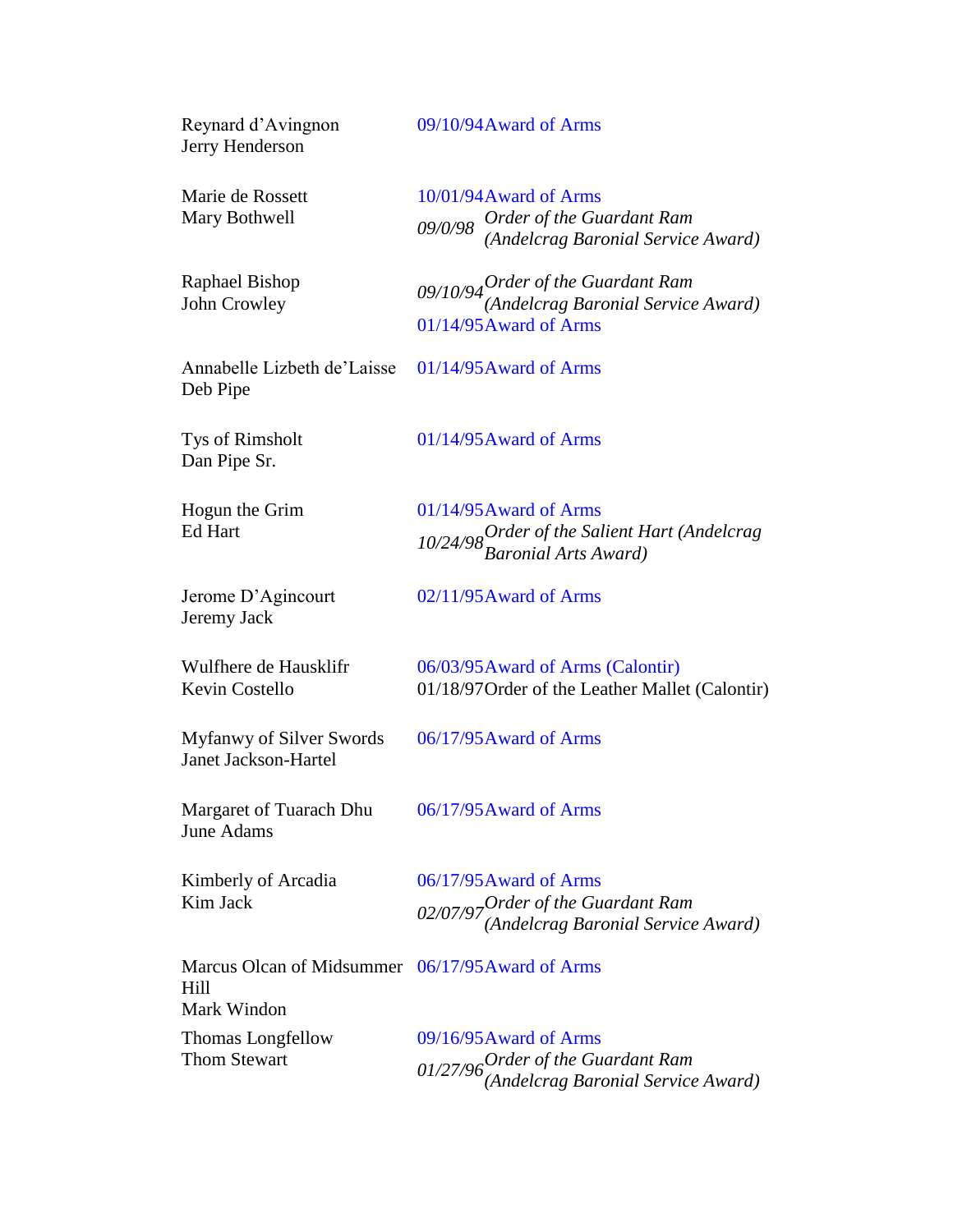| <b>Angharud of Caertwyn</b><br>Kathyrn Woodruff               | 09/16/95 Award of Arms                                                                                               |
|---------------------------------------------------------------|----------------------------------------------------------------------------------------------------------------------|
| <b>Anthony Navarre</b><br><b>Russ Venlos</b>                  | 08/16/95 Order of the Guardant Ram<br>(Andelcrag Baronial Service Award)<br>09/16/95 Award of Arms                   |
| Alekandra of Prague<br><b>Sascha Bates</b>                    | 02/10/96Award of Arms                                                                                                |
| <b>Volkardus of Northbarrow</b><br>Harlan Linke               | $01/27/96$ Order of the Guardant Ram<br>(Andelcrag Baronial Service Award)<br>06/15/96Award of Arms                  |
| Jaslyn of Three Hills<br>Jessica Keeslar                      | 06/15/96 Award of Arms                                                                                               |
| Joseph Griffin<br>(formerly Joseph of Rimsholt)<br>Joe Luczyk | 09/21/96 Award of Arms (given as Joseph of Rimsholt)                                                                 |
| Cullen d'Aerie<br>Ken Hayes                                   | 09/21/96Award of Arms                                                                                                |
| <b>Brianne MacAuley</b><br>Laura Hart                         | 11/23/96Award of Arms                                                                                                |
|                                                               | Maximillion von der Schnee ?? $11/02/96$ Order of the Salient Hart (Andelcrag Alan Snow<br>02/08/97 Award of Arms ?? |
| <b>Tealtara Frasier ??</b><br>Lisa Young                      | 04/26/97 Award of Arms ??                                                                                            |
| Silas Demot Irving<br>Mike Burkell                            | 06/14/97 Award of Arms                                                                                               |
| Avery George of Kingsnorth<br>Jon Van Oeveren                 | 06/14/97 Award of Arms                                                                                               |
| Pariazode Brighid Wallace<br>Xen Gryphon                      | 02/07/98 Award of Arms                                                                                               |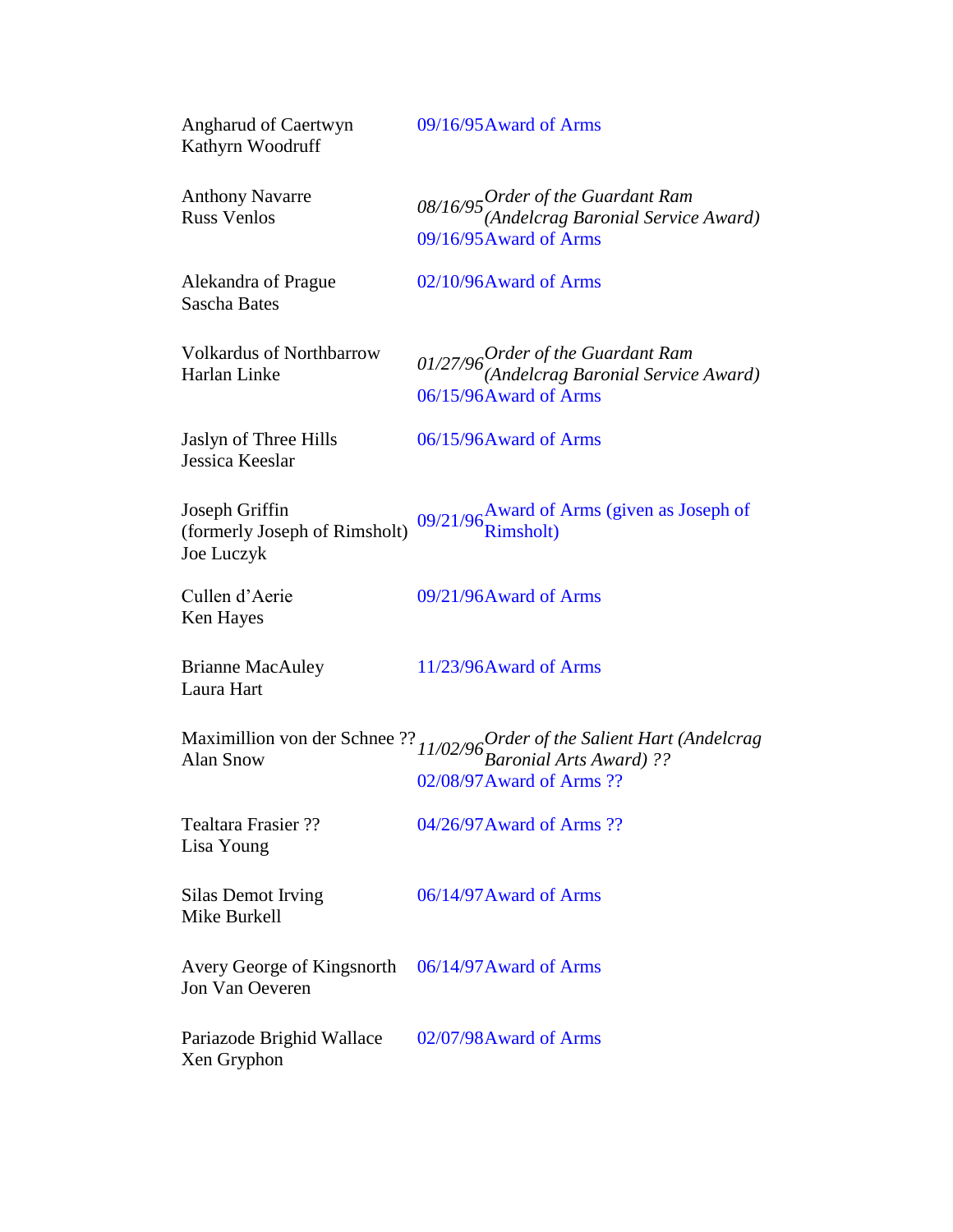| Jennifer of Three Hills<br>Jennifer Gray            | 02/07/98 Award of Arms                                                                                                                                                                            |
|-----------------------------------------------------|---------------------------------------------------------------------------------------------------------------------------------------------------------------------------------------------------|
| Karen Stuart<br>(aka Kiaha)<br>Karen Haack          | 02/07/98 Award of Arms                                                                                                                                                                            |
| Isabetta di Sienna<br>Krista Barth                  | 07/19/98 Award of Arms                                                                                                                                                                            |
| <b>Sharon of the Rose</b><br><b>Sharon Diaz</b>     | 10/03/98 Award of Arms                                                                                                                                                                            |
| Ailcia of Vigornia<br>Jean Windon                   | 02/13/99 Award of Arms                                                                                                                                                                            |
| Sibyl Conway of Roxbury (the 05/30/99 Award of Arms |                                                                                                                                                                                                   |
| Wise)<br><b>Nancy Plowman</b>                       | 10/23/99 Order of the Salient Hart (Andelcrag<br>Baronial Arts Award)                                                                                                                             |
| Melissa Lyman                                       | Alyssa ap Morgan (Ahelissa of <sub>05/08/99</sub> Order of the Guardant Ram<br>Lymington) (Andelcrag Baronial Service Award)<br>06/19/99 Award of Arms                                            |
| Eric MacEwan<br>Jeff Kauffman                       | 06/19/99 Award of Arms                                                                                                                                                                            |
| Kara MacEwen<br>Malissa Kauffman                    | 06/19/99 Award of Arms                                                                                                                                                                            |
| Jacob Randall<br><b>Afton Randel Sieting</b>        | 03/27/99 Order of the Guardant Ram<br>(Andelcrag Baronial Service Award)<br>06/19/99 Award of Arms<br>10/20/01 Award of the Baton<br>10/20/01 Defender of Andelcrag (Andelcrag<br>Baronial Award) |
| Delasandra dela Rosa<br>Nina Diaz                   | 06/19/99 Award of Arms                                                                                                                                                                            |
| Marie Boelyne (Boylen)<br><b>Dianne Ninnes</b>      | 06/19/99 Award of Arms                                                                                                                                                                            |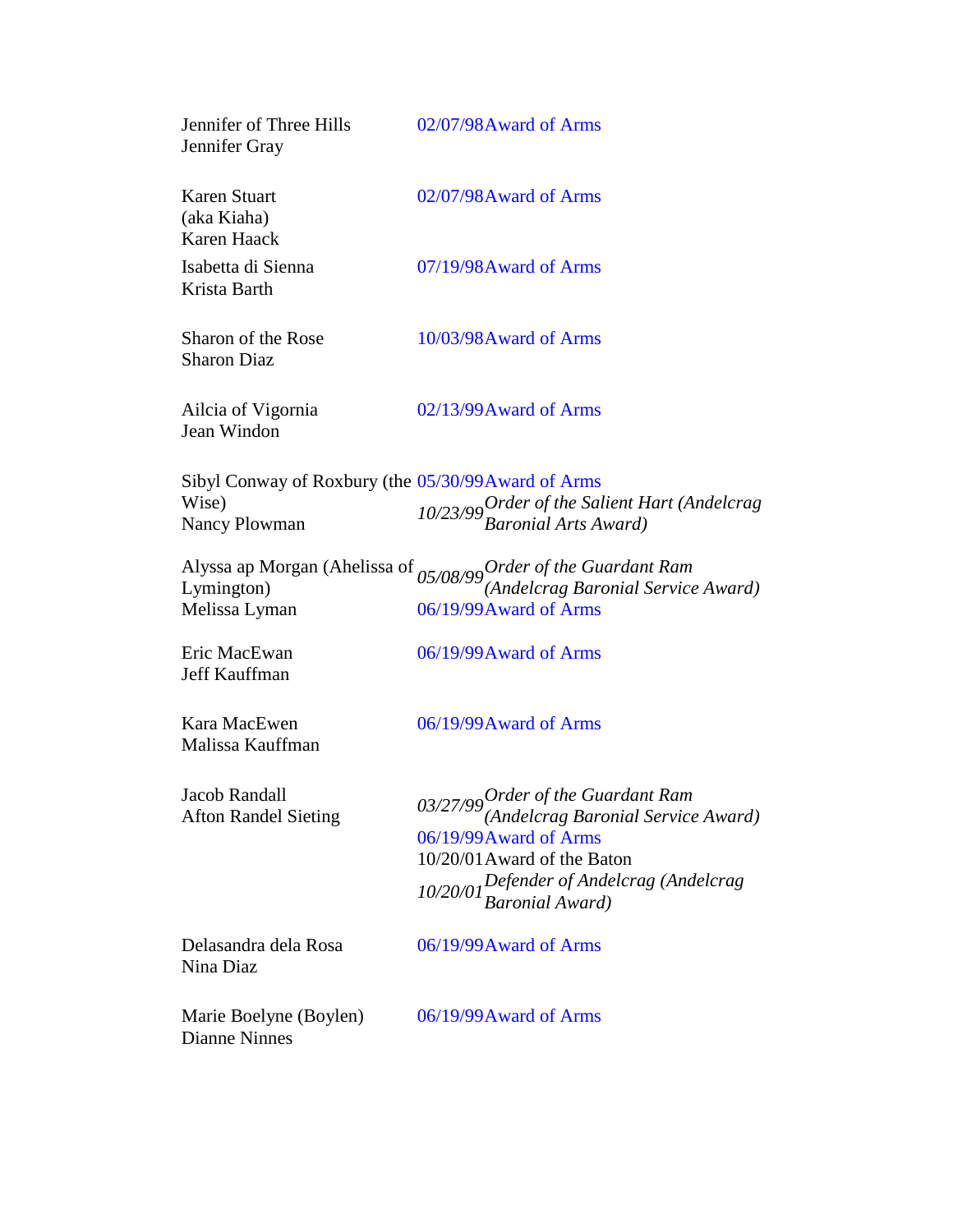| <b>Juliet Penley</b><br>Katrina Peshka                         | 01/15/00Award of Arms                                                                                      |
|----------------------------------------------------------------|------------------------------------------------------------------------------------------------------------|
| Almaith the Fair<br><b>Antoinette Plowman</b>                  | $01/15/00A$ ward of Arms                                                                                   |
| Marcus Barringer le Hert<br><b>Kevin Hart</b>                  | 02/12/00Award of Arms                                                                                      |
| Bartholomew (the Wanderer) 06/24/00Award of Arms<br>Ken Peshka |                                                                                                            |
| Elizabeth of Linlithgow<br>(Lithingow)<br><b>Roxanne Smith</b> | 06/24/00 Award of Arms                                                                                     |
| Josephine Dusseaux (Dusseau)<br><b>Emilie Harnes</b>           | $05/20/00$ <i>Order of the Guardant Ram</i><br>(Andelcrag Baronial Service Award)<br>06/24/00Award of Arms |
| Maeve the Everchanging<br>Karen May                            | 06/24/00Award of Arms                                                                                      |
| Ascelina Coeur de Loup<br>Janet Lynn Corcoran                  | 07/15/00Award of Arms                                                                                      |
| Tobias (Twinfore) the Gent<br><b>Tobias Williams</b>           | 09/16/00Award of Arms<br>01/20/01 Order of the Guardant Ram<br>(Andelcrag Baronial Service Award)          |
| Angelique Semon<br>Dana Peshka                                 | $02/10/01$ Award of Arms                                                                                   |
| Brian Bogsveigir ??<br><b>Brian Winrotte</b>                   | 02/10/01 Award of Arms ??                                                                                  |
| Iasmine d'Acco<br><b>Toni Burns</b>                            | $02/10/01$ Award of Arms                                                                                   |
| Una ingen Dhoubhghail<br>O'Loingseach<br><b>Tricia Smith</b>   | $02/10/01$ Award of Arms                                                                                   |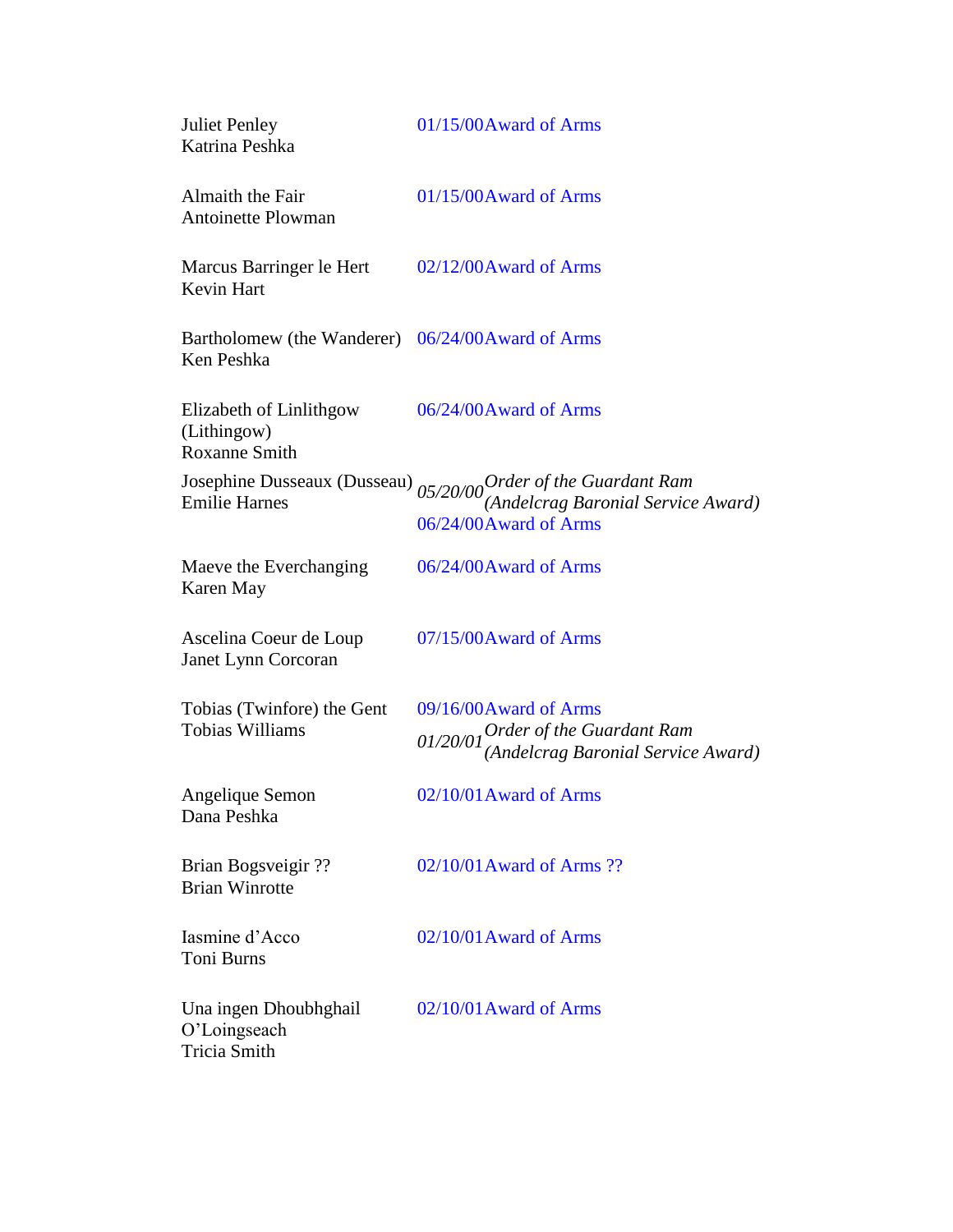| Rebekah ben Ysrael<br>Beka Plowman                             | 02/10/01 Award of Arms                                              |
|----------------------------------------------------------------|---------------------------------------------------------------------|
| Rowan Goban<br>Thaddeus Williams                               | 02/10/01 Award of Arms                                              |
| Wolfran Van Kouwenhoven 02/10/01 Award of Arms<br>Eric Conover |                                                                     |
| Desdemona de Machaut<br><b>Amber VerBurg</b>                   | $10/20/01$ Award of Arms                                            |
| Alanada of Dunbar<br>Michon Tyler                              | $10/21/01$ Award of Arms                                            |
| <b>Custance the Small</b><br><b>Constance Obits</b>            | $05/10/02$ Award of Arms                                            |
| Fionnuala of Dun Traigh<br>Maureen                             | 06/15/02 Award of Arms                                              |
| Sean the Confused<br><b>Toby Howard</b>                        | 04/05/99 Order of White Wolf (Northwoods)<br>06/15/02 Award of Arms |
| Gregor of Hawthorne<br>Jason German                            | 06/15/02 Award of Arms                                              |
| Kalika of Three Walls<br>Jessica Shattuck                      | 06/15/02 Award of Arms                                              |
| Trygglug Bjorgvik<br>Tom Szen                                  | 06/15/02 Award of Arms                                              |
| Hafden of Rimsholt ??<br>Jeremy Nelson                         | 04/19/03 Award of Arms ??                                           |
| Jude of the Campbells<br><b>Charlene Messer</b>                | 04/19/03 Award of Arms                                              |
| Keegan Campbell<br>Bryan Messer                                | 04/19/03 Award of Arms                                              |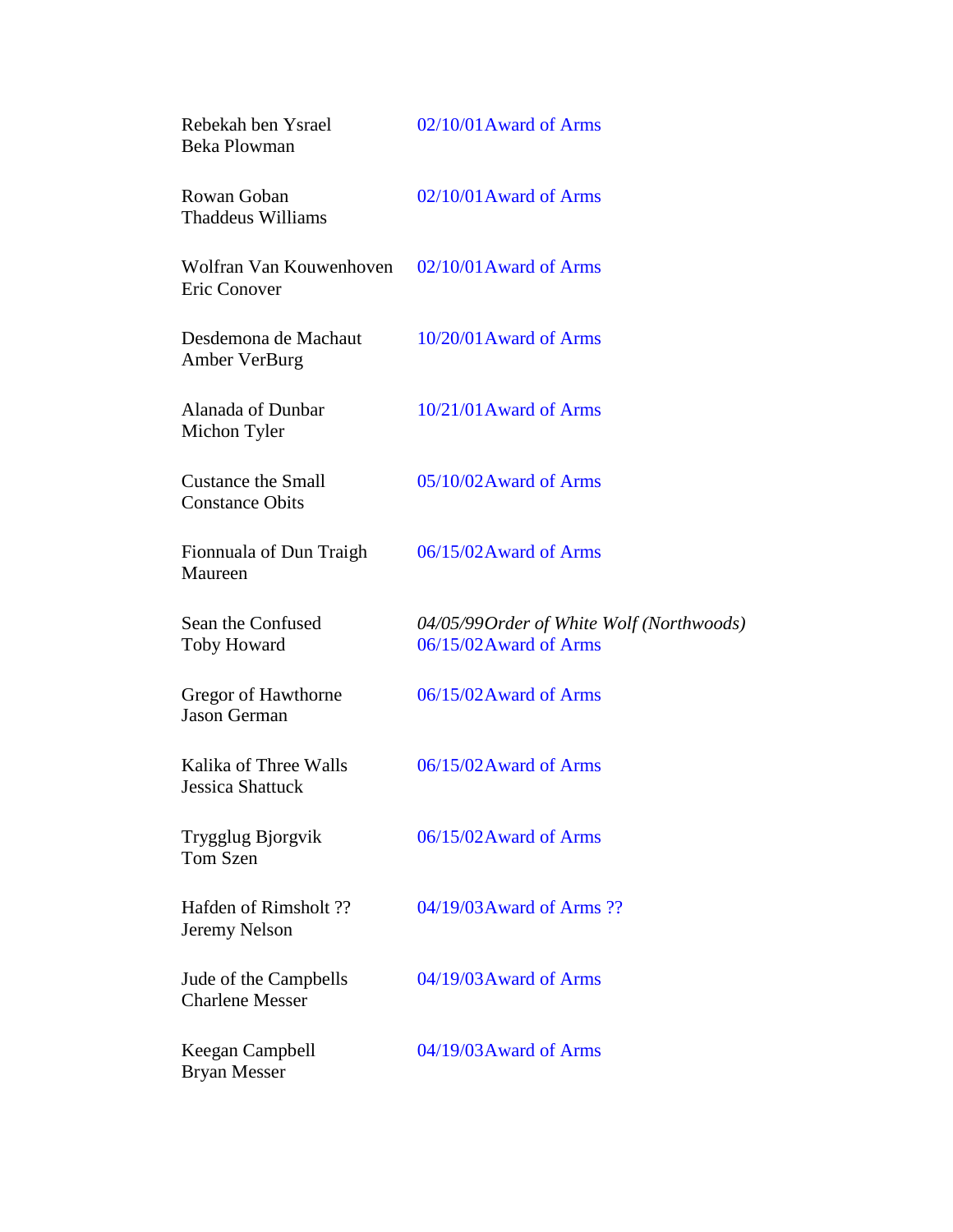| <b>Ysabel Mandapolos</b><br>$\gamma$             | 02/08/03 Award of Arms                                                                               |
|--------------------------------------------------|------------------------------------------------------------------------------------------------------|
| <b>Maeve Macfarlane</b><br>Deborah Pack          | 02/8/03 Award of Arms                                                                                |
| Merraede of the Fourth Wall<br>Jamie Brown       | 02/08/03 Award of Arms<br>01/19/08 Order of the Guardant Ram<br>(Andelcrag Baronial Service Award)   |
| Tristan Sanglant<br><b>Travis Percival</b>       | 04/05/03 Award of Arms                                                                               |
| Lyse Herrenjager<br><b>Rachel Weber</b>          | 05/10/03 Award of Arms                                                                               |
| Ciar of the Fourth Wall<br><b>Cristy Gessler</b> | 08/30/03 Award of Arms                                                                               |
| Suna of Three Walls<br><b>Heather Emmons</b>     | 08/30/03 Award of Arms                                                                               |
| Sorcha na Daire<br>Sarah Luegge                  | 11/22/03 Award of Arms                                                                               |
| Oengus O'hEigceartaigh<br><b>Tracy Luegge</b>    | $11/22/03$ Award of Arms                                                                             |
| Kiaha Stuart                                     | $11/22/03$ Award of Arms<br>11/01/05 Order of the Guardant Ram<br>(Andelcrag Baronial Service Award) |
| <b>Bjorn Starhammer</b><br>Chris Bills           | 02/14/04 Award of Arms                                                                               |
| Serena Irene<br><b>Serena Sieting</b>            | 05/30/99 Award of the Dragon's Treasure<br>01//03/04Award of Arms                                    |
| <b>Gerard of Three Walls</b><br>Gerard Fedewa    | 06/19/04 Award of Arms<br>09/03/05Defender of Andelcrag (Andelcrag<br>Baronial Award)                |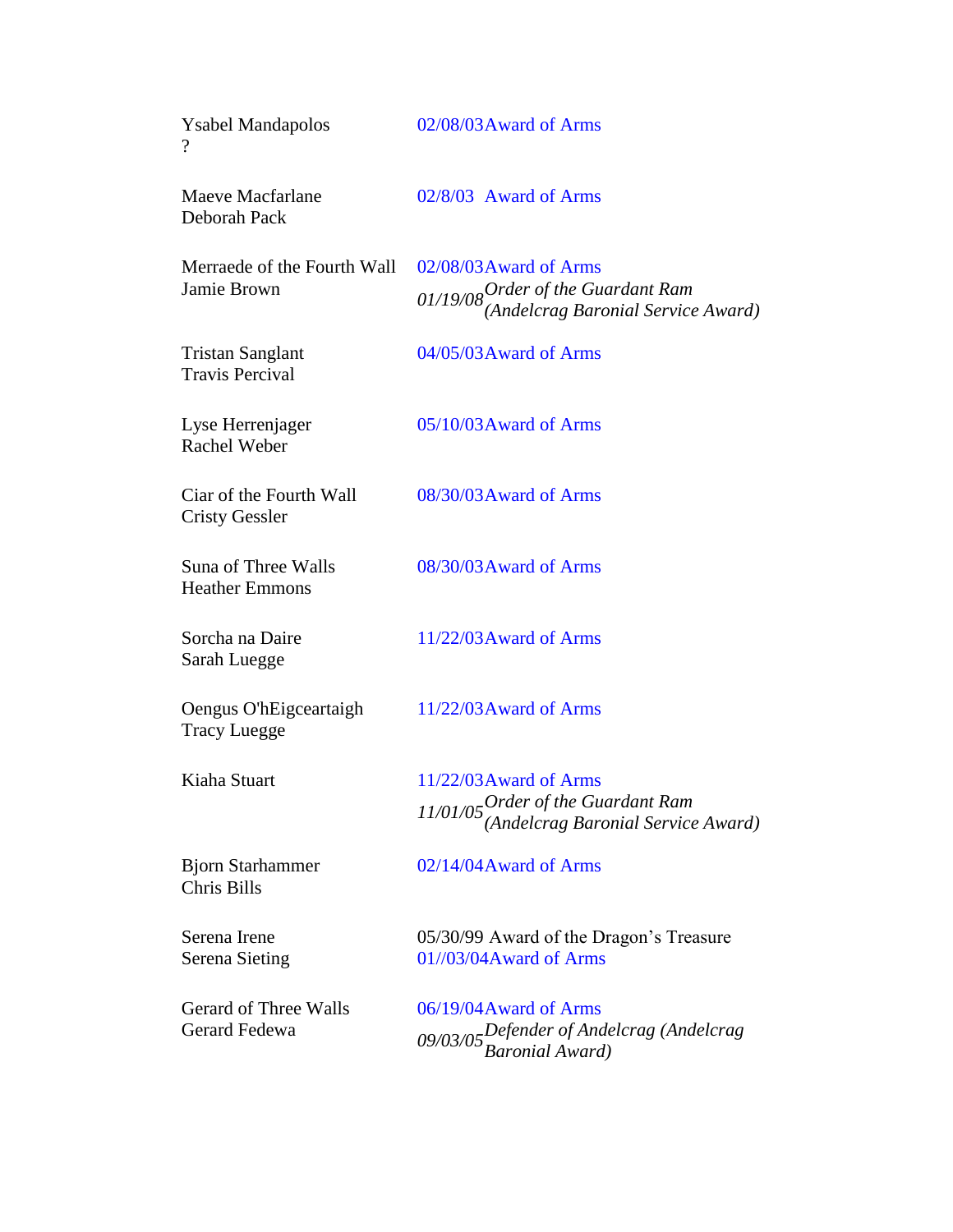Wilhelm of Dun Traigh 06/19/04 Award of Arms

| Helena Sybilla<br>(formerly Helena Handkorb)<br>Martha Seiting              | 07/17/04 Award of Arms (as Helena<br>Handkorb)                                                                                                                           |  |
|-----------------------------------------------------------------------------|--------------------------------------------------------------------------------------------------------------------------------------------------------------------------|--|
|                                                                             | 01/06/07 Award of Arms (as Helena Sybilla)<br>11/08/08 Award of the Purple Fret                                                                                          |  |
| Elias the Pious<br><b>Elliot Owens</b>                                      | 10/02/04 Award of Arms                                                                                                                                                   |  |
| <b>Ingrid Pierce</b>                                                        | 10/02/04 Award of Arms                                                                                                                                                   |  |
| Kyoushi Igabo<br>(aka Samurai Dave)<br>Dave Kirksey                         | 10/02/04 Award of Arms                                                                                                                                                   |  |
| Laurana Colbet-Majere of<br>Rotherwood                                      | 10/02/04 Award of Arms                                                                                                                                                   |  |
| ilya Kalyani Sunayna                                                        | 10/23/04 Award of Arms<br>05/05/07 Order of the Salient Hart (Andelcrag<br>Baronial Arts Award)<br>04/25/09 Order of the Salient Hart (Andelcrag<br>Baronial Arts Award) |  |
| <b>Richard of Stokesley</b>                                                 | 02/12/05 Award of Arms<br>10/04/08 Defender of Andelcrag (Andelcrag<br>Baronial Award)                                                                                   |  |
| Antonia Lavinia Maria Di<br>Toscano<br>Pam Cull                             | 06/18/05 Award of Arms<br>Order of the Guardant Ram<br>01/05/08(Andelcrag Baronial Service Award)<br>??                                                                  |  |
| Ibn of Westmere                                                             | 06/18/05 Award of Arms<br>10/06/07 Order of the Guardant Ram<br>(Andelcrag Baronial Service Award)                                                                       |  |
| Sisildi di Orenze<br>(formerly Sisildi of Three<br>Walls)<br>Diane Thrasher | $10/22/05$ Award of Arms (given as Sisildi of<br>Three Walls)<br>$09/03/06$ Order of the Guardant Ram<br>(Andelcrag Baronial Service Award)                              |  |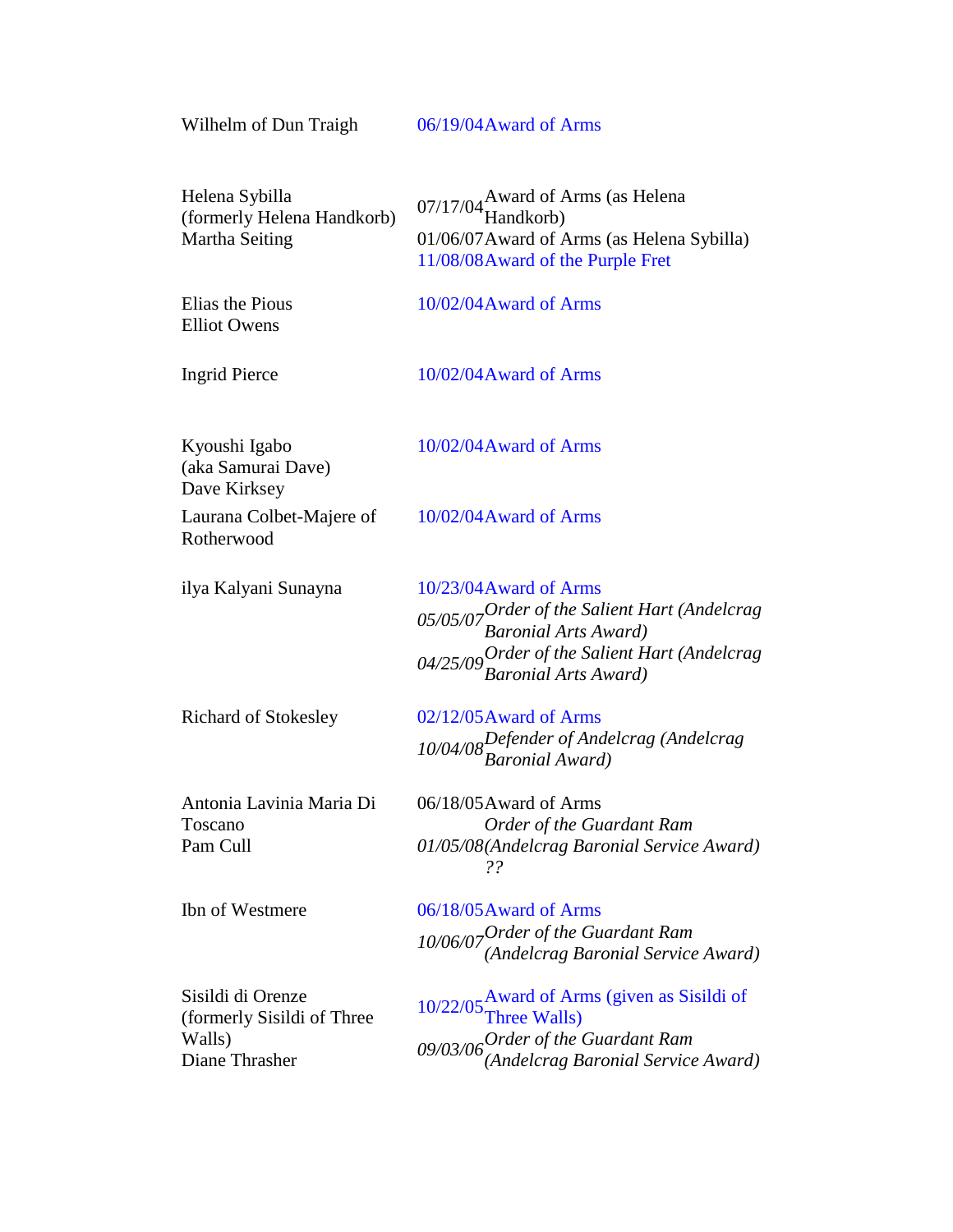| <b>Shadow of Westmere</b>     | 02/11/06Award of Arms                                                      |
|-------------------------------|----------------------------------------------------------------------------|
|                               | $10/06/07$ Order of the Guardant Ram<br>(Andelcrag Baronial Service Award) |
|                               |                                                                            |
| Amber at the Water            | $02/11/06$ Award of Arms                                                   |
|                               |                                                                            |
|                               | $10/06/07$ Order of the Guardant Ram<br>(Andelcrag Baronial Service Award) |
| Athena of Dun Traigh          | Order of the Guardant Ram                                                  |
| <b>Athena MacPherson</b>      | 11/02/05(Andelcrag Baronial Service Award)<br>22                           |
|                               | 02/11/06Award of Arms                                                      |
| <b>Charis Terrant</b>         | 02/11/06Award of Arms                                                      |
|                               |                                                                            |
|                               | $10/07/06$ Order of the Guardant Ram<br>(Andelcrag Baronial Service Award) |
| Claudia of Westmere           | $02/11/06$ Award of Arms                                                   |
|                               |                                                                            |
|                               | 10/06/07 Order of the Salient Hart (Andelcrag<br>Baronial Arts Award)      |
| Gryffth Thorne                | 08/31/08 Defender of Andelcrag (Andelcrag<br>Baronial Award)               |
|                               |                                                                            |
|                               | 06/17/06Award of Arms                                                      |
| <b>Hannah of Westmere</b>     | 07/08/06Award of Arms                                                      |
|                               | 10/06/07 Order of the Guardant Ram<br>(Andelcrag Baronial Service Award)   |
|                               |                                                                            |
| Symon de Porto Fino           | 09/30/06Award of Arms                                                      |
| Ben Hemphill                  | $09/02/07$ Order of the Guardant Ram<br>(Andelcrag Baronial Service Award) |
|                               |                                                                            |
| Adallisia de Porto Fino       | 09/30/06Award of Arms                                                      |
| <b>Heather Hemphill</b>       | 09/02/07 Order of the Guardant Ram<br>(Andelcrag Baronial Service Award)   |
|                               |                                                                            |
| <b>Gundamar of Dun Traigh</b> | $11/04/06$ Order of the Guardant Ram<br>(Andelcrag Baronial Service Award) |
| Phillip Minzey                |                                                                            |
|                               | $11/10/07$ Defender of Andelcrag (Andelcrag<br>Baronial Award)             |
|                               | 09/30/06Award of Arms                                                      |
| Pietro de SantAgata di        | 02/10/07 Award of Arms                                                     |
| Miletello                     |                                                                            |
|                               | $09/02/07$ Order of the Guardant Ram<br>(Andelcrag Baronial Service Award) |
|                               | 08/31/08Defender of Andelcrag (Andelcrag                                   |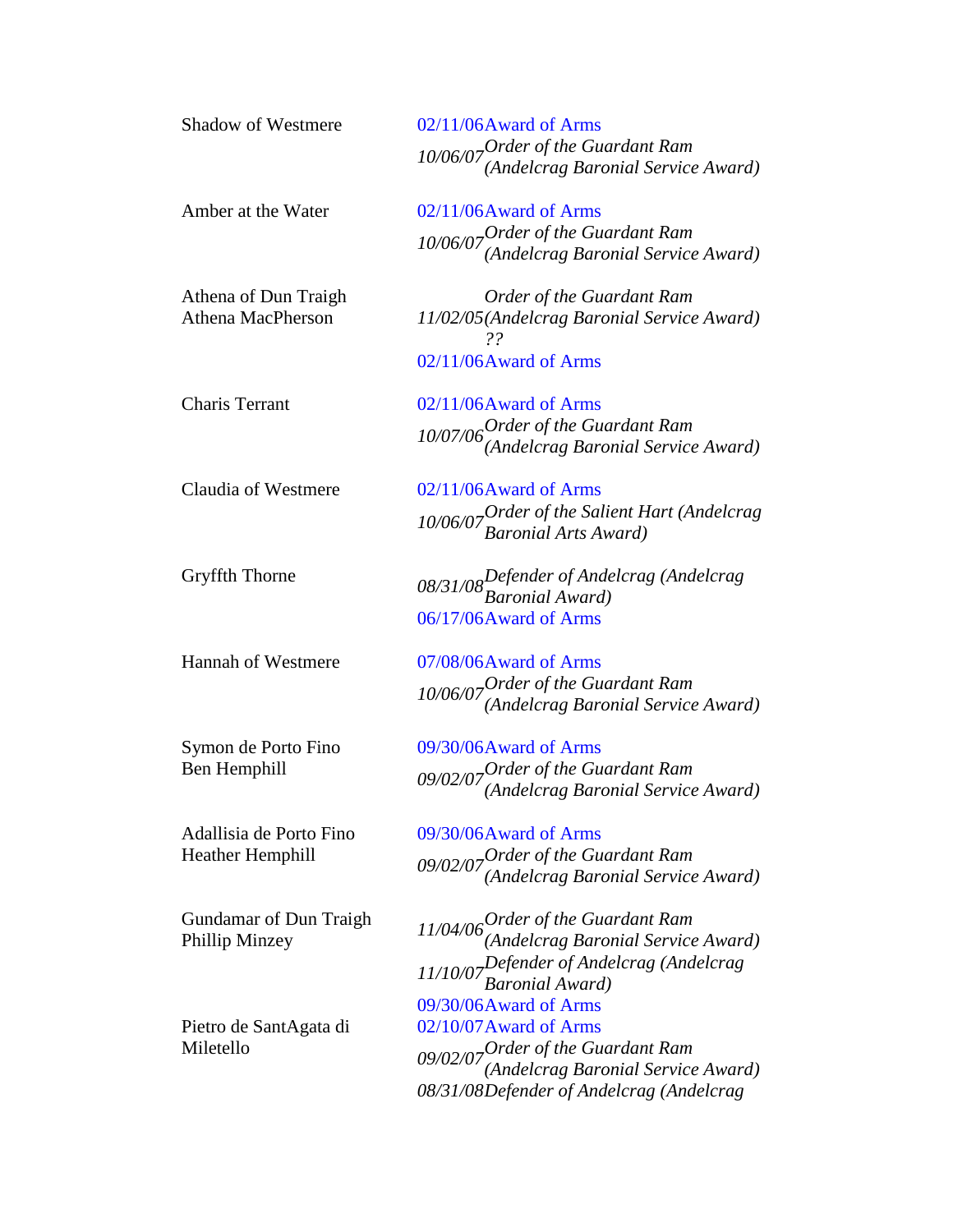## *Baronial Award)*

| Catorna de Dia                                     | 10/06/07 Order of the Guardant Ram<br>(Andelcrag Baronial Service Award)<br>02/09/08 Award of Arms               |
|----------------------------------------------------|------------------------------------------------------------------------------------------------------------------|
| Fiore Rossini<br>Kate Sullivan                     | 01/19/08 Order of the Salient Hart (Andelcrag<br>Baronial Arts Award)<br>06/14/08 Award of Arms                  |
| <b>Raghnailt of Templemede</b>                     | 06/14/08 Award of Arms<br>08/31/08 Order of the Guardant Ram<br>(Andelcrag Baronial Service Award)               |
| Rhea (of Three Hills)<br>Rhea Treburg              | 02/08/92 Award of the Dragon's Treasure                                                                          |
| Onawa (of Three Hills)<br>Onawa Kreg               | 02/08/92 Award of the Dragon's Treasure                                                                          |
| <b>Cassandra of Silver Swords</b><br>Cassi Tyler   | 09/16/95 Award of the Dragon's Treasure                                                                          |
| <b>Rickk of Rimsholt</b><br><b>Ricky Geoffrion</b> | 02/07/98 Award of the Dragon's Treasure                                                                          |
| Vanessa of Tempio<br>Vanessa Hartel                | 03/24/01 Award of the Dragon's Treasure                                                                          |
| Nathan of Three Hills ??<br>Nathan Klein           | 04/28/01 Award of the Dragon's Treasure ??                                                                       |
| James Henry?<br>James White                        | 08/31/03 Award of the Dragon's Treasure ??                                                                       |
| James of Three Hills<br><b>James Mondue</b>        | 02/12/05 Award of the Dragon's Treasure<br>01/05/08 Gem of the Mountain (Andelcrag<br>Baronial Children's Award) |
| Shelby of Rimsholt<br><b>Shelby Shannon</b>        | 02/12/05 Award of the Dragon's Treasure                                                                          |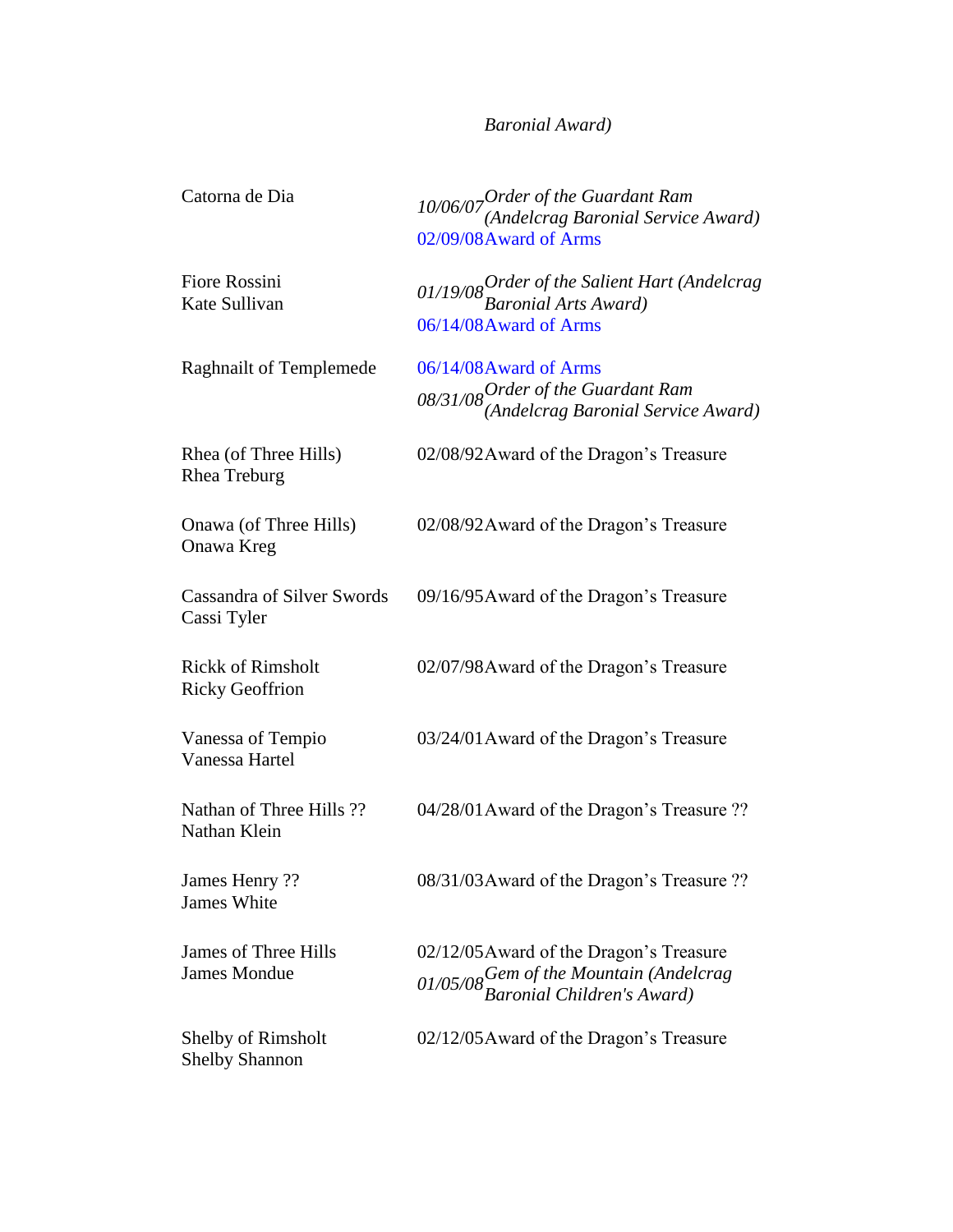| Tara O'Cobthaidh<br>Tara Coffey               | 06/18/05 Award of the Dragon's Treasure<br>10/07/06 Gem of the Mountain (Andelcrag<br>Baronial Children's Award)<br>07/08/06Award of the Silver Acorn |
|-----------------------------------------------|-------------------------------------------------------------------------------------------------------------------------------------------------------|
| Aradia of Dun Traigh<br><b>Heather Minzey</b> | Order of the Guardant Ram<br>11/04/06(Andelcrag Baronial Service Award)<br>??                                                                         |
| Hilda Hessalot                                | $11/04/06$ Order of the Guardant Ram<br>(Andelcrag Baronial Service Award)                                                                            |
| Wamba of Dun Traigh<br><b>Brody Minzey</b>    | 11/04/06 Gem of the Mountain (Andelcrag<br>Baronial Children's Award)                                                                                 |
| Tolga of Dun Traigh<br><b>McKinley Minzey</b> | 11/04/06 Gem of the Mountain (Andelcrag<br>Baronial Children's Award)                                                                                 |
| Aesa Sviebalki                                | $09/02/07$ Order of the Guardant Ram<br>(Andelcrag Baronial Service Award)                                                                            |
| Sora of Westmere                              | $10/06/07$ Order of the Guardant Ram<br>(Andelcrag Baronial Service Award)                                                                            |
| Ivarr of Westmere                             | 10/06/07 Gem of the Mountain (Andelcrag<br>Baronial Children's Award)                                                                                 |
| Giovachino de Medici                          | $11/10/07$ Order of the Guardant Ram<br>(Andelcrag Baronial Service Award)                                                                            |
| Kathleen O'Malley                             | $11/10/07$ Order of the Guardant Ram<br>(Andelcrag Baronial Service Award)                                                                            |
| Unn Sharonsdottir                             | 11/10/07 Order of the Salient Hart (Andelcrag<br>Baronial Arts Award)                                                                                 |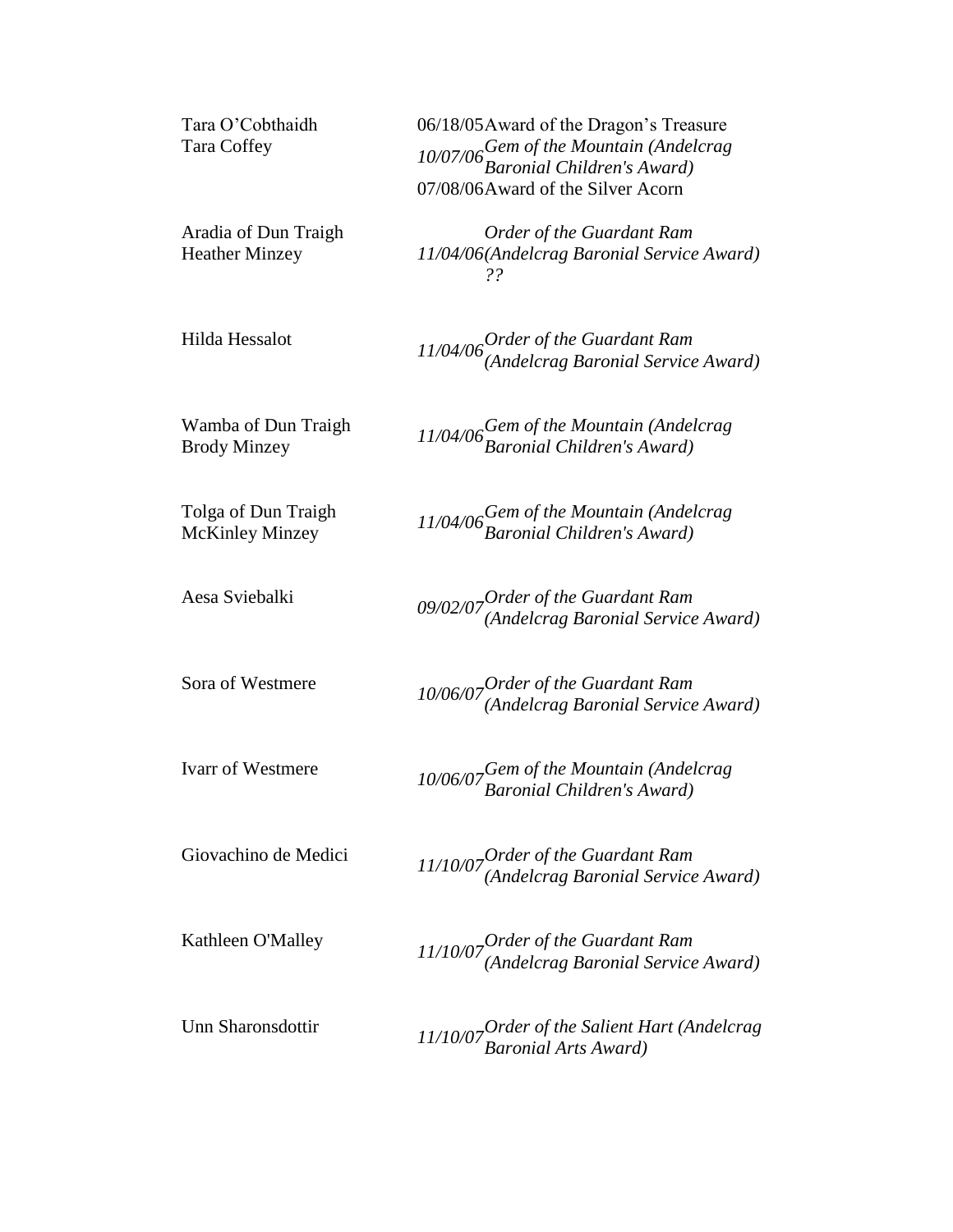| Og                     | 11/10/07 Order of the Salient Hart (Andelcrag<br>Baronial Arts Award)      |
|------------------------|----------------------------------------------------------------------------|
| Miryam Andulus         | 01/19/08 Order of the Salient Hart (Andelcrag<br>Baronial Arts Award)      |
| Dorotea??              | 08/31/08 Defender of Andelcrag (Andelcrag<br>Baronial Award) ??            |
| Gir of House Blue Rose | 08/04/08 Defender of Andelcrag (Andelcrag<br>Baronial Award)               |
| Milisandia au Gryffyd  | $03/28/09$ Order of the Guardant Ram<br>(Andelcrag Baronial Service Award) |
| Lettice Weaver         | $03/28/09$ Order of the Guardant Ram<br>(Andelcrag Baronial Service Award) |
| Joshua de Harfour      | $03/28/09$ Order of the Guardant Ram<br>(Andelcrag Baronial Service Award) |
| Neonilia Androvetcha   | $03/28/09$ Order of the Guardant Ram<br>(Andelcrag Baronial Service Award) |
| Daniel of Templemede   | 04/25/09 Gem of Andelcrag (Andelcrag<br>Baronial Childrens Award)          |
| <b>Scott Steinson</b>  | 04/25/09 Gem of Andelcrag (Andelcrag<br>Baronial Childrens Award)          |
| Beryl                  | 04/25/09 Defender of Andelcrag (Andelcrag<br>Baronial Award)               |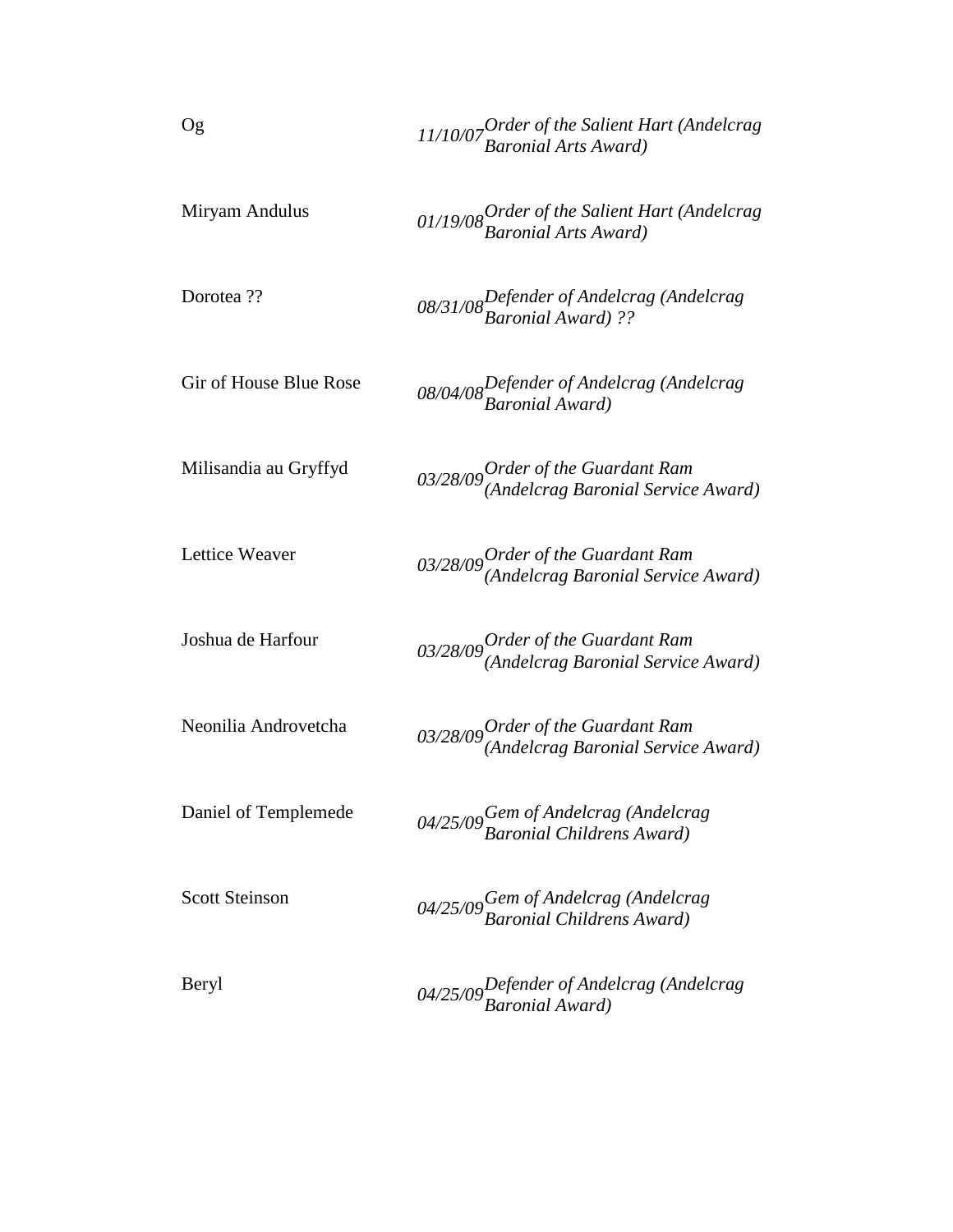Those members of our Barony that have passed from our lands.

| Byron della Farfalla<br>(April 18, 2002)<br><b>Byron Goodrich</b> | 03/15/86 Award of Arms (From the Kingdom<br>of Atenveldt)<br>01/16/88 Esprit de Soleil (From the Kingdom $01/16/88$ of Atenveldt)<br>04/09/88 Fleur de Soleil (From the Kingdom of<br>Atenveldt)<br>12/03/88 Laurel (From the Kingdom of<br>Atenveldt)<br>10/27/92 Purpure Clarion of Barony Atenveldt<br>(From the Kingdom of Atenveldt)<br>03/06/93 Court Baron (From the Kingdom of<br>Atenveldt)<br>04/13/02 Award of the Purple Fret |
|-------------------------------------------------------------------|-------------------------------------------------------------------------------------------------------------------------------------------------------------------------------------------------------------------------------------------------------------------------------------------------------------------------------------------------------------------------------------------------------------------------------------------|
|                                                                   | 07/27/02 Award of the Sapphire                                                                                                                                                                                                                                                                                                                                                                                                            |
| Elspeth O' Seaghdha<br>(aka Elspeth O' Shea)<br>Karen Shepard     | 05/08/04 Order of the Guardant Ram<br>(Andelcrag Baronial Service Award)<br>09/10/94 Award of Arms<br>09/10/94 Order of the Salient Hart (Andelcrag<br>Baronial Arts Award)<br>02/10/96Award of the Purple Fret<br>08/14/96Award of the Purple Fret<br>06/24/00 Order of the Willow<br>04/05/03 Order of the Dragon's Heart(??)<br>06/19/04 Order of the Dragon's Heart<br>10/22/05 Royal Augmentation of Arms - a<br>white rose          |
| Muriel of Three Walls<br>(November 2004)<br>Lesley Fedewa         | 05/30/99 Award of Arms<br>10/23/99 Order of the Guardant Ram<br>(Andelcrag Baronial Service Award)<br>06/01/02 Award of the Purple Fret<br>01/25/03 Order of the Dragon's Barb<br>08/14/03Defender of Andelcrag (Andelcrag<br>Baronial award)<br>06/19/04 Award of the Sapphire                                                                                                                                                           |

09/05/04Order of the Greenwood Company